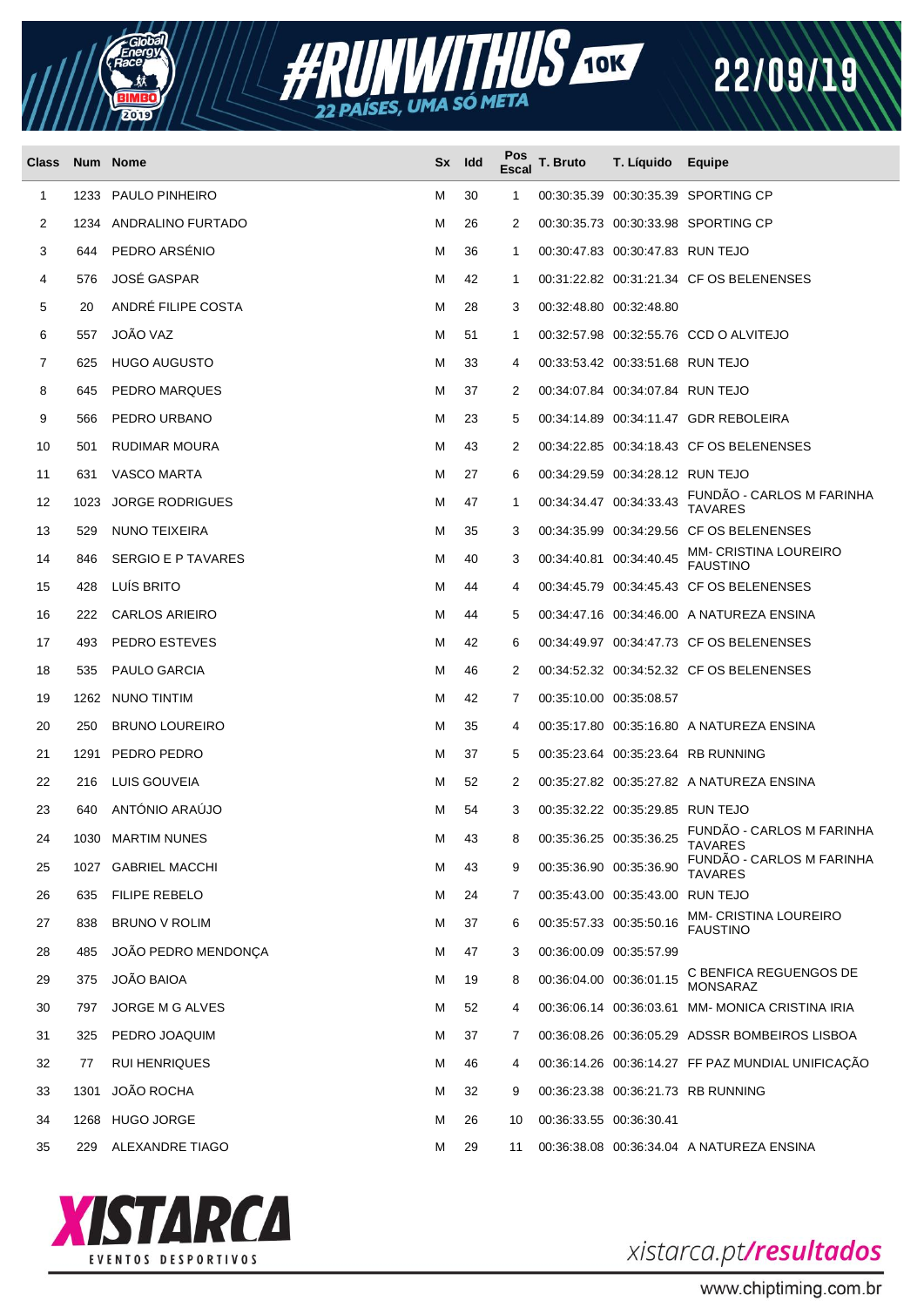



| 36 | 494  | PEDRO MOTA                  | м | 48 | 5              |                                  | 00:36:42.00 00:36:42.00 CF OS BELENENSES        |
|----|------|-----------------------------|---|----|----------------|----------------------------------|-------------------------------------------------|
| 37 | 410  | <b>FERNANDO SANTOS</b>      | M | 49 | 6              |                                  | 00:36:48.35 00:36:45.63 CF OS BELENENSES        |
| 38 | 421  | <b>JORGE MATOS</b>          | м | 49 | $\overline{7}$ |                                  | 00:36:49.00 00:36:49.00 CF OS BELENENSES        |
| 39 | 1024 | DANIEL ANASTÁCIO            | M | 49 | 8              | 00:36:50.31 00:36:46.70          | FUNDÃO - CARLOS M FARINHA<br><b>TAVARES</b>     |
| 40 |      | 1107 NUNO VARELA            | м | 39 | 8              |                                  | 00:36:53.31  00:36:53.31  MM- BM - BAL          |
| 41 | 273  | <b>TIAGO MARQUES</b>        | M | 42 | 10             | 00:37:03.53 00:37:01.88          | C BENFICA REGUENGOS DE<br><b>MONSARAZ</b>       |
| 42 | 224  | <b>HELDER CARMINE</b>       | м | 40 | 11             |                                  | 00:37:09.95  00:37:07.72  A NATUREZA ENSINA     |
| 43 | 5068 | GONÇALO CHAMPALIMAUD        | M | 38 | 9              | 00:37:15.04 00:36:39.68          |                                                 |
| 44 | 426  | <b>JOSÉ PIRES</b>           | м | 43 | 12             |                                  | 00:37:19.53 00:37:18.37 CF OS BELENENSES        |
| 45 | 84   | MIGUEL LIMA SIMÕES DA SILVA | M | 23 | 12             |                                  | 00:37:21.56 00:37:17.12 OS ZATOPEQUES           |
| 46 | 435  | <b>MÁRIO PIRES</b>          | м | 45 | 9              |                                  | 00:37:25.44 00:37:20.07 CF OS BELENENSES        |
| 47 | 149  | <b>MARGARIDA DIONISIO</b>   | F | 32 | $\mathbf{1}$   |                                  | 00:37:30.60 00:37:30.60 ACR SENHORA DO DESTERRO |
| 48 | 857  | DAVID KARIM                 | м | 41 | 13             |                                  | 00:37:31.75 00:37:29.86 MM-MONICA CRISTINA IRIA |
| 49 | 496  | RAUL CAETANO                | м | 47 | 10             |                                  | 00:37:32.01 00:37:32.01 CF OS BELENENSES        |
| 50 | 456  | PAULO MARIZ                 | м | 51 | 5              |                                  | 00:37:33.00 00:37:03.75 C MILLENNIUM BCP        |
| 51 | 318  | <b>JOSÉ TRINCHETE</b>       | M | 34 | 13             | 00:37:33.21 00:37:30.01 NIL      |                                                 |
| 52 |      | 5039 FILIPE LOURENÇO        | м | 47 | 11             | 00:37:37.11 00:37:27.59          | ASSOCIAÇÃO BAIRRO DO<br>CANSADO                 |
| 53 | 169  | JOSÉ ALVES                  | м | 48 | 12             |                                  | 00:37:40.48 00:37:36.36 CCDTMETROLX             |
| 54 | 500  | <b>RICARDO PIRES</b>        | м | 37 | 10             |                                  | 00:37:42.00 00:37:39.50 CF OS BELENENSES        |
| 55 | 303  | ABEL GLÓRIA                 | M | 57 | 1              | 00:37:45.45 00:37:40.63          |                                                 |
| 56 | 559  | <b>AIRES PRATAS</b>         | м | 64 | 1              |                                  | 00:37:45.94 00:37:43.13 UA POVOENSE             |
| 57 | 542  | RICARDO SILVA               | м | 28 | 14             |                                  | 00:37:49.31 00:37:49.31 CF OS BELENENSES        |
| 58 | 643  | ALEXANDRA ALVES SOUSA       | F | 36 | 1              | 00:37:49.42 00:37:46.78 RUN TEJO |                                                 |
| 59 | 247  | <b>CLEBY ARAUJO</b>         | M | 53 | 6              |                                  | 00:37:49.88 00:37:48.03 A NATUREZA ENSINA       |
| 60 | 429  | LUÍS LUCIANO                | M | 52 | $\overline{7}$ |                                  | 00:37:49.97 00:37:48.85 CF OS BELENENSES        |
| 61 | 650  | <b>FERNANDO PIRES</b>       | м | 42 | 14             |                                  | 00:37:51.02 00:37:49.16 GALHARDOS RUNNERS       |
| 62 | 59   | <b>FERNANDO VICENTE</b>     | M | 54 | 8              | 00:38:00.79 00:37:57.85          |                                                 |
| 63 | 364  | <b>BRUNO FRANCISCO</b>      | м | 36 | 11             | 00:38:01.22 00:37:59.05          | AMIGOS DO TINHAO E DE PONTE<br>DE FAJAO         |
| 64 | 226  | PAULO PINTO                 | м | 46 | 13             |                                  | 00:38:13.16  00:38:04.31  A NATUREZA ENSINA     |
| 65 | 599  | <b>JOSE MARCELINO</b>       | м | 56 | 2              |                                  | 00:38:19.35 00:38:19.35 CA ODIMARQ              |
| 66 | 572  | VITOR SALVADOR              | м | 48 | 14             |                                  | 00:38:23.16 00:38:11.91 ACR SENHORA DO DESTERRO |
| 67 | 444  | PAULO GOMES                 | м | 39 | 12             |                                  | 00:38:24.59 00:38:14.42 CF OS BELENENSES        |
| 68 | 403  | CARLOS TAVARES              | м | 33 | 15             |                                  | 00:38:26.78 00:38:21.49 CF OS BELENENSES        |
| 69 | 626  | NUNO NAIA                   | м | 45 | 15             | 00:38:27.96 00:38:25.73 RUN TEJO |                                                 |
| 70 |      | 1037 PEDRO M M SANTOS       | м | 47 | 16             | 00:38:29.00 00:38:29.00          | FUNDÃO - CARLOS M FARINHA<br><b>TAVARES</b>     |
| 71 | 235  | <b>JOÃO LIMÃO</b>           | м | 45 | 17             |                                  | 00:38:31.84 00:38:28.69 A NATUREZA ENSINA       |



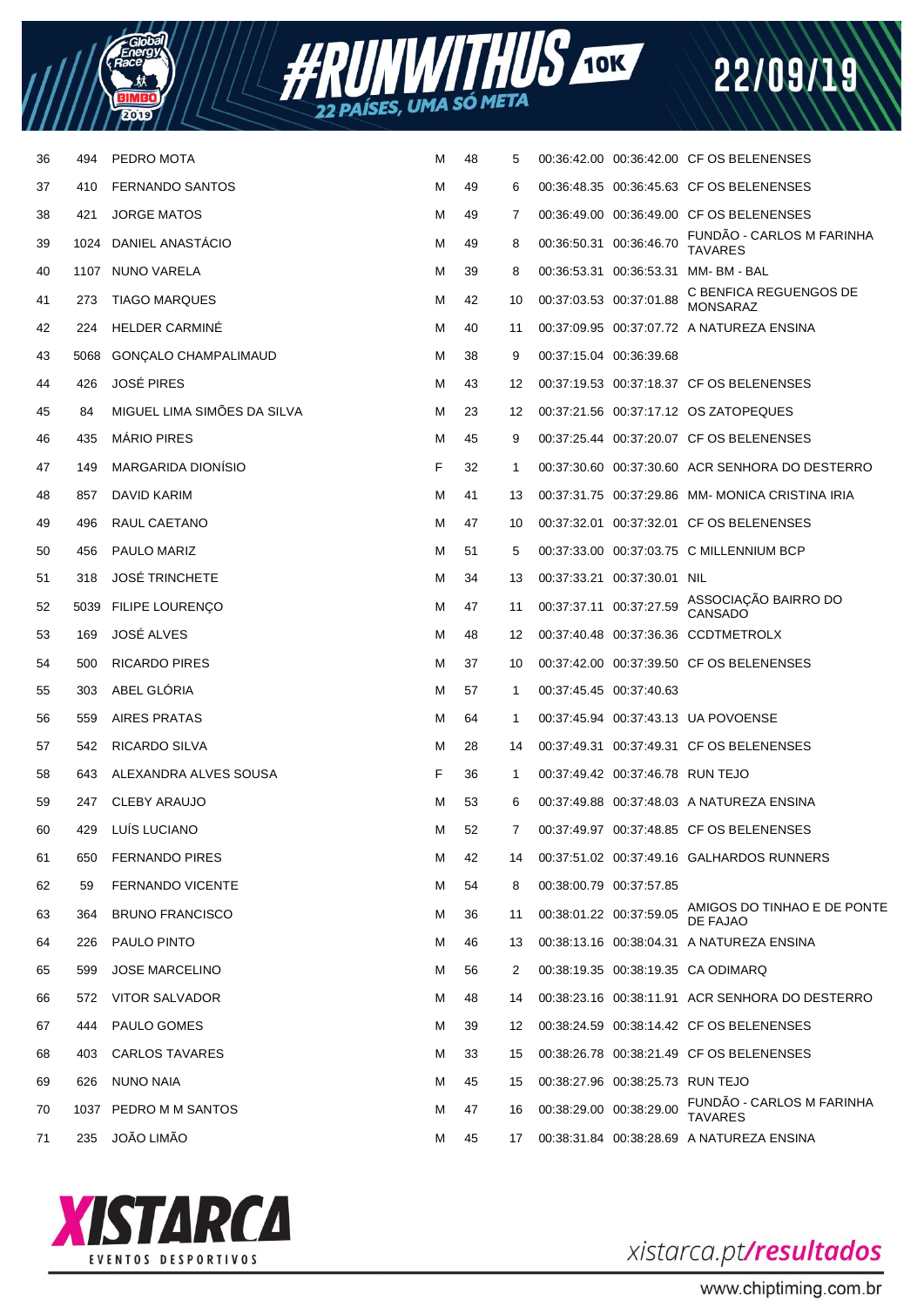



| 72  | 1108 | PAULO LOPES                 | M | 49 | 18 |                                  | 00:38:32.93 00:38:32.19 MM-BM-BAL                   |
|-----|------|-----------------------------|---|----|----|----------------------------------|-----------------------------------------------------|
| 73  | 401  | <b>ARTUR CARVALHO</b>       | M | 48 | 19 |                                  | 00:38:37.30 00:38:34.19 CF OS BELENENSES            |
| 74  | 898  | HUGO J R PALMEIRO           | M | 43 | 15 | 00:38:44.37 00:38:35.58          | <b>MEM MARTINS - MONICA</b><br><b>CRISTINA IRIA</b> |
| 75  | 1235 | <b>KCENIA BOUGROVA</b>      | F | 24 | 2  |                                  | 00:38:47.38 00:38:47.00 SPORTING CP                 |
| 76  | 1304 | PAULO COSTA                 | м | 53 | 9  |                                  | 00:38:47.55 00:38:45.15 RB RUNNING                  |
| 77  | 237  | <b>MARIO BOUCINHA</b>       | м | 47 | 20 |                                  | 00:38:51.07 00:38:47.31 A NATUREZA ENSINA           |
| 78  | 1080 | <b>ANTONIO HENRIQUES</b>    | м | 62 | 2  |                                  | 00:38:55.07 00:38:54.55 MM-BM-BAL                   |
| 79  | 1255 | ANDRÉ PERDIGÃO              | M | 31 | 16 |                                  | 00:38:56.27 00:38:55.38 BIMBO - MEM MARTINS         |
| 80  | 223  | <b>JOSE FACHADAS</b>        | м | 49 | 21 |                                  | 00:38:59.86 00:38:54.58 A NATUREZA ENSINA           |
| 81  | 284  | LUIS FAUSTINO               | M | 42 | 16 | 00:39:02.68 00:39:02.68          |                                                     |
| 82  | 779  | PEDRO M T SOARES            | м | 41 | 17 |                                  | 00:39:03.55 00:39:02.22 MM- CARLOS M C JESUS        |
| 83  | 747  | <b>JOSÉ PINA</b>            | M | 49 | 22 |                                  | 00:39:05.59 00:39:02.91 MM-BM-BAL                   |
| 84  | 304  | LUIS BORREGO ALVES          | м | 39 | 13 | 00:39:07.10 00:39:05.59          |                                                     |
| 85  | 425  | <b>JOSÉ MIGUEL LOURENCO</b> | M | 30 | 17 |                                  | 00:39:08.19 00:39:04.78 CF OS BELENENSES            |
| 86  | 228  | CARLOS CRISTÃO              | м | 60 | 3  |                                  | 00:39:09.59 00:39:06.40 A NATUREZA ENSINA           |
| 87  | 238  | <b>JOÃO OLIVEIRA</b>        | M | 29 | 18 |                                  | 00:39:10.18 00:39:08.12 A NATUREZA ENSINA           |
| 88  | 780  | RITA M F FERNANDES          | F | 25 | 3  |                                  | 00:39:10.77 00:39:07.65 MM- CARLOS M C JESUS        |
| 89  | 432  | LUIS MARÇAL                 | м | 43 | 18 |                                  | 00:39:12.13 00:39:06.81 CF OS BELENENSES            |
| 90  | 1278 | <b>SERGIO SALGUEIRO</b>     | м | 30 | 19 | 00:39:12.39 00:39:09.28          |                                                     |
| 91  | 503  | RUI COELHO                  | м | 47 | 23 |                                  | 00:39:14.20 00:39:04.72 CF OS BELENENSES            |
| 92  | 865  | NUNO R T SILVA              | м | 48 | 24 |                                  | 00:39:23.82 00:39:15.08 MM-MONICA CRISTINA IRIA     |
| 93  | 729  | ALEXANDRE C LEAL            | м | 43 | 19 |                                  | 00:39:24.31 00:39:19.60 MM-RICARDO J M CONCEICAO    |
| 94  |      | 1019 TIAGO FONSECA          | м | 20 | 20 | 00:39:29.85 00:39:25.87          | FUNDÃO - CARLOS M FARINHA<br><b>TAVARES</b>         |
| 95  | 1296 | ROBERTO GUERREIRO           | M | 37 | 14 |                                  | 00:39:30.37 00:39:23.10 RB RUNNING                  |
| 96  |      | 1161 JOSE LUÍS DIAS         | M | 56 | 3  | 00:39:30.48 00:39:28.38          |                                                     |
| 97  | 776  | <b>JOSÉ C S MORREIRA</b>    | M | 42 | 20 |                                  | 00:39:35.45 00:39:35.45 MM- CARLOS M C JESUS        |
| 98  | 431  | <b>BRUNO CARVALHO</b>       | M | 41 | 21 |                                  | 00:39:36.78 00:39:31.06 MONSANTO RUNNING TEAM       |
| 99  | 681  | <b>CRISTIANO PAES</b>       | M | 48 | 25 |                                  | 00:39:37.18 00:39:35.06 RUNNING CLUB SANTA CASA     |
| 100 | 505  | <b>SARA MARINHO</b>         | F | 29 | 4  |                                  | 00:39:38.60 00:39:30.15 CF OS BELENENSES            |
| 101 | 358  | SANDRA CONCEIÇÃO            | F | 39 | 2  |                                  | 00:39:58.02 00:39:55.08 A NATUREZA ENSINA           |
| 102 | 1100 | <b>JOSÉ L PEREIRA</b>       | M | 44 | 22 |                                  | 00:40:11.27 00:40:09.14 MM-BM-BAL                   |
| 103 | 637  | ANA FILIPA REBELO           | F | 26 | 5  | 00:40:14.46 00:40:14.46 RUN TEJO |                                                     |
| 104 | 460  | <b>JOSE BAPTISTA</b>        | м | 53 | 10 |                                  | 00:40:19.91 00:40:18.10 GD SANTANDERTOTTA           |
| 105 | 62   | <b>RUI BARROS</b>           | м | 50 | 11 | 00:40:21.00 00:40:21.00          |                                                     |
| 106 | 157  | ANTONIO RUA                 | м | 56 | 4  |                                  | 00:40:22.49 00:40:07.69 EX FEDERADOS                |
| 107 | 124  | STEPHAN KOENIG              | м | 51 | 12 |                                  | 00:40:33.00 00:40:22.96 PERNAS DE GAFANHOTO         |
| 108 | 1295 | PEDRO FERREIRA              | м | 52 | 13 |                                  | 00:40:34.00 00:40:23.53 RB RUNNING                  |
|     |      |                             |   |    |    |                                  |                                                     |



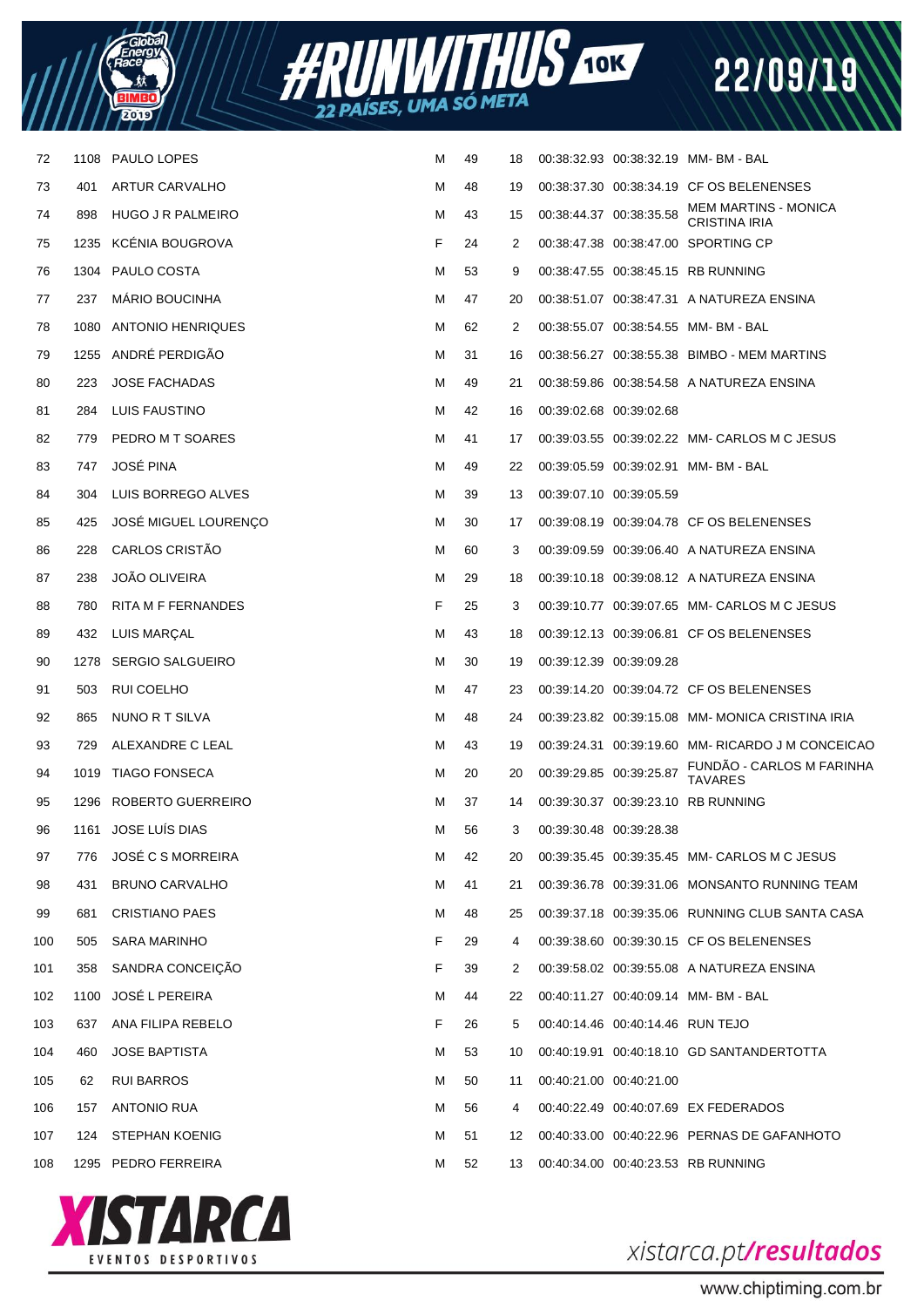



| 109 | 1288 | <b>HUGO LUZ</b>                 | м | 44 | 23 |                         |                                  | 00:40:41.00 00:40:32.02 RB RUNNING                 |
|-----|------|---------------------------------|---|----|----|-------------------------|----------------------------------|----------------------------------------------------|
| 110 | 573  | <b>VITOR CHAGAS</b>             | M | 45 | 26 |                         |                                  | 00:40:43.00 00:40:41.28 CF OS BELENENSES           |
| 111 | 255  | LUIS SILVÉRIO BARBOSA BARBOSA   | M | 44 | 24 | 00:40:44.00 00:39:39.39 |                                  |                                                    |
| 112 | 148  | <b>JOÃO GUTERRES</b>            | M | 44 | 25 |                         |                                  | 00:40:45.00 00:40:39.72 CORRER LISBOA              |
| 113 |      | 1272 MARIANA BRUGGER            | F | 34 | 6  | 00:40:58.00 00:40:51.01 |                                  |                                                    |
| 114 | 856  | PEDRO F V CARRASQUEIRA          | M | 38 | 15 |                         |                                  | 00:41:02.00 00:40:57.10 MM-MONICA CRISTINA IRIA    |
| 115 | 629  | AVELINO SOARES                  | M | 52 | 14 |                         | 00:41:10.22 00:41:03.63 RUN TEJO |                                                    |
| 116 | 346  | <b>PAULO RIBEIRO</b>            | M | 50 | 15 | 00:41:12.07 00:40:56.77 |                                  |                                                    |
| 117 | 434  | <b>MARCOS OLIVEIRA</b>          | м | 47 | 27 |                         |                                  | 00:41:19.08 00:41:14.73 CF OS BELENENSES           |
| 118 | 313  | <b>JOAQUIM OLIVEIRA</b>         | м | 52 | 16 |                         |                                  | 00:41:22.13 00:41:17.75 CLUBE EDP LISBOA           |
| 119 | 476  | ANTONIO LOURO                   | M | 46 | 28 |                         |                                  | 00:41:23.15 00:40:47.52 GD SANTANDERTOTTA          |
| 120 | 178  | PAULO PALMA                     | м | 55 | 5  |                         |                                  | 00:41:24.28 00:41:22.97 DREAM RUNNERS EVORA        |
| 121 | 413  | <b>GUSTAVO SANTOS</b>           | м | 47 | 29 |                         |                                  | 00:41:26.67 00:41:26.67 CF OS BELENENSES           |
| 122 | 811  | <b>JAIME H PINTO</b>            | м | 59 | 6  |                         |                                  | 00:41:31.16 00:41:28.05 MM- MÓNICA CRISTINA IRIA   |
| 123 |      | 1025 FRANCISCO MADEIRA          | M | 58 | 7  |                         | 00:41:31.33 00:41:31.14          | FUNDÃO - CARLOS M FARINHA<br><b>TAVARES</b>        |
| 124 | 609  | RUI CARMO                       | M | 37 | 16 | 00:41:33.20 00:41:29.91 |                                  |                                                    |
| 125 | 64   | <b>VALTER NUNES</b>             | м | 37 | 17 | 00:41:35.00 00:41:35.00 |                                  |                                                    |
| 126 | 388  | LIVIA MENDES                    | F | 37 | 3  |                         |                                  | 00:41:35.01 00:41:26.39 BR ESPORTES                |
| 127 | 70   | DUARTE COSTA                    | M | 36 | 18 |                         |                                  | 00:41:45.44 00:41:44.73 RUN FOR FRIENDS            |
| 128 | 203  | RUI CARVALHO                    | M | 40 | 26 |                         |                                  | 00:41:46.05 00:41:35.58 A NATUREZA ENSINA          |
| 129 | 188  | NUNO SANTOS DE ALMEIDA          | м | 38 | 19 | 00:41:46.45 00:41:34.27 |                                  |                                                    |
| 130 | 1137 | <b>BRUNO MATIAS</b>             | M | 42 | 27 |                         |                                  | 00:41:48.41 00:41:36.14 MM-BM-BM                   |
| 131 | 821  | JOÃO P FRANCA                   | M | 26 | 21 |                         |                                  | 00:41:50.54 00:41:33.76 MM- PAULA MANUELA A FRANÇA |
| 132 | 820  | ALEXANDRE FRANCA                | М | 21 | 22 |                         |                                  | 00:41:52.35 00:41:37.11 MM- PAULA MANUELA A FRANÇA |
| 133 | 862  | ANTONIO M G SANTOS              | M | 57 | 8  | 00:41:52.42 00:41:45.17 |                                  | MM- FERNANDA ABRANCHES<br><b>SILVA</b>             |
| 134 | 633  | VITOR GONÇALVES                 | М | 52 | 17 |                         | 00:41:55.00 00:41:48.39 RUN TEJO |                                                    |
| 135 |      | 1029 FRANCISCO CASTELEIRO       | М | 62 | 4  | 00:41:57.59 00:41:57.59 |                                  | FUNDÃO - CARLOS M FARINHA<br><b>TAVARES</b>        |
| 136 | 732  | DAVID SARAIVA                   | м | 37 | 20 |                         |                                  | 00:42:01.36 00:41:37.93 MM- OLGA C SILVA MORENO    |
| 137 |      | 1176 LUIS CASCÃO                | M | 46 | 30 | 00:42:01.75 00:42:01.75 |                                  |                                                    |
| 138 |      | 1312 GONÇALO CORREIA            | M | 37 | 21 | 00:42:03.49 00:41:56.85 |                                  |                                                    |
| 139 | 701  | <b>JOAO SIMOES</b>              | M | 48 | 31 | 00:42:03.91 00:41:59.42 |                                  |                                                    |
| 140 | 37   | PATRICK SIMÕES                  | м | 37 | 22 |                         |                                  | 00:42:09.90 00:42:07.22 CORRER LISBOA              |
| 141 | 409  | FABIO SAMUEL ESPIGUINHA MARMELO | M | 32 | 23 |                         |                                  | 00:42:11.99 00:41:56.08 CF OS BELENENSES           |
| 142 | 628  | NUNO MELO                       | M | 33 | 24 |                         |                                  | 00:42:13.51 00:42:10.98 EY RUNNERS                 |
| 143 | 241  | SÉRGIO MACATRÃO                 | M | 62 | 5  |                         |                                  | 00:42:14.08 00:42:09.94 A NATUREZA ENSINA          |
| 144 |      | 1138 GONÇALO LAGOA              | M | 37 | 23 |                         |                                  | 00:42:17.88 00:42:03.96 MM-BM-BM                   |
| 145 | 404  | CARLOS VISEU                    | М | 49 | 32 |                         |                                  | 00:42:18.51 00:42:10.16 CF OS BELENENSES           |



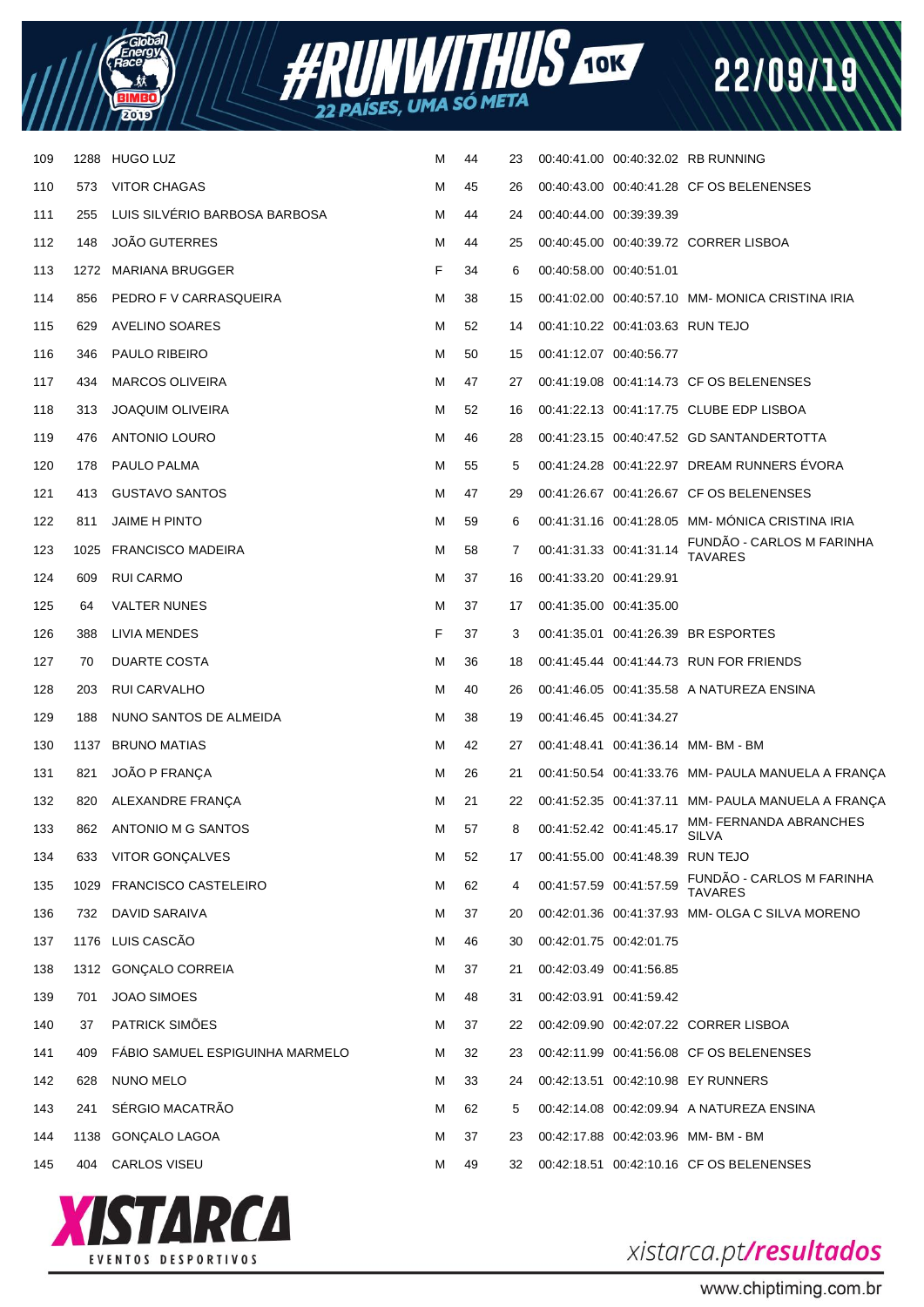



| 412  | <b>GONÇALO FERREIRA</b>  | M                                                                                                                                                                      | 46 | 34 |  |                                                                                                                                                                                                                                                                                                                                                                                                                                                                                                                                                                                                                                                                                                                                                                                                                                                                                                                                                                                                                                                        |
|------|--------------------------|------------------------------------------------------------------------------------------------------------------------------------------------------------------------|----|----|--|--------------------------------------------------------------------------------------------------------------------------------------------------------------------------------------------------------------------------------------------------------------------------------------------------------------------------------------------------------------------------------------------------------------------------------------------------------------------------------------------------------------------------------------------------------------------------------------------------------------------------------------------------------------------------------------------------------------------------------------------------------------------------------------------------------------------------------------------------------------------------------------------------------------------------------------------------------------------------------------------------------------------------------------------------------|
| 38   | <b>BRUNO PANDAIO</b>     | м                                                                                                                                                                      | 43 | 28 |  |                                                                                                                                                                                                                                                                                                                                                                                                                                                                                                                                                                                                                                                                                                                                                                                                                                                                                                                                                                                                                                                        |
|      |                          | M                                                                                                                                                                      | 56 | 9  |  |                                                                                                                                                                                                                                                                                                                                                                                                                                                                                                                                                                                                                                                                                                                                                                                                                                                                                                                                                                                                                                                        |
| 1081 | CARLOS GONÇALVES         | M                                                                                                                                                                      | 45 | 35 |  |                                                                                                                                                                                                                                                                                                                                                                                                                                                                                                                                                                                                                                                                                                                                                                                                                                                                                                                                                                                                                                                        |
| 509  | TIAGO SOUSA              | м                                                                                                                                                                      | 25 | 25 |  |                                                                                                                                                                                                                                                                                                                                                                                                                                                                                                                                                                                                                                                                                                                                                                                                                                                                                                                                                                                                                                                        |
| 170  | ORLANDO SILVA            | м                                                                                                                                                                      | 62 | 6  |  |                                                                                                                                                                                                                                                                                                                                                                                                                                                                                                                                                                                                                                                                                                                                                                                                                                                                                                                                                                                                                                                        |
| 22   | EUCLIDES SOARES          | м                                                                                                                                                                      | 30 | 26 |  |                                                                                                                                                                                                                                                                                                                                                                                                                                                                                                                                                                                                                                                                                                                                                                                                                                                                                                                                                                                                                                                        |
| 398  | LÚCIA OLIVEIRA           | F                                                                                                                                                                      | 40 | 1  |  |                                                                                                                                                                                                                                                                                                                                                                                                                                                                                                                                                                                                                                                                                                                                                                                                                                                                                                                                                                                                                                                        |
|      |                          | M                                                                                                                                                                      | 45 | 36 |  |                                                                                                                                                                                                                                                                                                                                                                                                                                                                                                                                                                                                                                                                                                                                                                                                                                                                                                                                                                                                                                                        |
|      |                          | F                                                                                                                                                                      | 46 | 1  |  | 00:42:46.52 00:42:43.46 GD SANTANDER TOTTA                                                                                                                                                                                                                                                                                                                                                                                                                                                                                                                                                                                                                                                                                                                                                                                                                                                                                                                                                                                                             |
|      |                          | м                                                                                                                                                                      | 33 | 27 |  | 00:42:51.43 00:42:34.95 MM- JOÃO PEDRO P ALMEIDA                                                                                                                                                                                                                                                                                                                                                                                                                                                                                                                                                                                                                                                                                                                                                                                                                                                                                                                                                                                                       |
| 372  | VALÉRIO MENDES           | M                                                                                                                                                                      | 44 | 29 |  |                                                                                                                                                                                                                                                                                                                                                                                                                                                                                                                                                                                                                                                                                                                                                                                                                                                                                                                                                                                                                                                        |
| 100  | PEDRO MANAÇAS            | м                                                                                                                                                                      | 46 | 37 |  |                                                                                                                                                                                                                                                                                                                                                                                                                                                                                                                                                                                                                                                                                                                                                                                                                                                                                                                                                                                                                                                        |
| 510  | <b>VICENT SOBRINHO</b>   | M                                                                                                                                                                      | 54 | 18 |  |                                                                                                                                                                                                                                                                                                                                                                                                                                                                                                                                                                                                                                                                                                                                                                                                                                                                                                                                                                                                                                                        |
| 612  | SÉRGIO SANTOS            | м                                                                                                                                                                      | 55 | 10 |  | 00:43:08.70 00:42:59.21 CA AMIGOS PARQUE DA PAZ                                                                                                                                                                                                                                                                                                                                                                                                                                                                                                                                                                                                                                                                                                                                                                                                                                                                                                                                                                                                        |
| 442  | NUNO QUEIJA              | M                                                                                                                                                                      | 46 | 38 |  |                                                                                                                                                                                                                                                                                                                                                                                                                                                                                                                                                                                                                                                                                                                                                                                                                                                                                                                                                                                                                                                        |
| 417  | JOANA ROSA               | F                                                                                                                                                                      | 31 | 7  |  |                                                                                                                                                                                                                                                                                                                                                                                                                                                                                                                                                                                                                                                                                                                                                                                                                                                                                                                                                                                                                                                        |
| 491  | PEDRO CANELAS            | M                                                                                                                                                                      | 47 | 39 |  |                                                                                                                                                                                                                                                                                                                                                                                                                                                                                                                                                                                                                                                                                                                                                                                                                                                                                                                                                                                                                                                        |
| 665  | <b>JOAO MARAL</b>        | м                                                                                                                                                                      | 50 | 19 |  |                                                                                                                                                                                                                                                                                                                                                                                                                                                                                                                                                                                                                                                                                                                                                                                                                                                                                                                                                                                                                                                        |
| 967  | <b>JOSE R D BATISTA</b>  | M                                                                                                                                                                      | 34 | 28 |  | 00:43:18.55 00:42:30.72 BRAGA - JHONNY J V MAGALHAES                                                                                                                                                                                                                                                                                                                                                                                                                                                                                                                                                                                                                                                                                                                                                                                                                                                                                                                                                                                                   |
| 636  | <b>TELMA SOFIA SILVA</b> | F                                                                                                                                                                      | 28 | 8  |  |                                                                                                                                                                                                                                                                                                                                                                                                                                                                                                                                                                                                                                                                                                                                                                                                                                                                                                                                                                                                                                                        |
| 663  | MARTA CONCEIÇÃO          | F                                                                                                                                                                      | 35 | 4  |  |                                                                                                                                                                                                                                                                                                                                                                                                                                                                                                                                                                                                                                                                                                                                                                                                                                                                                                                                                                                                                                                        |
| 111  | <b>FRANCISCO ROSARIO</b> | M                                                                                                                                                                      | 50 | 20 |  | NÚCLEO DO SPORTING CP DO<br>SEIXAL                                                                                                                                                                                                                                                                                                                                                                                                                                                                                                                                                                                                                                                                                                                                                                                                                                                                                                                                                                                                                     |
| 530  | <b>RUI FONSECA</b>       | M                                                                                                                                                                      | 54 | 21 |  |                                                                                                                                                                                                                                                                                                                                                                                                                                                                                                                                                                                                                                                                                                                                                                                                                                                                                                                                                                                                                                                        |
| 945  | RICARDO GONÇALVES        | M                                                                                                                                                                      | 26 | 29 |  | 00:43:35.81 00:43:22.30 MM- PAULA MANUELA A FRANÇA                                                                                                                                                                                                                                                                                                                                                                                                                                                                                                                                                                                                                                                                                                                                                                                                                                                                                                                                                                                                     |
| 387  | <b>ARMANDO LEITE</b>     | м                                                                                                                                                                      | 39 | 24 |  |                                                                                                                                                                                                                                                                                                                                                                                                                                                                                                                                                                                                                                                                                                                                                                                                                                                                                                                                                                                                                                                        |
| 567  | <b>RICARDO TRIGUEIRO</b> | м                                                                                                                                                                      | 36 | 25 |  |                                                                                                                                                                                                                                                                                                                                                                                                                                                                                                                                                                                                                                                                                                                                                                                                                                                                                                                                                                                                                                                        |
| 271  | PEDRO PINTO              | м                                                                                                                                                                      | 23 | 30 |  |                                                                                                                                                                                                                                                                                                                                                                                                                                                                                                                                                                                                                                                                                                                                                                                                                                                                                                                                                                                                                                                        |
|      |                          | м                                                                                                                                                                      | 27 | 31 |  | 00:43:46.87 00:43:30.93 MM- JOÃO PEDRO P ALMEIDA                                                                                                                                                                                                                                                                                                                                                                                                                                                                                                                                                                                                                                                                                                                                                                                                                                                                                                                                                                                                       |
| 531  | <b>MIGUEL ROCHA</b>      | м                                                                                                                                                                      | 48 | 40 |  |                                                                                                                                                                                                                                                                                                                                                                                                                                                                                                                                                                                                                                                                                                                                                                                                                                                                                                                                                                                                                                                        |
| 785  | PALOMA G DOMINGOS        | F                                                                                                                                                                      | 19 | 9  |  | SANTARÉM - CRISTINA M<br>LOUREIRO FAUSTINO                                                                                                                                                                                                                                                                                                                                                                                                                                                                                                                                                                                                                                                                                                                                                                                                                                                                                                                                                                                                             |
|      |                          | м                                                                                                                                                                      | 49 | 41 |  |                                                                                                                                                                                                                                                                                                                                                                                                                                                                                                                                                                                                                                                                                                                                                                                                                                                                                                                                                                                                                                                        |
| 286  | NUNO JESUS               | м                                                                                                                                                                      | 39 | 26 |  | 00:43:52.33 00:43:39.67 SUNSET RUNNING TEAM                                                                                                                                                                                                                                                                                                                                                                                                                                                                                                                                                                                                                                                                                                                                                                                                                                                                                                                                                                                                            |
|      |                          | м                                                                                                                                                                      | 43 | 30 |  | 00:43:54.47 00:43:33.34 MM- PAULA C ALBUQ CAETANO                                                                                                                                                                                                                                                                                                                                                                                                                                                                                                                                                                                                                                                                                                                                                                                                                                                                                                                                                                                                      |
| 78   | <b>INÊS BRITO</b>        | F                                                                                                                                                                      | 47 | 2  |  |                                                                                                                                                                                                                                                                                                                                                                                                                                                                                                                                                                                                                                                                                                                                                                                                                                                                                                                                                                                                                                                        |
| 495  | PEDRO ROSA AFONSO        | м                                                                                                                                                                      | 52 | 22 |  |                                                                                                                                                                                                                                                                                                                                                                                                                                                                                                                                                                                                                                                                                                                                                                                                                                                                                                                                                                                                                                                        |
|      |                          | 1120 VASCO GONÇALVES<br>1124 MARCO BAETA<br>1306 CARLA DIAS<br>1016 JOÃO P P ALMEIDA<br>1017 HUGO A S RIBEIRO<br>5103 JOSÉ ALBERTO DOS SANTOS<br>1026 RICARDO D LEITÃO |    |    |  | 00:42:19.26 00:42:14.56 CF OS BELENENSES<br>00:42:19.76 00:42:19.76 DOLCE FURADOURO<br>00:42:25.06  00:42:19.81  MM- BM - BAL<br>00:42:27.29 00:42:24.61 MM-BM-BAL<br>00:42:36.83 00:42:30.32 CF OS BELENENSES<br>00:42:38.58 00:42:30.67 CCDTMETROLX<br>00:42:40.39 00:42:34.52<br>00:42:42.62 00:42:26.26 MM-BM-BAL<br>00:43:00.48 00:42:53.99 N.A.Z. ABOBODA<br>00:43:03.31 00:42:52.59 A NATUREZA ENSINA<br>00:43:06.05 00:42:57.58 CF OS BELENENSES<br>00:43:09.82 00:43:00.10 CF OS BELENENSES<br>00:43:10.68 00:43:05.38 CF OS BELENENSES<br>00:43:11.50 00:43:06.80 CF OS BELENENSES<br>00:43:14.23 00:43:10.45 SS CGD<br>00:43:26.69 00:43:22.39 RUN TEJO<br>00:43:26.99 00:43:26.99 LIFE CENTER<br>00:43:28.66 00:43:20.24<br>00:43:34.38 00:43:29.71 CF OS BELENENSES<br>00:43:40.94 00:43:32.31<br>00:43:41.53 00:43:30.15 GS ADICENSE<br>00:43:44.18 00:43:30.17<br>00:43:47.07 00:43:42.26 CF OS BELENENSES<br>00:43:47.93 00:43:47.93<br>00:43:50.98 00:42:00.78<br>00:43:55.55 00:43:37.94<br>00:43:55.77 00:43:51.30 CF OS BELENENSES |



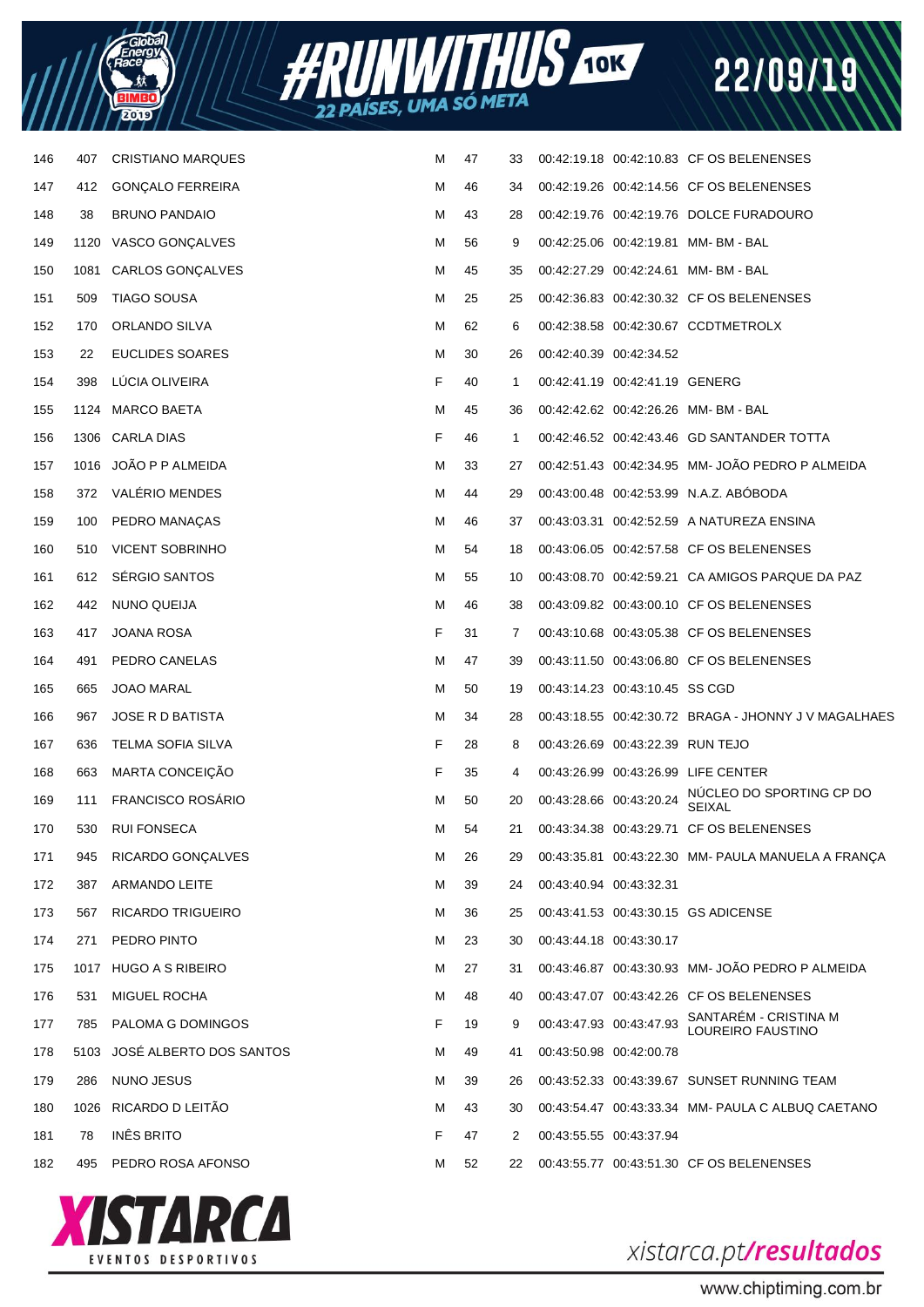



| 183 | 31   | ANTÓNIO CERDEIRA             | M | 63 | $\overline{7}$ | 00:43:55.96 00:43:50.53 |                                  |                                                 |
|-----|------|------------------------------|---|----|----------------|-------------------------|----------------------------------|-------------------------------------------------|
| 184 | 72   | PAULO GOMES                  | M | 46 | 42             | 00:43:57.24 00:43:39.04 |                                  |                                                 |
| 185 | 231  | PEDRO HIPOLITO               | м | 48 | 43             |                         |                                  | 00:43:57.91 00:43:53.61 A NATUREZA ENSINA       |
| 186 | 86   | SÉRGIO NUNO NUNES            | M | 45 | 44             |                         |                                  | 00:43:59.00 00:43:53.92 CARAPAUS DE CORRIDA     |
| 187 | 687  | LUIS PEDRO PEIXOTO NUNES     | M | 44 | 31             |                         |                                  | 00:44:09.99 00:44:00.98 BENFICA EM FORMA        |
| 188 | 649  | MARCO PAULO LOPES DOS SANTOS | M | 39 | 27             |                         |                                  | 00:44:17.48 00:44:10.22 BRRNIGHTRUNNERS         |
| 189 | 541  | ALEXANDRE ALMEIDA            | M | 39 | 28             |                         |                                  | 00:44:18.00 00:44:18.00 CF OS BELENENSES        |
| 190 | 638  | PAULO SILVA                  | M | 53 | 23             |                         | 00:44:21.33 00:44:14.75 RUN TEJO |                                                 |
| 191 | 1326 | JOSE M SALAZAR               | M | 59 | 11             |                         | 00:44:22.71 00:44:05.66 RUN TEJO |                                                 |
| 192 |      | 5091 ANTONIO CARVALHO        | M | 51 | 24             | 00:44:22.90 00:44:04.06 |                                  |                                                 |
| 193 | 87   | LUIZ GARCIA                  | M | 56 | 12             | 00:44:26.43 00:43:35.19 |                                  |                                                 |
| 194 |      | 5056 LUIS CABAÇA             | M | 42 | 32             | 00:44:29.65 00:43:48.44 |                                  |                                                 |
| 195 | 651  | CARLOS LOPES                 | M | 45 | 45             |                         |                                  | 00:44:37.98 00:44:37.98 AMINHACORRIDA           |
| 196 |      | 1254 RENATA FERNANDES        | F | 38 | 5              |                         |                                  | 00:44:50.00 00:44:46.52 BIMBO - MEM MARTINS     |
| 197 | 943  | LUIZ FERRÃO                  | M | 67 | 1              |                         |                                  | 00:44:51.10 00:44:48.31 MM-MONICA CRISTINA IRIA |
| 198 |      | 1299 TONY ALMEIDA            | M | 37 | 29             |                         |                                  | 00:44:51.72 00:43:59.15 RB RUNNING              |
| 199 | 411  | FILIPA OLIVEIRA              | F | 48 | 3              |                         |                                  | 00:44:53.21 00:44:33.71 CF OS BELENENSES        |
| 200 | 402  | <b>CARLOS FORTUNATO</b>      | M | 58 | 13             |                         |                                  | 00:44:56.54 00:44:44.41 CF OS BELENENSES        |
| 201 | 221  | <b>SONIA FREITAS</b>         | F | 46 | 4              |                         |                                  | 00:45:00.12 00:44:55.87 A NATUREZA ENSINA       |
| 202 | 256  | RICARDO SARMENTO             | M | 35 | 30             | 00:45:00.76 00:44:56.78 |                                  |                                                 |
| 203 |      | 1123 JEAN P PASSOS           | M | 36 | 31             |                         |                                  | 00:45:11.17 00:45:11.17 MM-BM-BAL               |
| 204 |      | 1095 JORGE PAREDES           | M | 43 | 33             |                         |                                  | 00:45:11.28 00:44:33.35 MM-BM-BAL               |
| 205 | 621  | ORLANDO DIAS                 | M | 54 | 25             | 00:45:12.24 00:45:08.42 |                                  |                                                 |
| 206 | 424  | RUI OLIVEIRA                 | M | 48 | 46             |                         |                                  | 00:45:16.14 00:45:10.16 CF OS BELENENSES        |
| 207 | 173  | ANTÓNIO RODRIGUES            | м | 52 | 26             | 00:45:16.70 00:45:08.94 |                                  |                                                 |
| 208 | 165  | ANTÓNIO PEREIRA              | M | 55 | 14             |                         |                                  | 00:45:20.40 00:45:08.35 CCDTMETROLX             |
| 209 | 539  | PATRÍCIA MARQUES             | F | 26 | 10             |                         |                                  | 00:45:22.17 00:44:59.64 CF OS BELENENSES        |
| 210 | 236  | RODRIGO SILVA                | M | 51 | 27             |                         |                                  | 00:45:26.81 00:45:15.43 A NATUREZA ENSINA       |
| 211 | 130  | <b>MANUEL CURADO</b>         | М | 53 | 28             |                         |                                  | 00:45:29.13 00:45:13.70 TRANSITEX               |
| 212 | 5084 | <b>CARLOS PINTO</b>          | M | 28 | 32             | 00:45:35.42 00:43:47.45 |                                  |                                                 |
| 213 | 276  | JOAO VIDINHA                 | M | 46 | 47             |                         |                                  | 00:45:40.67 00:45:34.72 CORRIDAS E COMIDAS      |
| 214 | 786  | <b>GRACIETE D C ALVES</b>    | F | 45 | 5              |                         |                                  | 00:45:44.77 00:45:19.51 MM-MONICA CRISTINA IRIA |
| 215 | 230  | JOÃO DIAS                    | M | 53 | 29             |                         |                                  | 00:45:46.31 00:45:39.78 A NATUREZA ENSINA       |
| 216 | 537  | RICARDO SANTOS               | M | 38 | 32             |                         |                                  | 00:45:48.84 00:45:42.51 CF OS BELENENSES        |
| 217 | 1158 | RUI PEDRO VIEIRA             | М | 49 | 48             | 00:45:56.96 00:45:36.47 |                                  |                                                 |
| 218 | 160  | <b>MIGUEL ABRAÇOS</b>        | M | 42 | 34             |                         |                                  | 00:45:58.71 00:45:45.81 EX FEDERADOS            |
| 219 | 242  | <b>BEATRIZ FERREIRA</b>      | F | 22 | 11             |                         |                                  | 00:45:59.49 00:45:48.44 A NATUREZA ENSINA       |



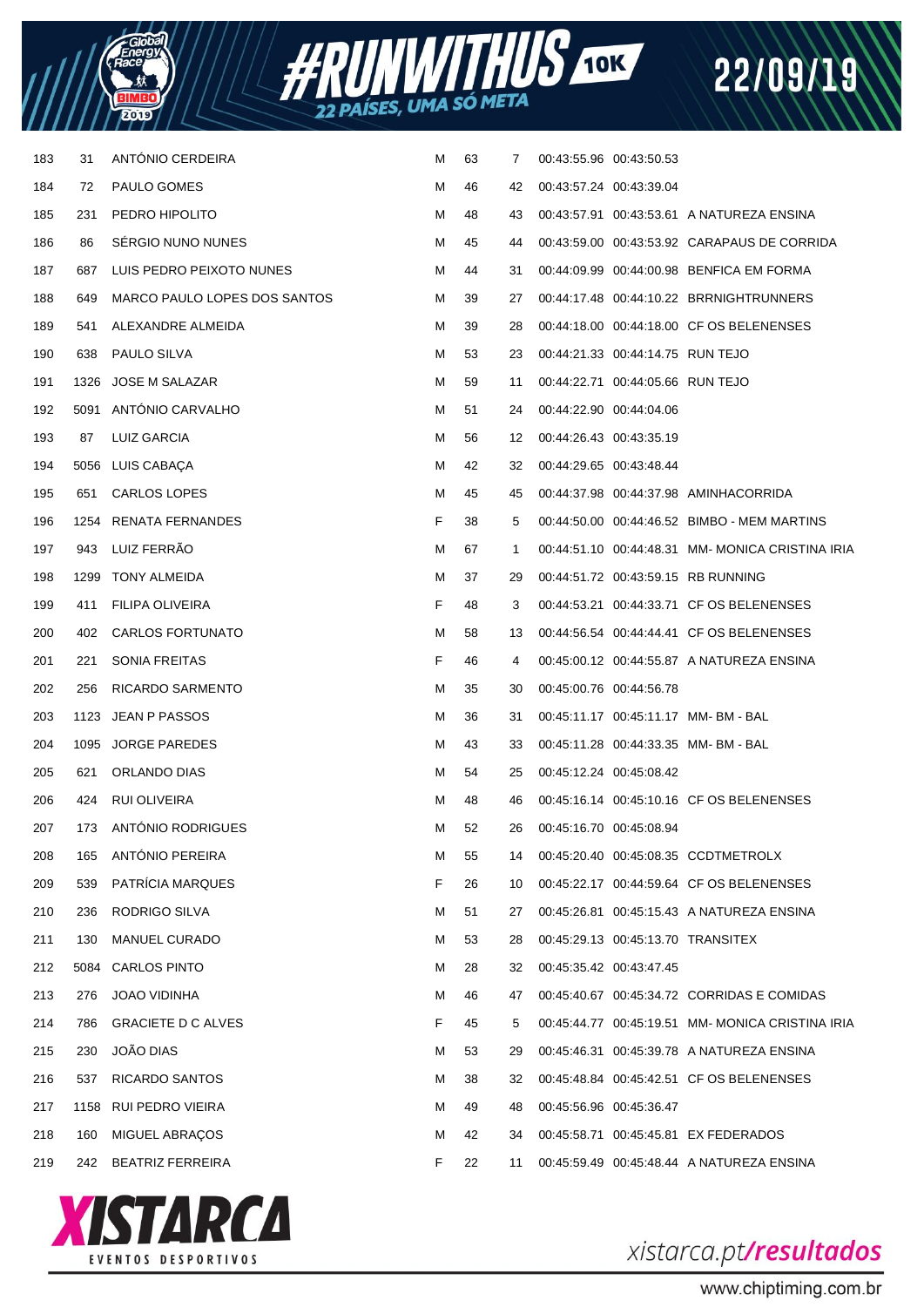



| 220 | 42   | <b>MARIO FERNANDES</b>             | M | 43 | 35 | 00:46:00.43 00:45:02.13 |                                  |                                                    |
|-----|------|------------------------------------|---|----|----|-------------------------|----------------------------------|----------------------------------------------------|
| 221 | 1271 | CAROLINA SILVA                     | F | 27 | 12 |                         | 00:46:01.15 00:45:37.82          |                                                    |
| 222 | 1324 | <b>GILBERTO DIAS</b>               | м | 57 | 15 |                         | 00:46:02.23 00:44:26.53 AA MAFRA |                                                    |
| 223 | 80   | <b>JOÃO PIRES</b>                  | м | 48 | 49 |                         | 00:46:06.00 00:46:00.60          |                                                    |
| 224 | 48   | <b>MAURICIO F LOBATO DA CRUZ</b>   | м | 40 | 36 |                         | 00:46:06.98 00:45:56.17          |                                                    |
| 225 | 54   | <b>RUI RODRIGUES</b>               | м | 53 | 30 |                         | 00:46:09.73 00:45:58.37          |                                                    |
| 226 | 571  | <b>RITA CRUZ</b>                   | F | 22 | 13 |                         |                                  | 00:46:10.33 00:45:47.40 CF OS BELENENSES           |
| 227 | 5092 | PEDRO BERNARDO                     | м | 43 | 37 |                         | 00:46:11.63 00:46:02.42          |                                                    |
| 228 | 843  | RUI D C PEREIRA                    | м | 43 | 38 | 00:46:11.64 00:44:44.83 |                                  | <b>MM- CRISTINA LOUREIRO</b><br><b>FAUSTINO</b>    |
| 229 | 847  | CARLOS M S RODRIGUES               | м | 62 | 8  | 00:46:11.83 00:44:51.39 |                                  | <b>MM- CRISTINA LOUREIRO</b><br><b>FAUSTINO</b>    |
| 230 | 1267 | LUIS M ROCHA                       | м | 48 | 50 | 00:46:13.49 00:45:56.43 |                                  |                                                    |
| 231 | 449  | <b>FERNANDO RODRIGUES</b>          | м | 55 | 16 |                         |                                  | 00:46:14.70 00:45:49.93 C MILLENNIUM BCP           |
| 232 | 439  | <b>MONICA MILER</b>                | F | 38 | 6  |                         |                                  | 00:46:15.63 00:46:07.78 CF OS BELENENSES           |
| 233 | 579  | <b>JORGE MÁXIMO</b>                | м | 44 | 39 |                         |                                  | 00:46:15.75 00:46:07.90 CF OS BELENENSES           |
| 234 | 502  | RUI AFONSO                         | м | 50 | 31 |                         |                                  | 00:46:15.95 00:46:06.62 CF OS BELENENSES           |
| 235 | 83   | <b>BRUNO CORREIA</b>               | м | 37 | 33 | 00:46:16.84 00:45:57.28 |                                  |                                                    |
| 236 | 969  | NUNO M M MARTINS                   | м | 28 | 33 | 00:46:17.22 00:45:28.92 |                                  | BRAGA - JHONNY JOSE VIVAS<br>MAGALHAES             |
| 237 | 615  | AMAVEL FIGUEIREDO                  | M | 59 | 17 |                         |                                  | 00:46:19.31 00:46:09.24 CA AMIGOS PARQUE DA PAZ    |
| 238 |      | 5045 PEDRO GONÇALVES               | м | 37 | 34 | 00:46:22.00 00:46:11.61 |                                  |                                                    |
| 239 | 5046 | LINA EUGÉNIO                       | F | 32 | 14 | 00:46:23.00 00:46:12.04 |                                  |                                                    |
| 240 | 180  | MIGUEL PALMA                       | м | 41 | 40 |                         |                                  |                                                    |
| 241 | 280  | SÉRGIO GRADE                       | м | 38 | 35 |                         | 00:46:26.20 00:45:57.10          |                                                    |
| 242 | 36   | <b>EMANUEL SEITA</b>               | м | 44 | 41 | 00:46:28.18 00:46:11.05 |                                  |                                                    |
| 243 | 759  | AFONSO H L NUNES                   | м | 57 | 18 |                         |                                  | 00:46:29.46 00:46:06.80 MM-TIAGO A MORAIS CARDOSO  |
| 244 | 920  | NUNO M F SILVA                     | м | 48 | 51 |                         |                                  | 00:46:30.09 00:46:25.82 MM- CARLA S M MOURAO       |
| 245 | 686  | ANGELO BANDEIRA                    | м | 49 | 52 | 00:46:34.68 00:46:09.35 |                                  |                                                    |
| 246 | 526  | <b>GONÇALO MENDES</b>              | м | 27 | 34 |                         |                                  | 00:46:36.26 00:46:06.08 CF OS BELENENSES           |
| 247 | 214  | LUIS SOUSA                         | м | 44 | 42 |                         |                                  | 00:46:36.50 00:46:24.88 A NATUREZA ENSINA          |
| 248 | 620  | <b>JOÃO PEREIRA</b>                | м | 39 | 36 |                         | 00:46:38.25 00:46:38.25          |                                                    |
| 249 |      | 1252 MARIO GOMES                   | м | 49 | 53 |                         |                                  | 00:46:45.26 00:46:14.20 BIMBO - MEM MARTINS        |
| 250 | 109  | ANA CARAMELO                       | F | 24 | 15 |                         | 00:46:47.98 00:46:35.89          |                                                    |
| 251 | 134  | LUÍS BARRELAS                      | м | 47 | 54 |                         |                                  | 00:46:48.00 00:46:32.56 TRANSITEX                  |
| 252 |      | 7060 RAMIRO MADUREIRA              | M | 41 | 43 | 00:46:50.13 00:46:25.71 |                                  |                                                    |
| 253 | 866  | ANABELA FERREIRA                   | F | 48 | 6  |                         |                                  | 00:46:51.42 00:46:25.57 MM-MONICA CRISTINA IRIA    |
| 254 | 778  | MARIO M D LOPES                    | м | 44 | 44 |                         |                                  | 00:46:51.50 00:46:12.14 MM- CARLOS M C JESUS       |
| 255 | 103  | RICARDO CORREIA                    | м | 41 | 45 |                         |                                  | 00:46:54.94 00:46:50.27 ATLÉTICO CLUBE DE PORTUGAL |
| 256 |      | 1227 FRANCISCO NASCIMENTO DA CUNHA | м | 38 | 37 | 00:46:56.35 00:46:25.44 |                                  |                                                    |
|     |      |                                    |   |    |    |                         |                                  |                                                    |



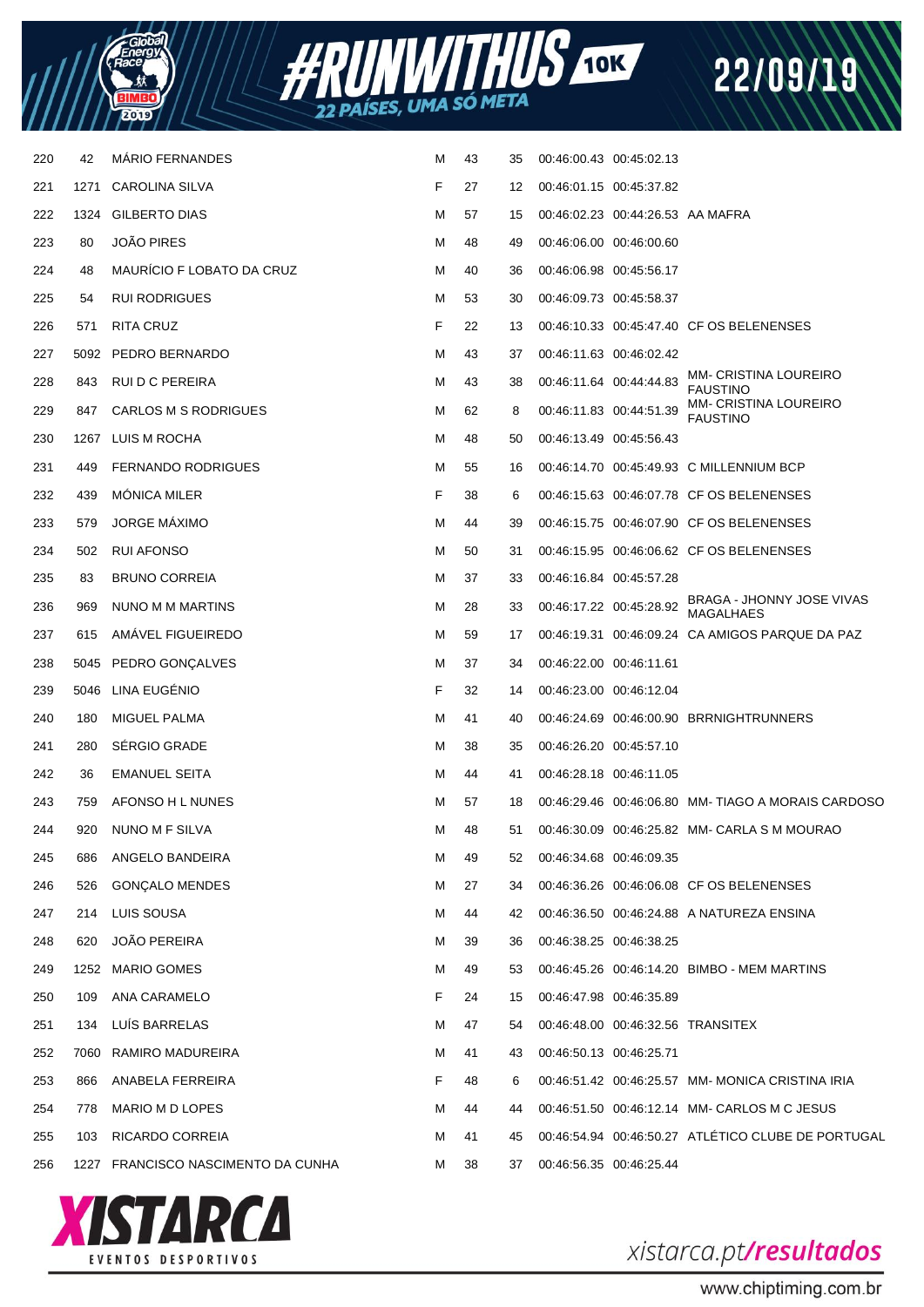



| 257 | 162  | DAVID JERONIMO                    | м | 32 | 35 |                         |                                 | 00:46:57.48 00:46:43.67 EX FEDERADOS               |
|-----|------|-----------------------------------|---|----|----|-------------------------|---------------------------------|----------------------------------------------------|
| 258 | 362  | ELISABETE FERNANDES               | F | 43 | 2  | 00:46:59.37 00:46:47.80 |                                 |                                                    |
| 259 | 647  | ARTUR DENOMINATO                  | м | 47 | 55 |                         |                                 | 00:47:01.81  00:46:08.01  PI-LINHA RUNNERS         |
| 260 | 828  | RICARDO M MOREIRA                 | м | 40 | 46 | 00:47:02.34 00:46:54.93 |                                 | MAIA - MANUEL ALBERTO M<br><b>MOURA</b>            |
| 261 | 164  | <b>JORGE VENANCIO</b>             | м | 40 | 47 |                         |                                 | 00:47:06.71 00:46:53.95 EX FEDERADOS               |
| 262 | 181  | JOSÉ ADRIÃO                       | м | 47 | 56 |                         | 00:47:07.74 00:46:52.64 GD SBSI |                                                    |
| 263 | 598  | NUNO MALTEZ                       | м | 48 | 57 | 00:47:08.97 00:46:46.89 |                                 |                                                    |
| 264 |      | 1073 ANTONIO CAMACHO              | м | 67 | 2  |                         |                                 | 00:47:09.82 00:47:02.30 MM-BM-BAL                  |
| 265 | 254  | MARLENE OLIVEIRA LUIS DE OLIVEIRA | F | 41 | 3  |                         | 00:47:11.94 00:46:02.24         |                                                    |
| 266 | 768  | ANTONIO J L PAINHA                | м | 52 | 32 |                         | 00:47:13.62 00:47:04.13         | MM- CRISTINA LOUREIRO<br><b>FAUSTINO</b>           |
| 267 | 764  | JORGE A B AZEVEDO                 | м | 48 | 58 | 00:47:13.88 00:47:04.39 |                                 | MM- CRISTINA LOUREIRO<br><b>FAUSTINO</b>           |
| 268 | 1249 | PEDRO CANECO                      | м | 46 | 59 |                         |                                 | 00:47:15.25 00:47:06.49 BIMBO - MEM MARTINS        |
| 269 | 771  | ACÁCIO A D CONCEIÇÃO              | M | 57 | 19 |                         |                                 | 00:47:16.18 00:46:57.88 MM- CARLOS M C JESUS       |
| 270 | 774  | CARLOS L C MIRANDA                | M | 67 | 3  |                         |                                 | 00:47:16.21 00:46:59.07 MM- CARLOS M C JESUS       |
| 271 | 261  | SANDRO ROSENDO                    | м | 34 | 36 | 00:47:16.26 00:46:51.67 |                                 |                                                    |
| 272 | 679  | SALVADOR CARVALHO                 | м | 32 | 37 | 00:47:16.44 00:46:56.24 |                                 |                                                    |
| 273 | 1011 | NUNO MENDES                       | м | 46 | 60 |                         |                                 | 00:47:17.29 00:46:50.43 MM-MONICA CRISTINA IRIA    |
| 274 |      | 1074 ANTONIO FERNANDES            | M | 63 | 9  |                         |                                 | 00:47:17.80  00:47:11.39  MM- BM - BAL             |
| 275 | 326  | <b>MARTA MELO</b>                 | F | 43 | 4  |                         |                                 | 00:47:18.72 00:47:09.05 CASA BENFICA SEIXAL        |
| 276 | 414  | <b>PAULA FERNANDES</b>            | F | 41 | 5  | 00:47:20.98 00:47:07.51 |                                 |                                                    |
| 277 | 154  | <b>FRANCISCO NASCIMENTO</b>       | M | 27 | 38 | 00:47:22.00 00:46:55.04 |                                 |                                                    |
| 278 | 1185 | MAFALDA QUINTAS ROCHA             | F | 16 | 16 | 00:47:23.27 00:46:41.29 |                                 |                                                    |
| 279 | 211  | ALVARO FRANCISCO                  | M | 67 | 4  | 00:47:24.36 00:47:00.02 |                                 |                                                    |
| 280 |      | 1076 ANTONIO MINA                 | M | 58 | 20 |                         |                                 | 00:47:25.35 00:47:18.44 MM-BM-BAL                  |
| 281 |      | 1084 CONCEIÇÃO PEREIRA            | F | 57 | -1 |                         |                                 | 00:47:25.56 00:47:25.56 MM-BM-BAL                  |
| 282 | 76   | <b>FABIANO FERREIRA</b>           | M | 39 | 38 |                         |                                 | 00:47:28.32 00:47:18.81 BENFICA EM FORMA           |
| 283 | 574  | LUIS AFONSO CARVALHO              | M | 58 | 21 |                         |                                 | 00:47:38.11 00:47:15.47 CF OS BELENENSES           |
| 284 | 517  | PEDRO LOPES                       | м | 41 | 48 |                         |                                 | 00:47:40.26 00:47:19.87 CF OS BELENENSES           |
| 285 | 480  | <b>CARLOS NEVES</b>               | M | 39 | 39 | 00:47:40.66 00:47:28.61 |                                 |                                                    |
| 286 | 143  | DANIEL PINTO                      | M | 29 | 39 |                         |                                 | 00:47:42.18 00:47:18.98 BRRNIGHTRUNNERS            |
| 287 | 327  | MIGUEL FRIAS                      | M | 43 | 49 | 00:47:42.30 00:47:39.64 |                                 |                                                    |
| 288 | 581  | <b>MARTA NUNES</b>                | F | 37 | 7  |                         |                                 | 00:47:43.91 00:47:43.91 CF OS BELENENSES           |
| 289 | 999  | <b>TIAGO SANTOS</b>               | M | 26 | 40 |                         |                                 | 00:47:49.59 00:47:36.64 MM- PAULA MANUELA A FRANÇA |
| 290 | 746  | JOÃO MORÃO                        | M | 50 | 33 |                         |                                 | 00:47:51.96 00:47:24.79 MM- JOÃO MORÃO             |
| 291 | 290  | <b>MIGUEL RIBEIRO</b>             | м | 47 | 61 |                         |                                 | 00:47:52.99 00:47:19.49 HAPPY RUNNERS              |
| 292 | 523  | <b>FILIPE CARREIRO</b>            | м | 32 | 41 |                         |                                 | 00:47:55.10 00:47:43.97 CASCAIS CRUSADERS          |
| 293 |      | 322 DAVID BERNARDO                | м | 37 | 40 | 00:47:59.70 00:47:33.29 |                                 |                                                    |
|     |      |                                   |   |    |    |                         |                                 |                                                    |



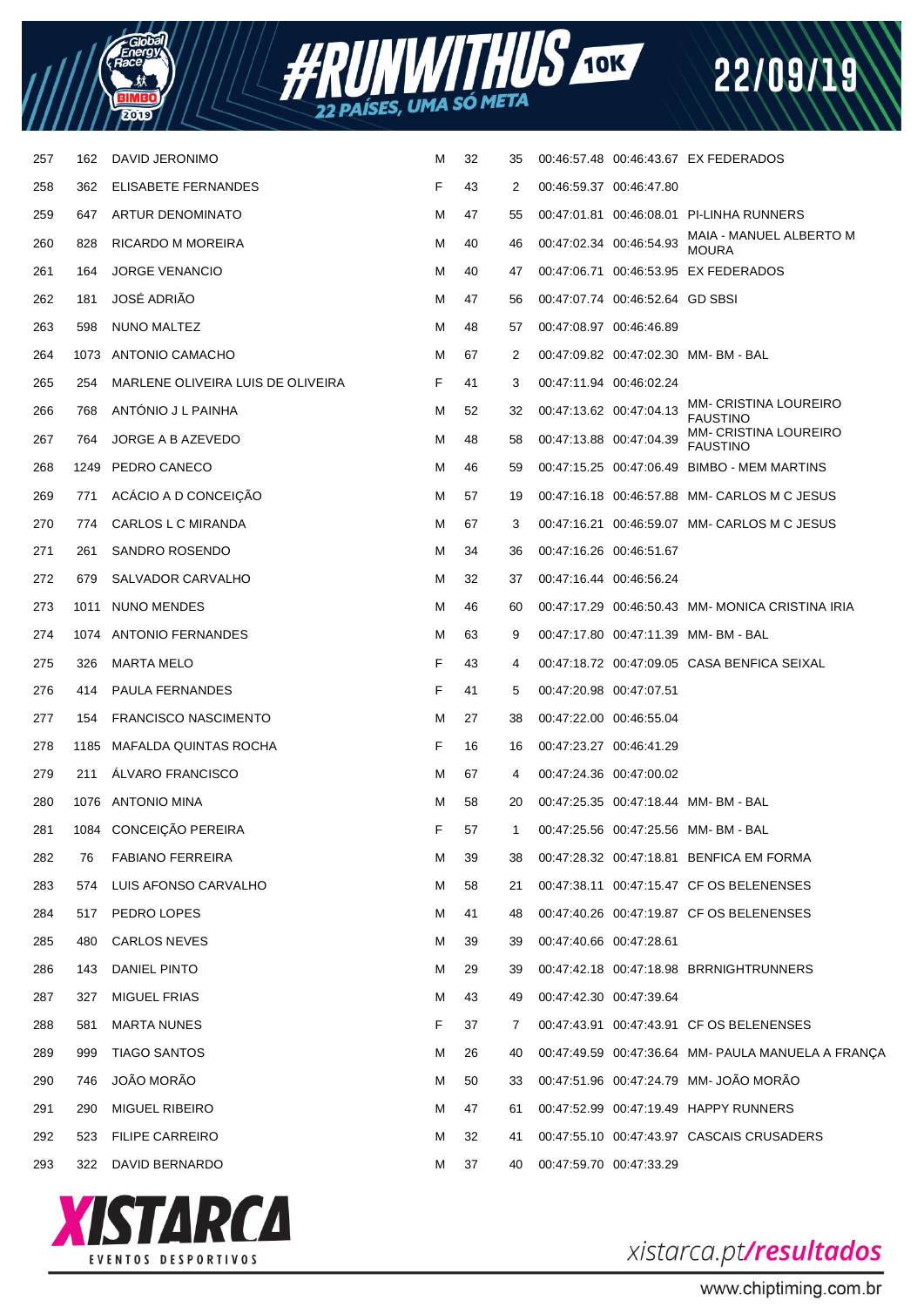



| 294 | 323  | <b>GINA MARTINS</b>          | F | 45 | 7  | 00:48:00.20 00:47:33.67 |                                |                                                     |
|-----|------|------------------------------|---|----|----|-------------------------|--------------------------------|-----------------------------------------------------|
| 295 | 554  | PEDRO CARVALHEIRO            | М | 36 | 41 |                         | 00:48:00.85 00:47:23.00 BNIE   |                                                     |
| 296 | 722  | NUNO M F CARVALHO            | м | 50 | 34 |                         |                                | 00:48:02.81 00:47:39.72 MM- OLGA C SILVA MORENO     |
| 297 | 1223 | ESTEVAO DA CUNHA             | M | 40 | 50 | 00:48:05.56 00:47:34.53 |                                |                                                     |
| 298 | 191  | ROBERTO FREITAS              | M | 44 | 51 | 00:48:08.21 00:47:58.77 |                                |                                                     |
| 299 | 614  | CARLOS COELHO                | M | 59 | 22 |                         |                                | 00:48:09.27 00:47:28.92 CA AMIGOS PARQUE DA PAZ     |
| 300 | 616  | <b>JOSÉ CABRAL</b>           | М | 62 | 10 |                         |                                | 00:48:09.85 00:47:31.14 CA AMIGOS PARQUE DA PAZ     |
| 301 | 941  | JOÃO D M COSTA               | М | 26 | 42 |                         |                                | 00:48:10.00 00:48:10.00 MM- CLAUDIA M SALES GARCIA  |
| 302 | 751  | NUNO M PATRÍCIO              | м | 50 | 35 | 00:48:12.74 00:47:53.74 |                                | MM- CRISTINA LOUREIRO<br><b>FAUSTINO</b>            |
| 303 | 73   | PAULA CRISTINA GOMES         | F | 45 | 8  | 00:48:12.96 00:47:51.28 |                                |                                                     |
| 304 | 1311 | Antônio Grilo                | M | 55 | 23 | 00:48:17.44 00:48:03.14 |                                |                                                     |
| 305 | 1140 | <b>MARCIA GUERREIRO</b>      | F | 42 | 6  |                         |                                | 00:48:18.01  00:40:43.06  MM- BM - DRA LUISA        |
| 306 | 888  | ACÁCIO D S CLEMENTE          | м | 51 | 36 | 00:48:21.60 00:47:45.41 |                                | MEM MARTINS - CARLOS M CRUZ<br>DE JESUS             |
| 307 | 585  | <b>PAULO PEREIRA TAVARES</b> | М | 42 | 52 |                         |                                | 00:48:27.76 00:48:03.06 COLÉGIO SÃO JOÃO DE BRITO   |
| 308 | 673  | <b>ANTONIO DENTINHO</b>      | М | 32 | 43 | 00:48:28.67 00:48:08.29 |                                |                                                     |
| 309 | 860  | SÉRGIO A A SILVA             | М | 33 | 44 |                         |                                | 00:48:29.12 00:48:09.39 MM-SÉRGIO ALEXANDRE A SILVA |
| 310 | 605  | <b>FATIMA BRANCO</b>         | F | 52 | 1  | 00:48:32.02 00:48:28.25 |                                |                                                     |
| 311 | 138  | <b>STEVEN MARTINEZ</b>       | М | 20 | 45 |                         |                                | 00:48:41.44 00:48:01.23 TRANSITEX                   |
| 312 | 5066 | SÍLVIO ROMÃO                 | М | 38 | 42 | 00:48:43.36 00:47:45.69 |                                |                                                     |
| 313 | 1265 | ANSELMO FERREIRA             | M | 41 | 53 | 00:48:45.27 00:48:16.34 |                                |                                                     |
| 314 | 1208 | <b>FILOMENA SANTOS</b>       | F | 45 | 9  | 00:48:47.90 00:48:33.05 |                                |                                                     |
| 315 | 220  | <b>VITOR FREITAS</b>         | м | 47 | 62 |                         |                                | 00:48:48.60 00:48:36.64 A NATUREZA ENSINA           |
| 316 |      | 5067 JORGE CAMPOS            | M | 45 | 63 | 00:48:48.70 00:48:28.45 |                                |                                                     |
| 317 |      | 1283 JORGE DIAS              | M | 52 | 37 | 00:48:49.50 00:48:03.46 |                                |                                                     |
| 318 | 110  | PEDRO CARVALHO               | м | 42 | 54 | 00:48:51.01 00:48:15.65 |                                |                                                     |
| 319 | 196  | <b>JOSE XAVIER</b>           | М | 32 | 46 | 00:48:52.49 00:48:40.10 |                                |                                                     |
| 320 | 197  | LARA RODRIGUES               | F | 35 | 8  | 00:48:52.51 00:48:41.80 |                                |                                                     |
| 321 | 858  | <b>VÍTOR SANTOS</b>          | М | 51 | 38 |                         |                                | 00:48:56.74 00:48:56.74 MM-MONICA CRISTINA IRIA     |
| 322 | 979  | NUNO G CORREIA               | М | 47 | 64 | 00:48:57.01 00:48:34.90 |                                | MM-MARIA JOAO LEITÃO S<br>PEDRO                     |
| 323 | 1110 | PEDRO TAVARES                | М | 39 | 43 |                         |                                | 00:49:05.16 00:48:35.24 MM-BM-BAL                   |
| 324 | 1250 | <b>FERNANDO MONTEIRO</b>     | М | 44 | 55 |                         |                                | 00:49:05.18 00:48:57.93 BIMBO - MEM MARTINS         |
| 325 | 51   | <b>FRANCISCO COSTA</b>       | М | 42 | 56 |                         |                                | 00:49:05.94  00:48:41.19  BRRNIGHTRUNNERS           |
| 326 | 321  | <b>MIGUEL MARQUES</b>        | М | 28 | 47 |                         | 00:49:06.43 00:49:06.43 XINHOS |                                                     |
| 327 | 233  | <b>JOSE MARTINS</b>          | М | 61 | 11 |                         |                                | 00:49:06.60 00:48:54.86 A NATUREZA ENSINA           |
| 328 | 337  | <b>TOMÁS FROES</b>           | М | 27 | 48 | 00:49:06.64 00:48:52.28 |                                |                                                     |
| 329 | 248  | DANIEL SAMPAIO               | м | 41 | 57 |                         |                                | 00:49:09.70 00:48:43.96 LISRUNING CPA               |
| 330 | 652  | <b>JORGE AMARAL</b>          | М | 51 | 39 |                         |                                | 00:49:09.71  00:48:45.30  AMINHACORRIDA             |
|     |      |                              |   |    |    |                         |                                |                                                     |



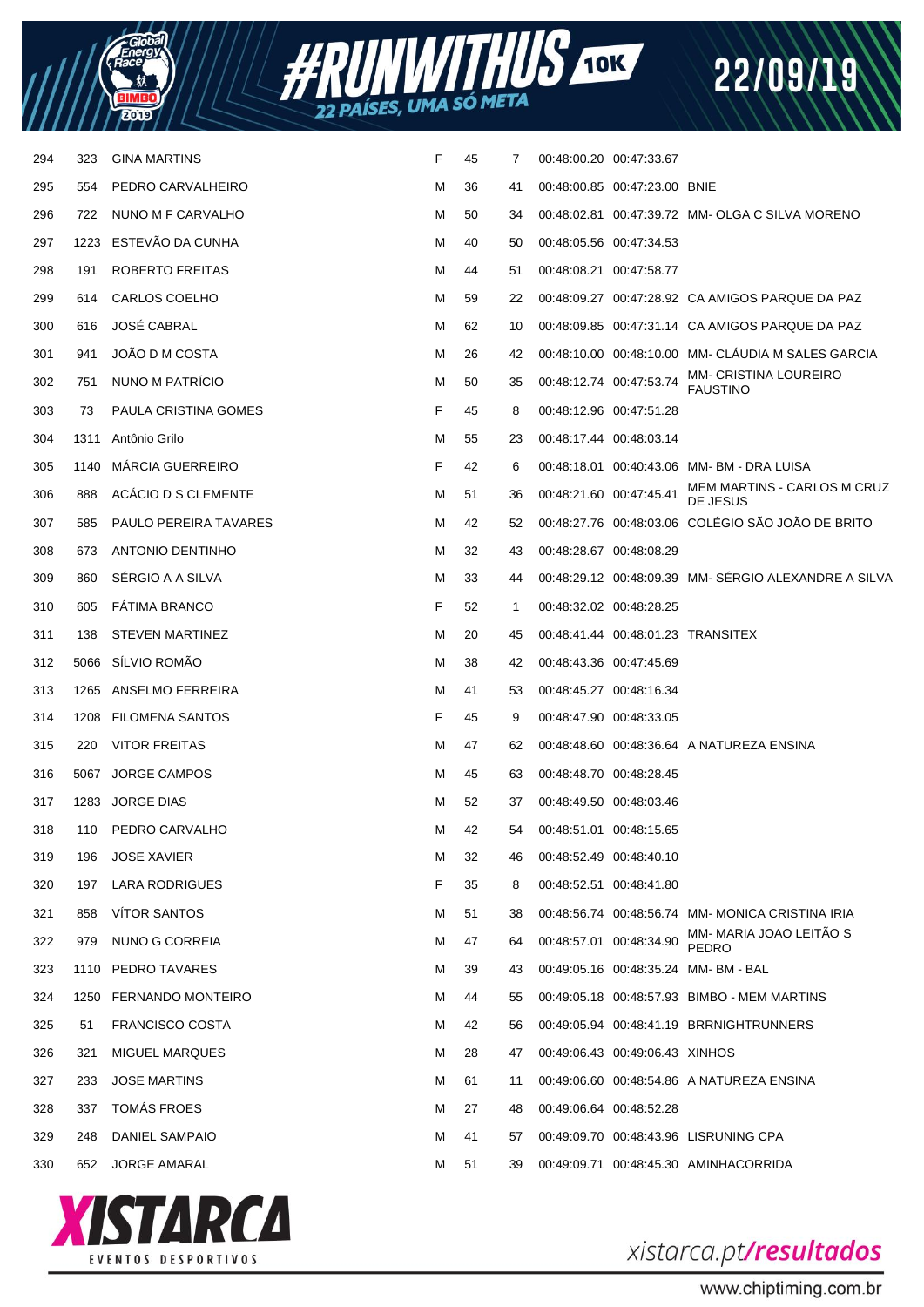



| 331 | 7054 | <b>TITO NASCIMENTO</b>       | M | 39 | 44 | 00:49:10.14 00:48:35.51 |                                   |                                                 |
|-----|------|------------------------------|---|----|----|-------------------------|-----------------------------------|-------------------------------------------------|
| 332 | 477  | <b>SUSANA GUERREIRO</b>      | F | 42 | 7  |                         |                                   | 00:49:13.79 00:48:37.92 GD SANTANDERTOTTA       |
| 333 | 532  | <b>MIGUEL BASTOS</b>         | м | 54 | 40 |                         |                                   | 00:49:13.86 00:49:02.61 CF OS BELENENSES        |
| 334 | 1106 | <b>MANUEL TORRADO</b>        | M | 64 | 12 |                         |                                   | 00:49:14.42 00:49:06.82 MM-BM-BAL               |
| 335 | 743  | ALEXANDRE CABAÇO             | м | 37 | 45 |                         |                                   | 00:49:15.12 00:48:53.58 MM- RICARDO COELHO      |
| 336 | 127  | <b>JOÃO NEVES</b>            | м | 47 | 65 | 00:49:21.47 00:48:56.37 |                                   |                                                 |
| 337 | 823  | LUIS M V PALMA               | M | 46 | 66 |                         |                                   | 00:49:23.85 00:49:00.14 MM-MONICA CRISTINA IRIA |
| 338 | 365  | LUIS GAMA                    | M | 56 | 24 | 00:49:24.08 00:49:01.97 |                                   | AMIGOS DO TINHAO E DE PONTE<br>DE FAJAO         |
| 339 | 443  | <b>OSCAR RODRIGUES</b>       | M | 49 | 67 |                         |                                   | 00:49:24.94 00:49:24.94 CF OS BELENENSES        |
| 340 | 26   | NUNO ROMÃO                   | M | 51 | 41 | 00:49:25.79 00:48:49.48 |                                   |                                                 |
| 341 | 855  | HUGO D C PEDRO               | M | 22 | 49 | 00:49:26.05 00:48:06.18 |                                   | <b>MM- CRISTINA LOUREIRO</b><br><b>FAUSTINO</b> |
| 342 | 690  | <b>VASCOPINHEIRO</b>         | M | 55 | 25 |                         |                                   | 00:49:26.43 00:48:58.81 MM- MARIA JOSÉ PIRES    |
| 343 | 384  | <b>ABIGAIL PEREIRA</b>       | F | 34 | 17 |                         | 00:49:32.63 00:42:25.01 OVERALL   |                                                 |
| 344 | 382  | <b>MARTA LOPES</b>           | F | 43 | 8  |                         | 00:49:33.01  00:42:25.81  OVERALL |                                                 |
| 345 | 166  | <b>BRUNO BARBOSA</b>         | M | 28 | 50 |                         |                                   | 00:49:34.08 00:48:56.79 CCDTMETROLX             |
| 346 | 383  | DULCE CARVALHO               | F | 44 | 9  |                         | 00:49:34.33 00:42:27.36 OVERALL   |                                                 |
| 347 |      | 1148 FÁTIMA NETO             | F | 56 | 2  |                         |                                   | 00:49:40.62 00:42:03.61 MM-BM-DRA LUISA         |
| 348 | 602  | LUIS DUARTE                  | M | 45 | 68 |                         |                                   | 00:49:41.29 00:49:08.79 GREGORIOS               |
| 349 | 150  | PAULO PALMINHA               | M | 49 | 69 | 00:49:42.43 00:49:28.93 |                                   |                                                 |
| 350 |      | 7062 ARMANDO TRIGUEIRO       | M | 46 | 70 | 00:49:42.59 00:49:29.55 |                                   |                                                 |
| 351 | 787  | FERNANDO A R FIGUEIREDO      | M | 49 | 71 |                         |                                   | 00:49:45.37 00:48:42.95 MM-MONICA CRISTINA IRIA |
| 352 | 52   | HARUN AR RASHID              | M | 35 | 46 |                         |                                   | 00:49:46.19 00:49:29.50 RUNNING IN LISBON       |
| 353 | 174  | <b>JOAQUIM CARDOSO</b>       | M | 46 | 72 | 00:49:46.47 00:49:20.62 |                                   |                                                 |
| 354 | 281  | <b>JOAO MOITEIRO</b>         | M | 47 | 73 | 00:49:47.22 00:49:23.20 |                                   |                                                 |
| 355 | 683  | <b>MARIA QUARESMA</b>        | F | 61 | 1  |                         |                                   | 00:49:49.47 00:49:42.69 RUNNING CLUB SANTA CASA |
| 356 | 642  | <b>FILIPE CASTRO</b>         | М | 36 | 47 |                         | 00:49:56.14 00:49:43.38 RUN TEJO  |                                                 |
| 357 | 556  | JORGE MIGUEL SANCHES E SILVA | M | 40 | 58 | 00:49:57.59 00:49:19.78 |                                   |                                                 |
| 358 | 580  | <b>VERA SANCHES</b>          | F | 39 | 9  |                         |                                   | 00:49:57.95 00:49:21.62 CF OS BELENENSES        |
| 359 |      | 1061 FRANCISCO COSTA         | M | 47 | 74 |                         |                                   | 00:49:58.49 00:48:44.89 MM-BM-NS                |
| 360 |      | 1118 TIAGO OLIVEIRA          | м | 42 | 59 |                         |                                   | 00:49:59.25 00:49:43.85 MM-BM-BAL               |
| 361 |      | 1327 TODD MOZER              | м | 59 | 26 | 00:49:59.50 00:49:34.85 |                                   |                                                 |
| 362 | 268  | JOSÈ SILVA                   | м | 51 | 42 |                         | 00:50:00.23 00:49:28.25 CD MAFRA  |                                                 |
| 363 | 267  | DANIEL SILVA                 | м | 41 | 60 | 00:50:00.30 00:49:28.32 |                                   |                                                 |
| 364 | 1127 | <b>BRUNO NUNES</b>           | м | 37 | 48 |                         |                                   | 00:50:02.71 00:49:31.18 MM-BM-ANAM              |
| 365 | 803  | SARA C S TAINHA              | F | 13 | 18 | 00:50:05.34 00:49:29.98 |                                   | <b>MM- CRISTINA LOUREIRO</b><br><b>FAUSTINO</b> |
| 366 | 748  | <b>GONCALO DUARTE</b>        | м | 42 | 61 |                         |                                   | 00:50:05.94 00:49:40.02 MM- GONCALO DUARTE      |
| 367 | 863  | <b>JOSÉ C GARDILHO</b>       | М | 55 | 27 | 00:50:07.14 00:49:59.09 |                                   | MM- FERNANDA ABRANCHES<br><b>SILVA</b>          |
|     |      |                              |   |    |    |                         |                                   |                                                 |



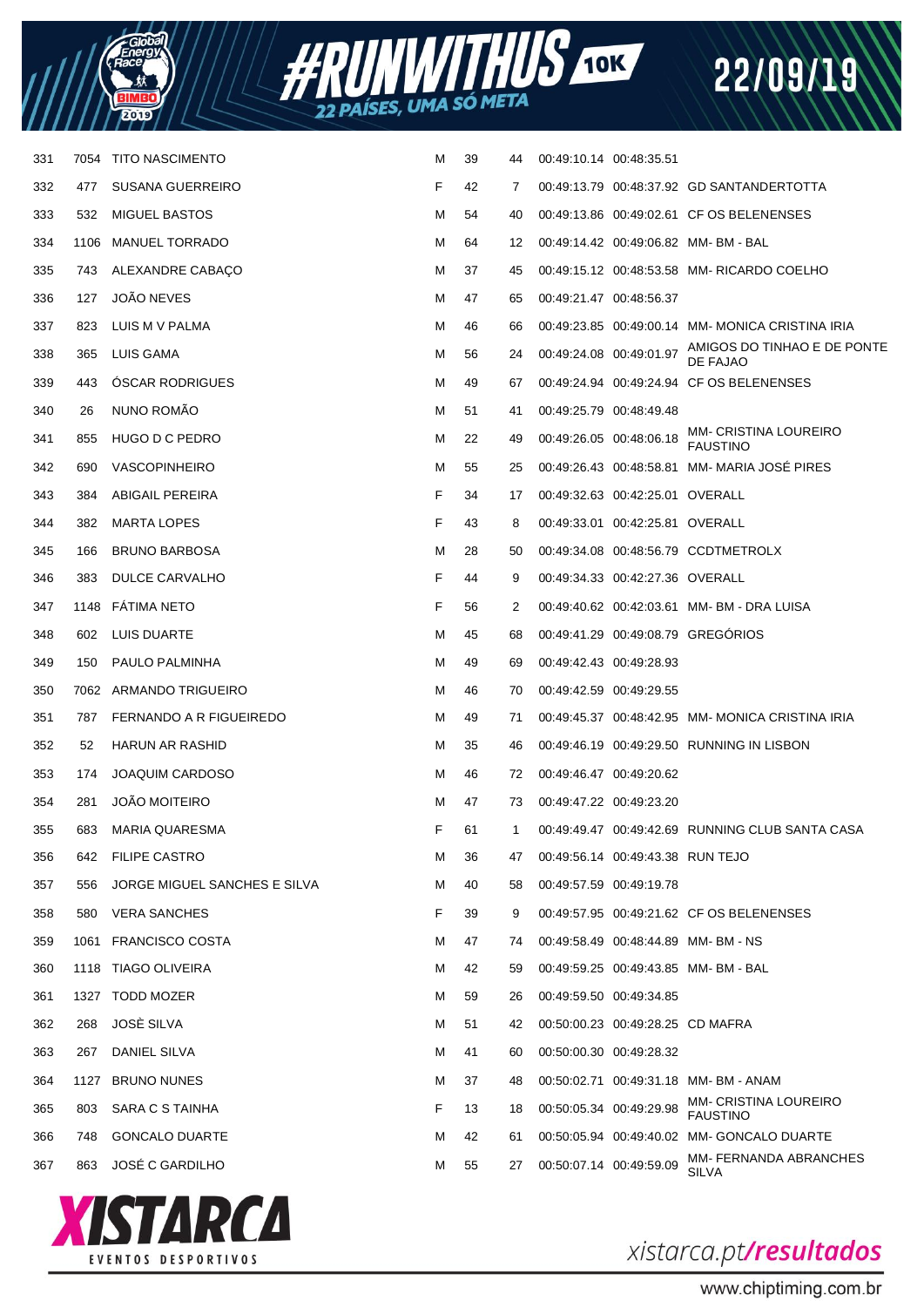



| 521  | JOSÉ MAGALHÃES          | м                                                                                                                 | 65 | 5  |  |                                                                                                                                                                                                                                                                                                                                                                                                                                                                                                                                                                                                                                                                                                                                                                                                                                                                                                                 |
|------|-------------------------|-------------------------------------------------------------------------------------------------------------------|----|----|--|-----------------------------------------------------------------------------------------------------------------------------------------------------------------------------------------------------------------------------------------------------------------------------------------------------------------------------------------------------------------------------------------------------------------------------------------------------------------------------------------------------------------------------------------------------------------------------------------------------------------------------------------------------------------------------------------------------------------------------------------------------------------------------------------------------------------------------------------------------------------------------------------------------------------|
|      |                         | М                                                                                                                 | 62 | 13 |  |                                                                                                                                                                                                                                                                                                                                                                                                                                                                                                                                                                                                                                                                                                                                                                                                                                                                                                                 |
| 393  | FERNANDO CONCEIÇÃO      | м                                                                                                                 | 54 | 43 |  |                                                                                                                                                                                                                                                                                                                                                                                                                                                                                                                                                                                                                                                                                                                                                                                                                                                                                                                 |
|      |                         | м                                                                                                                 | 52 | 44 |  |                                                                                                                                                                                                                                                                                                                                                                                                                                                                                                                                                                                                                                                                                                                                                                                                                                                                                                                 |
| 570  | AFONSO SOUSA            | м                                                                                                                 | 49 | 75 |  |                                                                                                                                                                                                                                                                                                                                                                                                                                                                                                                                                                                                                                                                                                                                                                                                                                                                                                                 |
| 661  | <b>DULCE REIS</b>       | F                                                                                                                 | 50 | 2  |  |                                                                                                                                                                                                                                                                                                                                                                                                                                                                                                                                                                                                                                                                                                                                                                                                                                                                                                                 |
| 864  | CARLA A A RODRIGUES     | F                                                                                                                 | 48 | 10 |  | 00:50:28.03 00:50:02.91 MM- MONICA CRISTINA IRIA                                                                                                                                                                                                                                                                                                                                                                                                                                                                                                                                                                                                                                                                                                                                                                                                                                                                |
|      |                         | F                                                                                                                 | 59 | 3  |  |                                                                                                                                                                                                                                                                                                                                                                                                                                                                                                                                                                                                                                                                                                                                                                                                                                                                                                                 |
| 819  | ANTÓNIO BOGAS           | м                                                                                                                 | 53 | 45 |  | 00:50:35.98 00:50:07.94 MM-MONICA CRISTINA IRIA                                                                                                                                                                                                                                                                                                                                                                                                                                                                                                                                                                                                                                                                                                                                                                                                                                                                 |
| 911  | ANTONIO M F CAETANO     | м                                                                                                                 | 47 | 76 |  | 00:50:37.00 00:50:16.00 MM- PAULA C ALBUQ CAETANO                                                                                                                                                                                                                                                                                                                                                                                                                                                                                                                                                                                                                                                                                                                                                                                                                                                               |
| 115  | CLAUDENI ALMEIDA        | м                                                                                                                 | 46 | 77 |  |                                                                                                                                                                                                                                                                                                                                                                                                                                                                                                                                                                                                                                                                                                                                                                                                                                                                                                                 |
| 689  | RUISAFARA               | м                                                                                                                 | 47 | 78 |  | 00:50:39.64 00:50:11.74 MM- MARIA JOSÉ PIRES                                                                                                                                                                                                                                                                                                                                                                                                                                                                                                                                                                                                                                                                                                                                                                                                                                                                    |
| 151  | <b>MARCIO MARREIROS</b> | м                                                                                                                 | 39 | 49 |  |                                                                                                                                                                                                                                                                                                                                                                                                                                                                                                                                                                                                                                                                                                                                                                                                                                                                                                                 |
| 527  | <b>NUNO FONSECA</b>     | м                                                                                                                 | 44 | 62 |  |                                                                                                                                                                                                                                                                                                                                                                                                                                                                                                                                                                                                                                                                                                                                                                                                                                                                                                                 |
| 97   | <b>OSVALDO BARROS</b>   | м                                                                                                                 | 59 | 28 |  |                                                                                                                                                                                                                                                                                                                                                                                                                                                                                                                                                                                                                                                                                                                                                                                                                                                                                                                 |
| 730  | VITOR M R SANTOS        | м                                                                                                                 | 48 | 79 |  | 00:50:53.88 00:50:43.29 MM-RICARDO J M CONCEICAO                                                                                                                                                                                                                                                                                                                                                                                                                                                                                                                                                                                                                                                                                                                                                                                                                                                                |
| 43   | ALFREDO JORGE NOTÁRIO   | м                                                                                                                 | 49 | 80 |  | 00:50:55.66 00:50:06.34 AO RITMO DAS 200 PPM                                                                                                                                                                                                                                                                                                                                                                                                                                                                                                                                                                                                                                                                                                                                                                                                                                                                    |
| 646  | <b>CARLA MORGADO</b>    | F                                                                                                                 | 49 | 11 |  |                                                                                                                                                                                                                                                                                                                                                                                                                                                                                                                                                                                                                                                                                                                                                                                                                                                                                                                 |
| 752  | MARIA VARELA            | F                                                                                                                 | 44 | 10 |  | 00:50:58.96 00:50:34.29 MM-SÓNIA VEIGA PINHO                                                                                                                                                                                                                                                                                                                                                                                                                                                                                                                                                                                                                                                                                                                                                                                                                                                                    |
| 639  | RUI SILVA               | м                                                                                                                 | 47 | 81 |  |                                                                                                                                                                                                                                                                                                                                                                                                                                                                                                                                                                                                                                                                                                                                                                                                                                                                                                                 |
| 954  | JORGE M M SOUSA         | м                                                                                                                 | 17 | 51 |  | 00:51:03.85 00:50:28.23 MAIA - PEDRO MIGUEL L NUNES                                                                                                                                                                                                                                                                                                                                                                                                                                                                                                                                                                                                                                                                                                                                                                                                                                                             |
| 662  | LILIANA BRÁS            | F                                                                                                                 | 36 | 10 |  |                                                                                                                                                                                                                                                                                                                                                                                                                                                                                                                                                                                                                                                                                                                                                                                                                                                                                                                 |
| 773  | CARLOS A J AFONSO       | м                                                                                                                 | 43 | 63 |  | 00:51:04.76 00:50:27.73 MM- CARLOS M C JESUS                                                                                                                                                                                                                                                                                                                                                                                                                                                                                                                                                                                                                                                                                                                                                                                                                                                                    |
|      |                         | м                                                                                                                 | 46 | 82 |  |                                                                                                                                                                                                                                                                                                                                                                                                                                                                                                                                                                                                                                                                                                                                                                                                                                                                                                                 |
| 32   | <b>NUNO BERTON</b>      | м                                                                                                                 | 47 | 83 |  |                                                                                                                                                                                                                                                                                                                                                                                                                                                                                                                                                                                                                                                                                                                                                                                                                                                                                                                 |
| 96   | <b>ISABEL GONÇALVES</b> | F                                                                                                                 | 38 | 11 |  |                                                                                                                                                                                                                                                                                                                                                                                                                                                                                                                                                                                                                                                                                                                                                                                                                                                                                                                 |
| 473  | <b>JOAO SEQUEIRA</b>    | M                                                                                                                 | 43 | 64 |  |                                                                                                                                                                                                                                                                                                                                                                                                                                                                                                                                                                                                                                                                                                                                                                                                                                                                                                                 |
| 783  | <b>RUI J RODRIGUES</b>  | м                                                                                                                 | 49 | 84 |  | 00:51:09.76 00:50:31.43 MM- CARLOS M C JESUS                                                                                                                                                                                                                                                                                                                                                                                                                                                                                                                                                                                                                                                                                                                                                                                                                                                                    |
| 1237 | SEBASTIEN PRADON        | м                                                                                                                 | 48 | 85 |  |                                                                                                                                                                                                                                                                                                                                                                                                                                                                                                                                                                                                                                                                                                                                                                                                                                                                                                                 |
|      |                         | м                                                                                                                 | 62 | 14 |  |                                                                                                                                                                                                                                                                                                                                                                                                                                                                                                                                                                                                                                                                                                                                                                                                                                                                                                                 |
| 347  | <b>TIAGO CANARIAS</b>   | м                                                                                                                 | 19 | 52 |  |                                                                                                                                                                                                                                                                                                                                                                                                                                                                                                                                                                                                                                                                                                                                                                                                                                                                                                                 |
| 569  | JOÃO RAMOS              | м                                                                                                                 | 27 | 53 |  |                                                                                                                                                                                                                                                                                                                                                                                                                                                                                                                                                                                                                                                                                                                                                                                                                                                                                                                 |
| 740  | FRANCISCO CARVALHO      | м                                                                                                                 | 47 | 86 |  | 00:51:13.63 00:50:45.26 MM- RICARDO COELHO                                                                                                                                                                                                                                                                                                                                                                                                                                                                                                                                                                                                                                                                                                                                                                                                                                                                      |
| 245  | <b>JOSÉ FREITAS</b>     | м                                                                                                                 | 41 | 65 |  |                                                                                                                                                                                                                                                                                                                                                                                                                                                                                                                                                                                                                                                                                                                                                                                                                                                                                                                 |
| 217  | ANA ROSARIO             | F                                                                                                                 | 47 | 12 |  |                                                                                                                                                                                                                                                                                                                                                                                                                                                                                                                                                                                                                                                                                                                                                                                                                                                                                                                 |
| 947  | PEDRO PATEIRO           | м                                                                                                                 | 25 | 54 |  | 00:51:28.12 00:51:12.82 MM- PAULA MANUELA A FRANÇA                                                                                                                                                                                                                                                                                                                                                                                                                                                                                                                                                                                                                                                                                                                                                                                                                                                              |
| 916  | JOÃO P S MORAIS         | M                                                                                                                 | 22 | 55 |  |                                                                                                                                                                                                                                                                                                                                                                                                                                                                                                                                                                                                                                                                                                                                                                                                                                                                                                                 |
|      |                         | 5049 AMARO GOUVEIA<br>1069 ALBERTO PASCOAL<br>1085 CONCEIÇÃO RODRIGUES<br>1063 PAULO SOUSA<br>1082 CARLOS PEREIRA |    |    |  | 00:50:07.93 00:49:37.74 CF OS BELENENSES<br>00:50:10.03 00:49:59.87<br>00:50:12.58 00:49:58.18<br>00:50:14.48 00:50:05.16 MM-BM-BAL<br>00:50:15.31 00:50:03.51<br>00:50:22.84 00:49:53.87 LIFE CENTER<br>00:50:33.97 00:50:27.25 MM-BM-BAL<br>00:50:39.49 00:49:16.25<br>00:50:40.21 00:49:52.50<br>00:50:40.39 00:50:09.96 CF OS BELENENSES<br>00:50:42.70 00:50:20.15 BRRNIGHTRUNNERS<br>00:50:56.06 00:50:35.49 RUN TEJO<br>00:50:59.20 00:50:47.68 RUN TEJO<br>00:51:04.75 00:50:35.27 LIFE CENTER<br>00:51:04.81  00:49:42.67  MM-BM-NS<br>00:51:04.89 00:50:11.99<br>00:51:05.25 00:50:41.21 BRRNIGHTRUNNERS<br>00:51:08.76 00:50:48.37 GD SANTANDERTOTTA<br>00:51:10.52 00:50:48.94<br>00:51:11.36 00:51:04.55 MM-BM-BAL<br>00:51:12.00 00:51:12.00<br>00:51:12.39 00:50:34.19 BNIE<br>00:51:17.22 00:50:46.79<br>00:51:21.83 00:51:21.83 A NATUREZA ENSINA<br>00:51:28.35 00:51:11.18 MM-SANDRA ANTÓNIO |



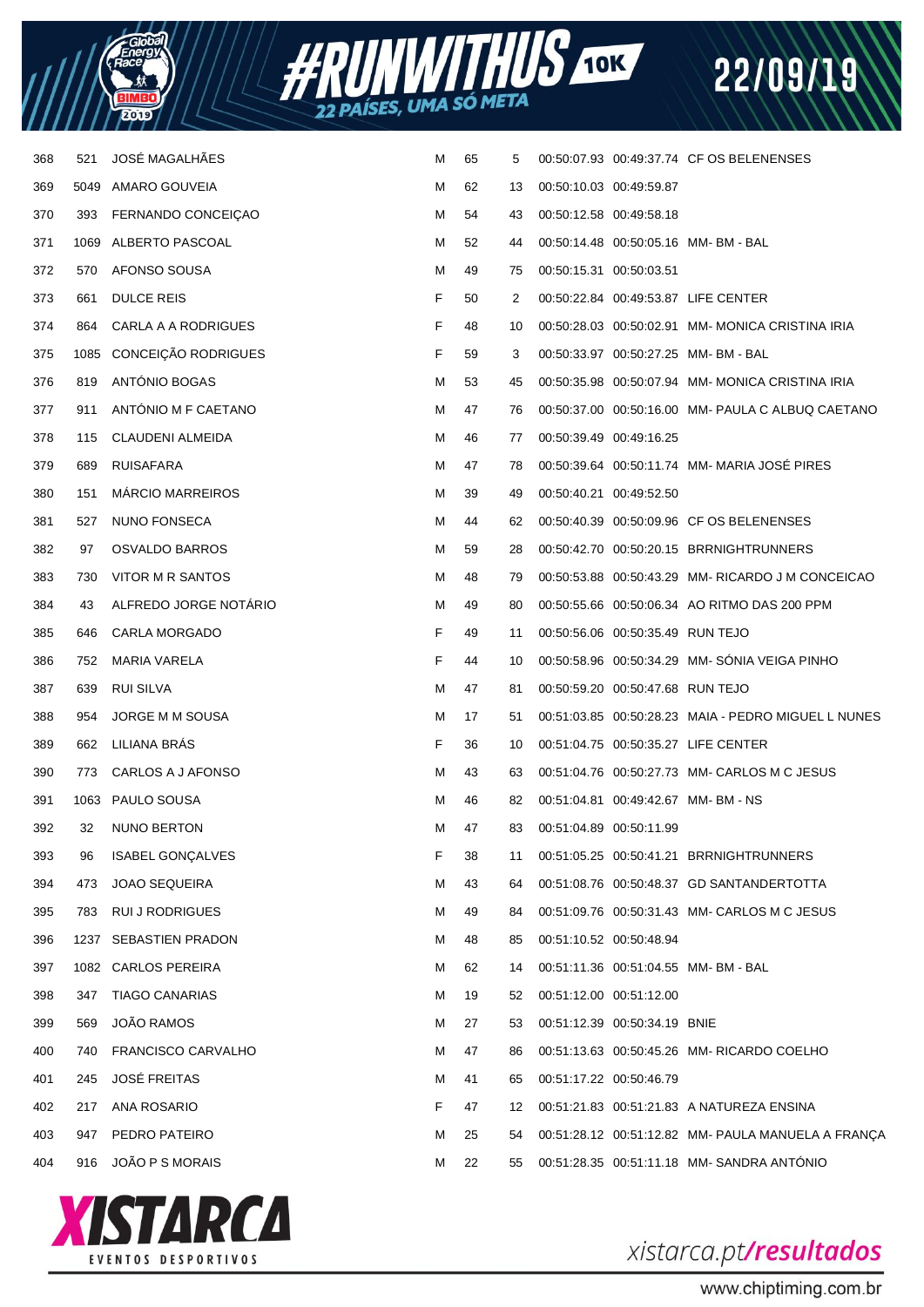



| 405 | 106  | <b>JORGE COSTA</b>             | м | 58 | 29 | 00:51:28.88 00:50:49.28 FF PAZ MUNDIAL UNIFICAÇÃO                  |
|-----|------|--------------------------------|---|----|----|--------------------------------------------------------------------|
| 406 | 60   | MIGUEL SILVA                   | м | 52 | 46 | 00:51:34.92 00:51:19.44 A NATUREZA ENSINA                          |
| 407 | 682  | RICARDO CORREIA                | м | 30 | 56 | 00:51:36.04 00:51:36.04 RUNNING CLUB SANTA CASA                    |
| 408 | 90   | <b>ANTONIO RODRIGUES</b>       | м | 25 | 57 | 00:51:36.93 00:50:45.06 FEEL THE JOJO ON YOUR SKIN                 |
| 409 | 982  | PEDRO M BARROS                 | м | 26 | 58 | MM- MARIA JOAO LEITÃO S<br>PEDRO<br>00:51:37.29 00:51:17.14        |
| 410 | 1320 | <b>SERGIO VIEIRA</b>           | м | 48 | 87 | 00:51:37.39 00:50:52.40                                            |
| 411 | 349  | LUIS FIGUEIREDO                | м | 57 | 30 | 00:51:40.21 00:51:13.59                                            |
| 412 |      | 1253 ADELINO MONTEIRO          | м | 56 | 31 | 00:51:41.74 00:51:33.65 BIMBO - MEM MARTINS                        |
| 413 | 594  | RUI GUSTAVO                    | м | 48 | 88 | 00:51:42.50 00:51:08.23 COLÉGIO SÃO JOÃO DE BRITO                  |
| 414 | 129  | <b>FERNANDO LIMA</b>           | м | 53 | 47 | 00:51:43.71 00:51:04.92 TRANSITEX                                  |
| 415 | 1071 | ALVARO PINHEIRO                | м | 47 | 89 | 00:51:44.25 00:51:37.87 MM-BM-BAL                                  |
| 416 | 177  | NUNO CHARRUA                   | м | 42 | 66 | 00:51:44.79 00:51:29.30                                            |
| 417 | 354  | MIGUEL CAETANO                 | м | 19 | 59 | 00:51:46.01 00:51:23.85                                            |
| 418 |      | 5015 PEDRO PINTO               | м | 67 | 6  | 00:51:46.27 00:50:52.54                                            |
| 419 |      | 1065 MAURO CASTRO              | м | 44 | 67 | 00:51:47.52 00:50:25.79 MM-BM-NS                                   |
| 420 | 492  | PEDRO CARQUEIJEIRO             | м | 36 | 50 | 00:51:47.83 00:51:07.89 CF OS BELENENSES                           |
| 421 | 6961 | ANIBAL CARVALHO                | м | 68 | 7  | 00:51:49.30 00:51:43.14                                            |
| 422 | 243  | <b>MARIA OLIVEIRA</b>          | F | 54 | 3  | 00:51:51.32 00:51:41.40                                            |
| 423 | 69   | <b>JOÃO FERRO</b>              | м | 27 | 60 | 00:51:56.06 00:51:33.95                                            |
| 424 | 586  | <b>JOAO PEDRO HORTA SIMOES</b> | м | 32 | 61 | 00:52:01.78 00:51:21.44 COLÉGIO SÃO JOÃO DE BRITO                  |
| 425 | 334  | ANA PAULA TELO                 | F | 47 | 13 | 00:52:01.85 00:51:58.27                                            |
| 426 | 584  | FILIPA CRISTINA DA SILVA DAVID | F | 29 | 19 | 00:52:05.17 00:51:28.68 COLÉGIO SÃO JOÃO DE BRITO                  |
| 427 | 66   | PAULO VELEZ                    | м | 48 | 90 | 00:52:05.73 00:51:22.76                                            |
| 428 | 655  | PAULO GUIMARÃES                | м | 42 | 68 | 00:52:07.98  00:51:43.17  AMINHACORRIDA                            |
| 429 | 289  | <b>CARLA RIBEIRO</b>           | F | 48 | 14 | 00:52:08.57 00:51:35.43 HAPPY RUNNERS                              |
| 430 | 376  | FILIPE PÊGO                    | M | 35 | 51 | 00:52:09.74 00:51:51.07                                            |
| 431 | 693  | <b>HENRIQUE NARCISO</b>        | M | 52 | 48 | 00:52:11.85 00:51:19.14                                            |
| 432 | 163  | <b>JORGE RODRIGUES</b>         | M | 60 | 15 | 00:52:19.54 00:52:05.42 EX FEDERADOS                               |
| 433 | 50   | <b>IRINA PEDRO</b>             | F | 39 | 12 | 00:52:19.91  00:51:54.38  BRRNIGHTRUNNERS                          |
| 434 | 1166 | <b>CARLOS MANUEL LOUREIRO</b>  | M | 45 | 91 | 00:52:20.40 00:51:55.10                                            |
| 435 | 1143 | MÁRBIA FERNANDES               | F | 44 | 11 | 00:52:23.37 00:44:50.39 MM-BM-DRA LUISA                            |
| 436 | 513  | <b>JORGE GONÇALVES</b>         | м | 39 | 52 | 00:52:23.54 00:51:46.10 CF OS BELENENSES                           |
| 437 | 506  | CÉLIA ANACLETO                 | F | 38 | 13 | 00:52:23.67 00:51:43.71 CF OS BELENENSES                           |
| 438 | 253  | CECILIA NICOLAU                | F | 52 | 4  | 00:52:23.90 00:52:00.53 AA LEBRES DO SADO                          |
| 439 |      | 1075 ANTONIO SILVA             | м | 66 | 8  | 00:52:23.99  00:51:56.73  MM- BM - BAL                             |
| 440 | 30   | LUIS RODRIGUES                 | м | 52 | 49 | 00:52:26.85 00:51:49.99                                            |
| 441 | 872  | <b>MANUEL MOURA</b>            | м | 55 | 32 | MAIA - MANUEL ALBERTO M<br>00:52:28.35 00:52:09.68<br><b>MOURA</b> |



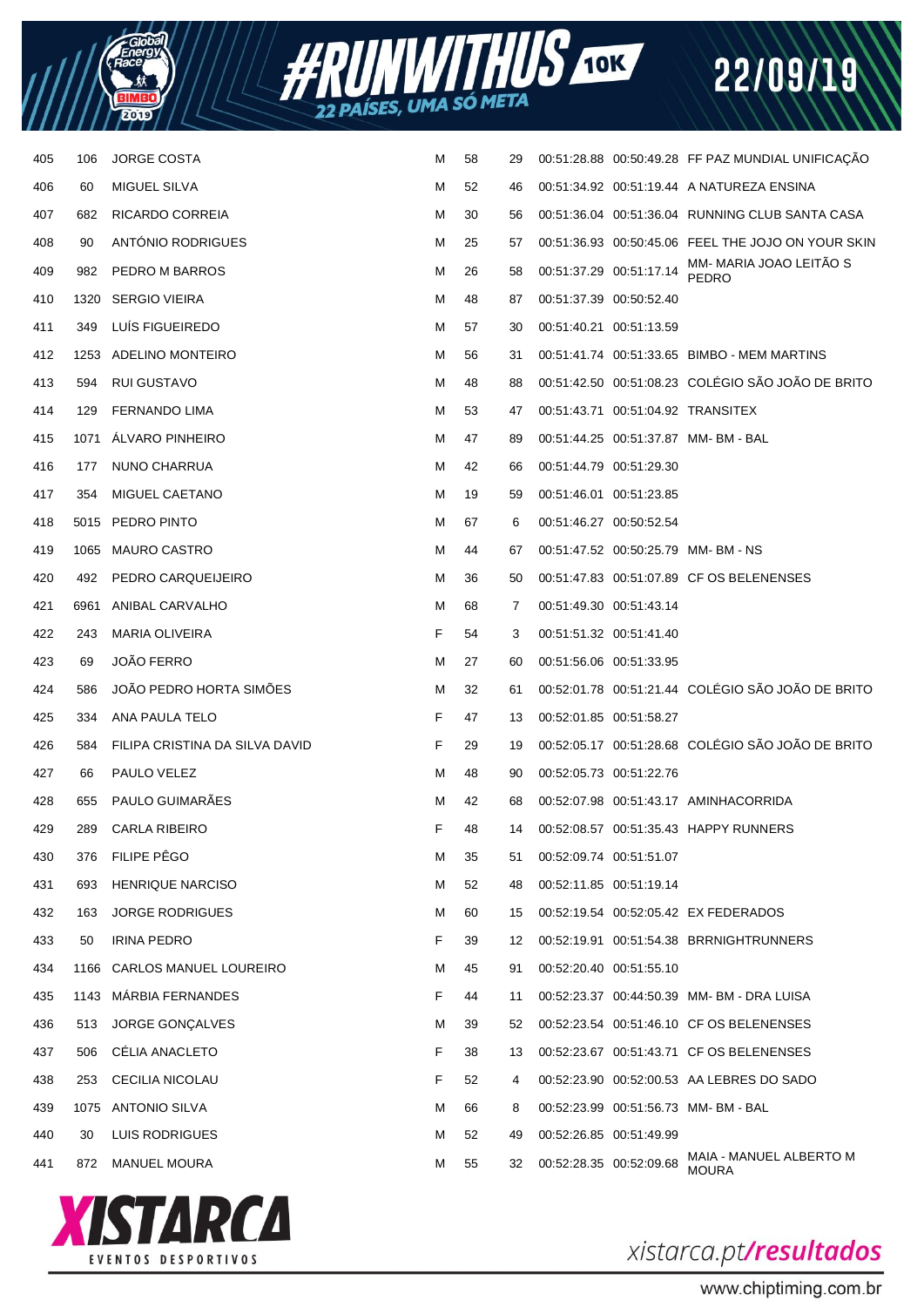



| 442 | 508  | <b>THOMAS TEWS</b>                           | м | 30 | 62 |                         |                                  | 00:52:31.67 00:52:20.33 CF OS BELENENSES          |
|-----|------|----------------------------------------------|---|----|----|-------------------------|----------------------------------|---------------------------------------------------|
| 443 |      | 1121 VIRGILIO NASCIMENTO                     | м | 65 | 9  |                         |                                  | 00:52:35.57 00:52:25.78 MM-BM-BAL                 |
| 444 |      | 1079 SUSANA EVANGELISTA                      | F | 44 | 12 |                         |                                  | 00:52:35.86 00:52:25.37 MM-BM-BAL                 |
| 445 | 524  | <b>CARLA LOPES</b>                           | F | 47 | 15 |                         |                                  | 00:52:37.73 00:52:04.96 CF OS BELENENSES          |
| 446 | 484  | PEDRO CONFRARIA                              | м | 41 | 69 |                         |                                  | 00:52:38.81 00:51:53.82 CARVALHO CONFRARIA        |
| 447 | 373. | <b>WALTER GOMES</b>                          | м | 51 | 50 |                         |                                  | 00:52:39.38 00:51:32.77 MARIA DOS REMÉDIOS AE     |
| 448 |      | 1314 ANTONIO LOPES                           | м | 52 | 51 | 00:52:41.66 00:52:16.21 |                                  |                                                   |
| 449 |      | 1317 HUGO COSTA                              | м | 44 | 70 | 00:52:44.34 00:52:02.66 |                                  |                                                   |
| 450 | 399  | ALVARO JORGE                                 | м | 62 | 16 |                         |                                  | 00:52:44.50 00:51:58.64 CARACOIS TURBINADOS       |
| 451 |      | 1117 SONIAL COSTA                            | F | 37 | 14 |                         |                                  | 00:52:45.10 00:52:18.15 MM-BM-BAL                 |
| 452 | 190  | <b>HELENA SOUSA</b>                          | F | 40 | 13 | 00:52:45.36 00:50:31.58 |                                  |                                                   |
| 453 | 832  | CARLOS A D NOGUEIRA                          | м | 8  | 63 |                         |                                  | 00:52:45.68 00:52:24.37 MM- CARLINDA C P FONSECA  |
| 454 | 808  | SONIA I D ANTAO                              | F | 40 | 14 |                         |                                  | 00:52:45.76 00:52:45.76 MM- CARLINDA C P FONSECA  |
| 455 | 917  | CATARINA D O SANTOS                          | F | 33 | 20 |                         |                                  | 00:52:46.57 00:52:11.52 MM- CRISTIANA D LOUREIRO  |
| 456 | 698  | PALMIRA QUINHAMA                             | F | 21 | 21 | 00:52:46.85 00:45:15.58 |                                  |                                                   |
| 457 | 859  | LARA HERVETH                                 | F | 38 | 15 |                         | 00:52:59.70 00:52:09.39          | <b>MM- CRISTINA LOUREIRO</b><br><b>FAUSTINO</b>   |
| 458 | 1216 | <b>JORGE ROSA</b>                            | м | 53 | 52 | 00:53:00.69 00:52:41.10 |                                  |                                                   |
| 459 | 201  | RITA RAMOS                                   | F | 41 | 15 | 00:53:01.06 00:52:08.59 |                                  |                                                   |
| 460 | 648  | NUNO CLARA                                   | м | 39 | 53 | 00:53:01.85 00:52:51.50 |                                  |                                                   |
| 461 | 350  | <b>JOAQUIM PALMA</b>                         | м | 65 | 10 |                         | 00:53:02.18 00:52:45.47          |                                                   |
| 462 | 113  | RAUL MOITA                                   | м | 63 | 17 | 00:53:02.98 00:52:26.54 |                                  |                                                   |
| 463 | 471  | <b>SANDRO PRATES</b>                         | м | 39 | 54 |                         |                                  | 00:53:03.21 00:52:22.58 GD SANTANDERTOTTA         |
| 464 | 1060 | NUNO ROUPETA                                 | м | 46 | 92 |                         |                                  | 00:53:10.97 00:52:04.36 MM-BM-NS                  |
| 465 | 118  | SONIA DANTAS                                 | F | 40 | 16 | 00:53:14.17 00:52:44.99 |                                  |                                                   |
| 466 | 711  | <b>GUILHERME F GOMES</b>                     | м | 20 | 64 |                         |                                  | 00:53:17.96 00:52:58.58 MM- PAULA C ALBUQ CAETANO |
| 467 |      | 1238 PEDRO GUILHERME DA SILVA PEREIRA CABAÇO | M | 54 | 53 | 00:53:18.49 00:53:01.40 |                                  |                                                   |
| 468 |      | 1163 RICARDO JORGE COSTA                     | м | 42 | 71 |                         | 00:53:19.59 00:52:54.75          |                                                   |
| 469 |      | 1263 INES PINHO                              | F | 38 | 16 |                         | 00:53:20.16 00:52:55.32          |                                                   |
| 470 | 168  | PEDRO CUNHA                                  | м | 56 | 33 |                         |                                  | 00:53:22.31 00:52:44.89 CCDTMETROLX               |
| 471 | 1219 | ANTÓNIO NASCIMENTO DA CUNHA                  | м | 50 | 54 |                         | 00:53:25.06 00:52:51.42          |                                                   |
| 472 | 695  | <b>SARA FIGUEIREDO</b>                       | F | 29 | 22 | 00:53:28.42 00:52:39.01 |                                  |                                                   |
| 473 | 117  | <b>JOAO MARQUES</b>                          | м | 42 | 72 | 00:53:29.31 00:52:59.79 |                                  |                                                   |
| 474 | 53   | <b>JOSÉ SEQUEIRA</b>                         | м | 49 | 93 |                         | 00:53:32.48 00:52:58.83          |                                                   |
| 475 | 490  | PEDRO BATISTA                                | м | 47 | 94 |                         |                                  | 00:53:33.98 00:53:05.17 CF OS BELENENSES          |
| 476 | 161  | FERNANDO JERONIMO                            | м | 66 | 11 |                         |                                  | 00:53:34.43 00:53:20.87 EX FEDERADOS              |
| 477 | 99   | <b>CARLA NASCIMENTO</b>                      | F | 39 | 17 |                         | 00:53:34.61 00:53:25.60 RUN TEJO |                                                   |
| 478 | 627  | ANABELA SALAZAR                              | F | 47 | 16 |                         | 00:53:34.81 00:48:42.78 RUN TEJO |                                                   |
|     |      |                                              |   |    |    |                         |                                  |                                                   |



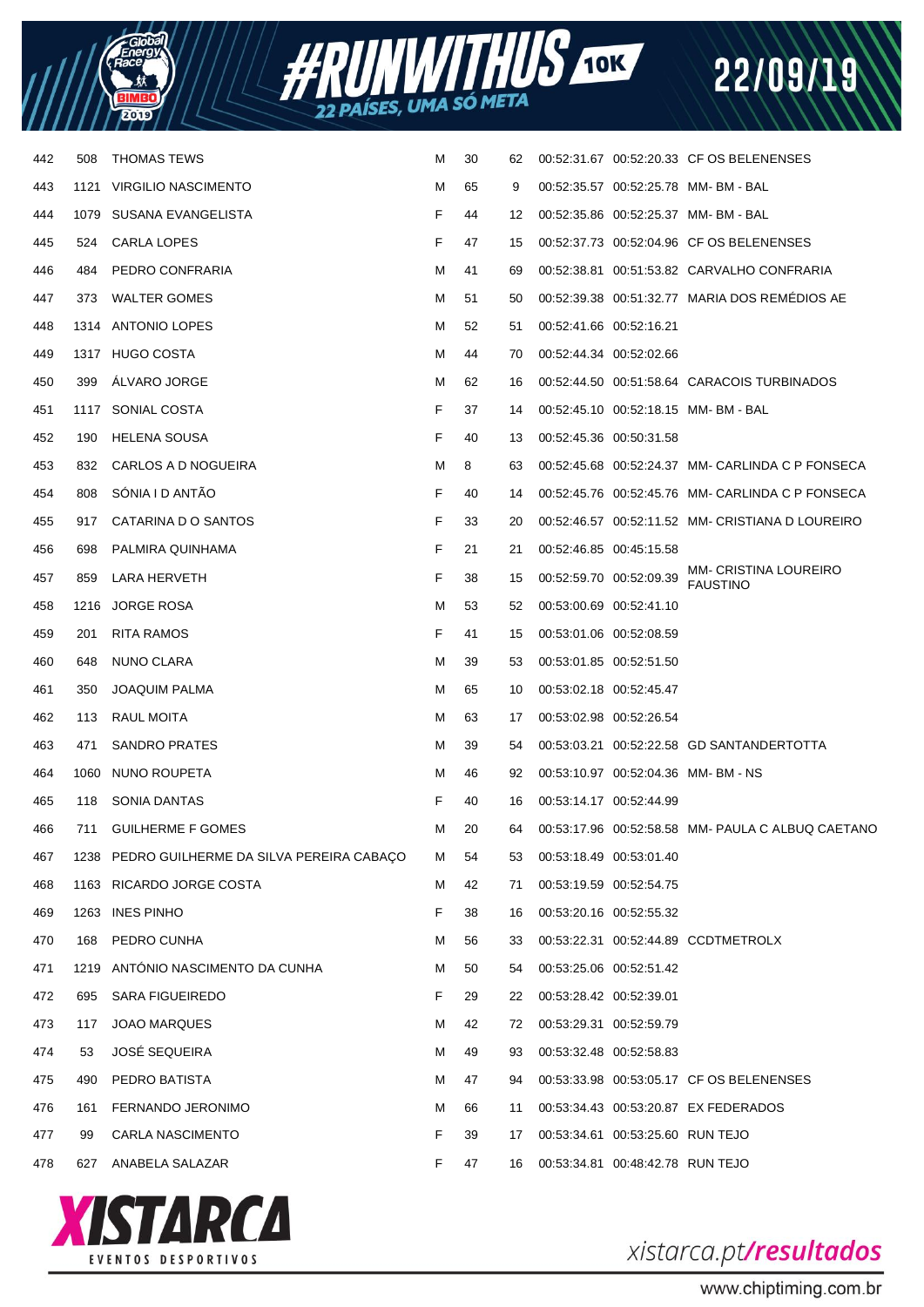



| 479 | 159  | LUIS CUNHA               | М | 53 | 55  |                         |                                 | 00:53:34.91 00:53:21.63 EX FEDERADOS               |
|-----|------|--------------------------|---|----|-----|-------------------------|---------------------------------|----------------------------------------------------|
| 480 | 259  | LUIS ROMANEIRO           | М | 59 | 34  |                         |                                 | 00:53:35.76 00:53:17.97 CORRIDAS E COMIDAS         |
| 481 | 183  | <b>CARLA SILVA</b>       | F | 46 | 17  |                         | 00:53:36.45 00:53:21.65 GD SBSI |                                                    |
| 482 | 553  | <b>JOAO VARANDAS</b>     | М | 37 | 55  |                         |                                 | 00:53:36.67 00:52:53.24 BRRNIGHTRUNNERS            |
| 483 | 593  | <b>MARIA BATISTA</b>     | F | 39 | 18  |                         |                                 | 00:53:36.91 00:52:59.64 COLÉGIO SÃO JOÃO DE BRITO  |
| 484 | 1005 | LUIS M C MEDEIROS        | М | 34 | 65  |                         |                                 | 00:53:37.85 00:53:01.81 MM- XIL REY VERISSIMO      |
| 485 | 1002 | JOÃO M M DIREITINHO      | М | 48 | 95  |                         |                                 | 00:53:38.18 00:53:02.14 MM- XIL REY VERISSIMO      |
| 486 |      | 1003 VITOR M R CAVACO    | М | 48 | 96  |                         |                                 | 00:53:38.38 00:53:04.41 MM- XIL REY VERISSIMO      |
| 487 | 1083 | CLARA MINA               | F | 58 | 4   |                         |                                 | 00:53:40.31 00:53:34.03 MM-BM-BAL                  |
| 488 | 702  | MIGUEL CRUZ              | М | 40 | 73  | 00:53:41.74 00:53:27.84 |                                 |                                                    |
| 489 | 515  | <b>JOÃO CARVALHO</b>     | М | 44 | 74  |                         |                                 | 00:53:51.47 00:53:33.20 CF OS BELENENSES           |
| 490 | 798  | <b>VERA M M VICENTE</b>  | F | 37 | 19  | 00:53:53.60 00:52:55.79 |                                 | <b>MM- CRISTINA LOUREIRO</b><br><b>FAUSTINO</b>    |
| 491 | 897  | JOSÉ M P VÉSTIAS         | М | 48 | 97  | 00:53:56.60 00:52:57.07 |                                 | <b>MM-FLORINDA PIRES S SANTOS</b>                  |
| 492 | 800  | PAULA C C DINIS          | F | 50 | 5   | 00:54:02.15 00:53:39.80 |                                 | <b>MM- CRISTINA LOUREIRO</b><br><b>FAUSTINO</b>    |
| 493 | 799  | JOSÉ L DINIS             | М | 52 | 56  | 00:54:02.19 00:53:43.84 |                                 | <b>MM- CRISTINA LOUREIRO</b><br><b>FAUSTINO</b>    |
| 494 | 761  | CARLOS A T MOURÃO        | М | 48 | 98  | 00:54:05.59 00:53:34.21 |                                 | <b>MM- CARLA S M MOURAO</b>                        |
| 495 | 1000 | RICARDO J R CORREIA      | М | 41 | 75  |                         |                                 | 00:54:10.67 00:53:46.71 MM- CARLOS M S FERREIRA    |
| 496 | 455  | CARLOS DINIS             | М | 55 | 35  |                         |                                 | 00:54:13.22 00:53:59.95 C MILLENNIUM BCP           |
| 497 | 499  | <b>RICARDO PEREIRA</b>   | М | 45 | 99  |                         |                                 | 00:54:14.11 00:53:33.54 CF OS BELENENSES           |
| 498 | 767  | FILIPE J M ALVES         | М | 49 | 100 | 00:54:14.48 00:53:25.11 |                                 | <b>MM- CRISTINA LOUREIRO</b><br><b>FAUSTINO</b>    |
| 499 | 822  | ANTONIO J FRANÇA         | М | 56 | 36  |                         |                                 | 00:54:16.61 00:53:42.34 MM- PAULA MANUELA A FRANÇA |
| 500 | 976  | CARLOS M S FERREIRA      | М | 34 | 66  |                         |                                 | 00:54:19.08 00:52:31.79 MM- CARLOS M S FERREIRA    |
| 501 | 1039 | HUGO A A ASSUNÇÃO        | М | 43 | 76  | 00:54:19.19 00:53:48.10 |                                 | MM-HUGO ALEXANDRE<br>ASSUNÇÃO                      |
| 502 | 546  | <b>JOAQUIM AGOSTINHO</b> | м | 52 | 57  | 00:54:20.66 00:53:30.41 |                                 | STRAVISTAS VENDA DO<br><b>PINHEIRO</b>             |
| 503 | 352  | DAVIDE SENA              | м | 29 | 67  | 00:54:20.79 00:53:39.62 |                                 |                                                    |
| 504 | 272  | ANDRE LUIZ LOIOLA VAZ    | М | 32 | 68  | 00:54:21.51 00:53:26.02 |                                 |                                                    |
| 505 | 659  | RITA AFONSO              | F | 33 | 23  |                         |                                 | 00:54:23.60 00:53:56.49 LIFE CENTER                |
| 506 | 782  | RUI M D GOMES            | м | 38 | 56  |                         |                                 | 00:54:23.86 00:53:44.12 MM- CARLOS M C JESUS       |
| 507 | 433  | <b>MARCO BASTOS</b>      | м | 45 | 101 |                         |                                 | 00:54:27.25 00:53:58.81 CF OS BELENENSES           |
| 508 | 445  | <b>PAULO MARTINS</b>     | м | 49 |     |                         |                                 | 102 00:54:27.27 00:53:59.06 CF OS BELENENSES       |
| 509 |      | 1251 LUIS FRAGOSO        | м | 45 | 103 |                         |                                 | 00:54:29.01 00:54:14.17 BIMBO - MEM MARTINS        |
| 510 | 179  | RITA PALMA               | F | 49 | 18  |                         |                                 | 00:54:33.49 00:54:33.49 DREAM RUNNERS EVORA        |
| 511 |      | 1157 RICARDO CAMPOS      | М | 43 | 77  | 00:54:34.39 00:53:34.41 |                                 |                                                    |
| 512 | 514  | DAVID ALMEIDA            | м | 38 | 57  |                         |                                 | 00:54:35.30 00:54:15.15 CF OS BELENENSES           |
| 513 | 745  | PEDRO J D MARINHO        | М | 44 | 78  |                         |                                 | 00:54:38.15 00:53:35.00 MM-RICARDO COELHO          |
| 514 | 219  | <b>JOANA PIÇARRA</b>     | F | 44 | 17  | 00:54:40.47 00:54:01.82 |                                 |                                                    |
|     |      |                          |   |    |     |                         |                                 |                                                    |



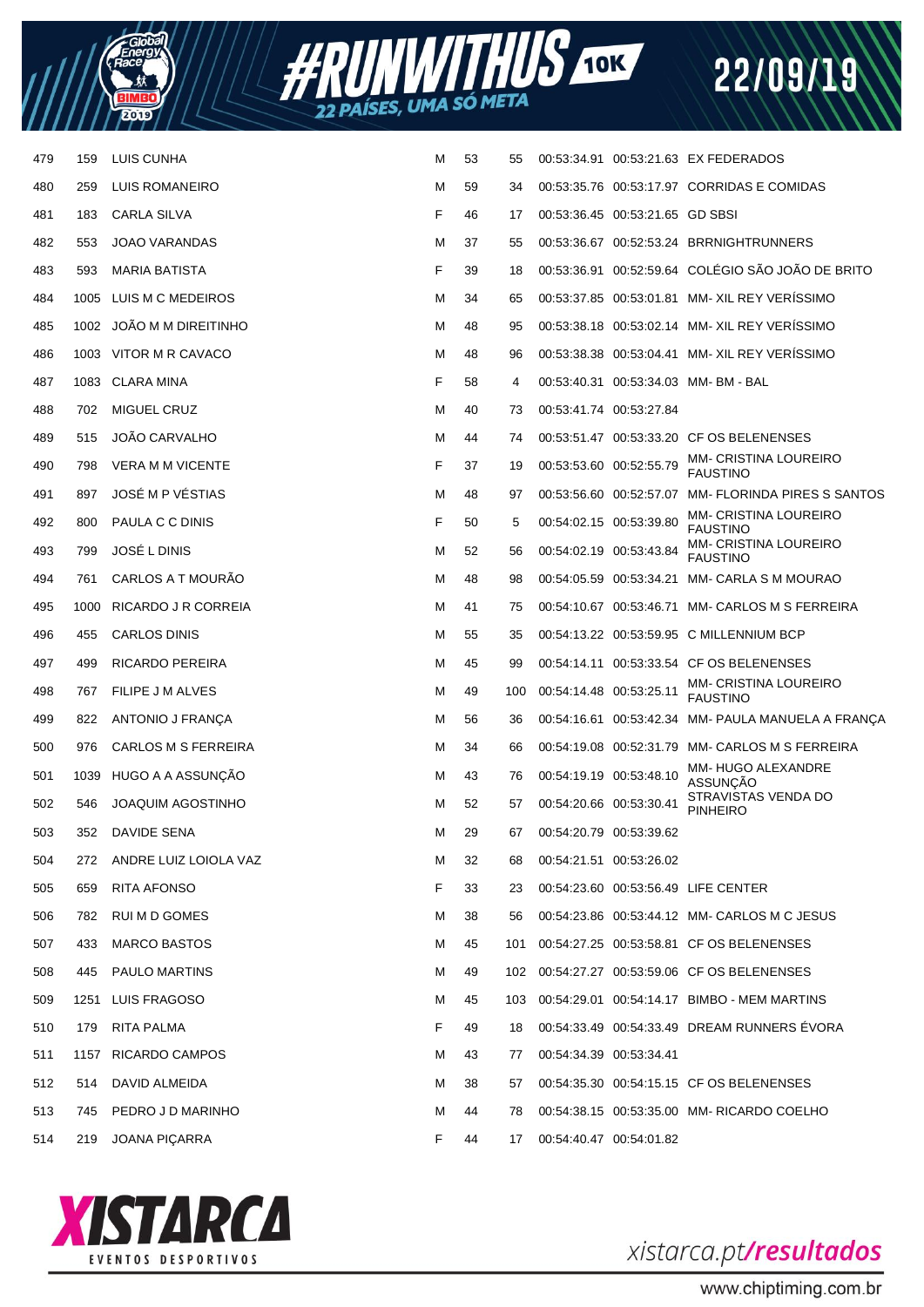



| 515 | 218  | <b>DOMINGOS GATO</b>      | м | 47 | 104 |                         |                         | 00:54:40.60 00:54:04.45 A NATUREZA ENSINA           |
|-----|------|---------------------------|---|----|-----|-------------------------|-------------------------|-----------------------------------------------------|
| 516 |      | 5086 ANTONIO REIS         | M | 56 | 37  | 00:54:40.72 00:52:57.31 |                         |                                                     |
| 517 | 57   | <b>CIDALIA PIMENTEL</b>   | F | 46 | 19  | 00:54:41.00 00:54:41.00 |                         |                                                     |
| 518 | 207  | <b>CARLA MENDES</b>       | F | 43 | 18  |                         |                         | 00:54:42.52 00:54:00.08 TARTARUGAS SOLIDARIAS       |
| 519 | 208  | PEDRO BANON               | M | 42 | 79  |                         |                         | 00:54:42.86 00:54:01.15 TARTARUGAS SOLIDARIAS       |
| 520 | 600  | <b>IVO M COSTA</b>        | м | 37 | 58  |                         |                         | 00:54:47.65 00:53:11.60 GREGORIOS                   |
| 521 | 708  | <b>VICTOR AGOSTINHO</b>   | м | 37 | 59  |                         | 00:54:49.92 00:53:59.03 |                                                     |
| 522 | 601  | TOMÉ CAUPERS              | M | 36 | 60  |                         |                         | 00:54:50.84 00:53:15.61 GREGÓRIOS                   |
| 523 | 172  | RAFAEL SANTOS             | м | 52 | 58  |                         |                         | 00:54:52.53 00:54:14.14 CCDTMETROLX                 |
| 524 |      | 5032 NUNO BUGIO           | M | 46 | 105 | 00:54:53.00 00:54:00.89 |                         |                                                     |
| 525 |      | 1322 MARIA JOAO GONÇALVES | F | 51 | 6   | 00:54:55.41 00:54:24.61 |                         |                                                     |
| 526 | 199  | <b>LEONOR MENDES</b>      | F | 19 | 24  | 00:54:58.42 00:54:15.46 |                         |                                                     |
| 527 | 262  | LUCIMAR ORRICO            | F | 36 | 20  |                         | 00:55:00.69 00:55:00.69 |                                                     |
| 528 | 670  | <b>MIGUEL MARECOS</b>     | M | 45 | 106 | 00:55:00.78 00:54:39.08 |                         |                                                     |
| 529 |      | 1240 FRANCOIS RIVIERE     | M | 66 | 12  | 00:55:02.56 00:54:44.65 |                         |                                                     |
| 530 | 817  | NUNO M C RAFAEL           | M | 39 | 61  |                         |                         | 00:55:03.40 00:54:33.64 MM-MONICA CRISTINA IRIA     |
| 531 | 983  | MARIA J L PEDRO           | F | 40 | 19  | 00:55:07.73 00:54:49.02 |                         | MM- MARIA JOAO LEITÃO S<br><b>PEDRO</b>             |
| 532 | 543  | RITA DELGADO              | F | 43 | 20  |                         |                         | 00:55:10.41 00:55:01.79 CF OS BELENENSES            |
| 533 | 430  | <b>JOANA ANTUNES</b>      | F | 24 | 25  |                         |                         | 00:55:11.58 00:54:57.18 PORTUGAL RUNNING            |
| 534 | 664  | <b>MARIA MAGRO</b>        | F | 46 | 20  |                         |                         | 00:55:11.85 00:54:42.84 LIFE CENTER                 |
| 535 | 246  | CARLOS SECO SECO          | M | 59 | 38  |                         | 00:55:17.07 00:54:46.68 |                                                     |
| 536 |      | 1092 JOÃO FERREIRA        | M | 48 |     |                         |                         | 107  00:55:18.11  00:54:26.05  MM- BM - BAL         |
| 537 | 278  | RITA MESQUITA             | F | 20 | 26  |                         |                         | 00:55:18.45 00:54:36.00 HSA ENGENHARIA, LDA         |
| 538 | 359  | <b>TERESA ANTUNES</b>     | F | 20 | 27  |                         | 00:55:18.72 00:54:36.17 |                                                     |
| 539 | 282  | <b>JOANA CAIXINHA</b>     | F | 19 | 28  | 00:55:18.78 00:54:33.31 |                         |                                                     |
| 540 | 141  | PAULA CUNHA               | F | 39 | 21  |                         |                         | 00:55:21.69 00:54:37.14 DN RUNNERS                  |
| 541 | 339  | <b>MICHAEL BORSDORF</b>   | M | 54 | 59  | 00:55:22.02 00:54:31.17 |                         |                                                     |
| 542 | 395  | PEDRO BATISTA             | M | 39 | 62  |                         |                         | 00:55:22.14 00:54:40.11 CARACOIS TURBINADOS         |
| 543 | 192  | SANDRO BRAZ               | M | 36 | 63  |                         | 00:55:24.77 00:54:56.95 |                                                     |
| 544 | 700  | NUNO GIÃO                 | M | 46 | 108 | 00:55:24.90 00:54:31.05 |                         |                                                     |
| 545 | 978  | RITA CORREIA              | F | 39 | 22  | 00:55:33.24 00:55:11.37 |                         | MM- MARIA JOAO LEITÃO S<br>PEDRO                    |
| 546 | 1321 | PEDRO NOGUEIRA            | M | 48 | 109 | 00:55:33.70 00:55:02.26 |                         |                                                     |
| 547 | 263  | JOÃO ORLANDO CARRILHO     | M | 54 | 60  | 00:55:35.77 00:55:08.73 |                         |                                                     |
| 548 | 374  | <b>GONÇALO SILVA</b>      | м | 35 | 64  |                         | 00:55:35.88 00:55:15.35 |                                                     |
| 549 | 234  | CARLA OLEIRINHA           | F | 49 | 21  |                         |                         | 00:55:39.48 00:55:00.77 A NATUREZA ENSINA           |
| 550 | 871  | ANA C PAULETA             | F | 42 | 21  |                         |                         | 00:55:39.52 00:54:59.11 MM- JOSÉ DA CRUZ PAULETA    |
| 551 | 882  | ROMÁRIO F D ALMEIDA       | M | 46 |     |                         |                         | 110 00:55:39.54 00:54:55.59 MM-MONICA CRISTINA IRIA |



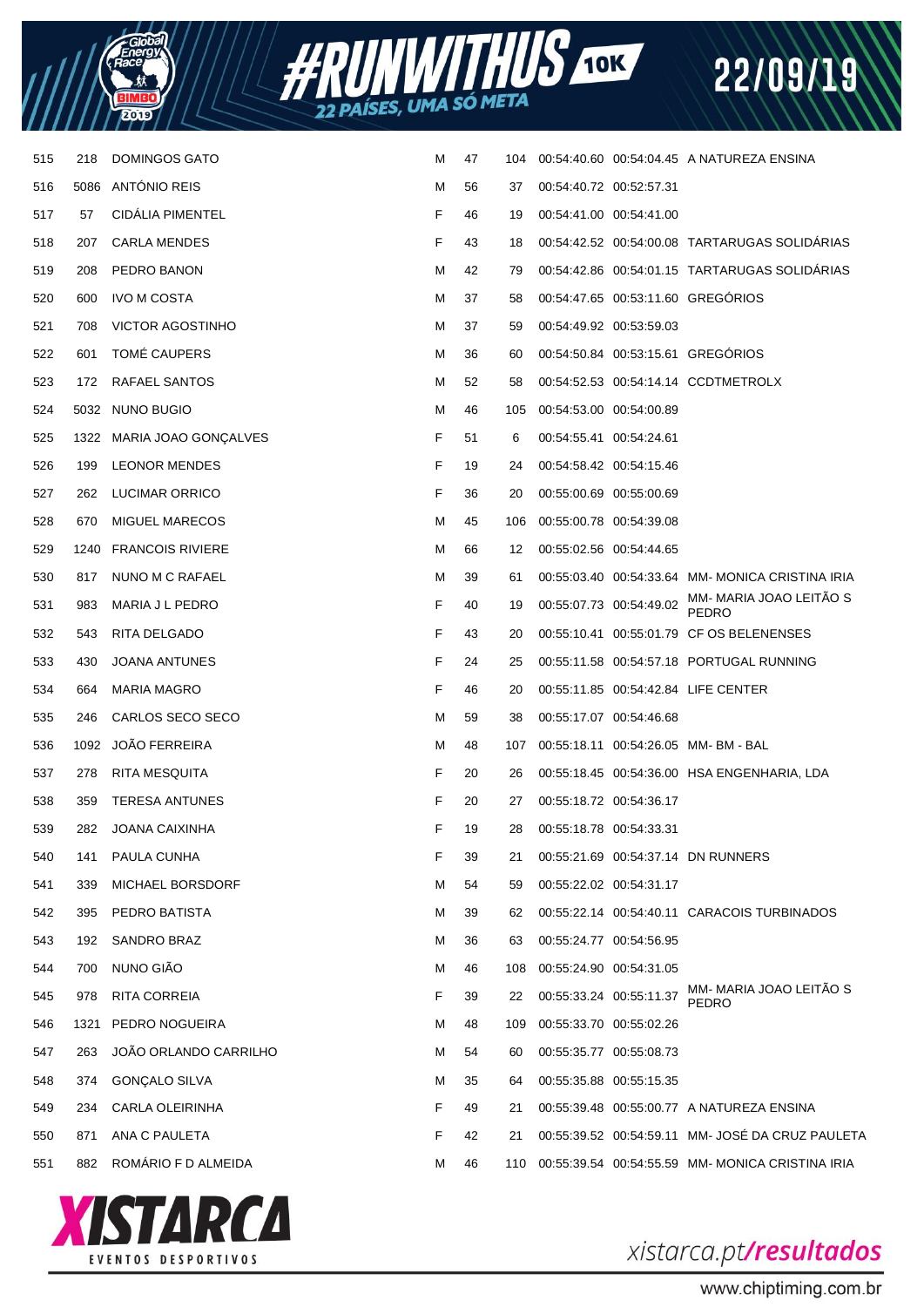| Energy<br>Energy |  |
|------------------|--|
|                  |  |
| ۷                |  |



| 552 | 957  | <b>MONICA FREIRE</b>          | F | 46 | 22  |                         |                                  | 00:55:39.58 00:54:55.81 MM- JOSE DA CRUZ PAULETA    |
|-----|------|-------------------------------|---|----|-----|-------------------------|----------------------------------|-----------------------------------------------------|
| 553 | 881  | PAULO ISMÉNIO                 | M | 43 | 80  |                         |                                  | 00:55:39.58 00:54:59.18 MM- JOSE DA CRUZ PAULETA    |
| 554 | 294  | RUI MELÃO                     | м | 23 | 69  | 00:55:39.89 00:55:00.00 |                                  |                                                     |
| 555 | 104  | <b>EDUARDO SILVA</b>          | M | 35 | 65  | 00:55:41.64 00:55:09.88 |                                  |                                                     |
| 556 | 925  | PEDRO M L NUNES               | м | 46 | 111 |                         |                                  | 00:55:44.23 00:55:12.01 MAIA - PEDRO MIGUEL L NUNES |
| 557 | 910  | SANDRA M M MONTEIRO           | F | 40 | 22  |                         |                                  | 00:55:45.14 00:55:25.82 MM- CRISTIANA D LOUREIRO    |
| 558 |      | 1035 JORGE M R MAGALHAES      | M | 39 | 66  |                         |                                  | 00:55:48.01 00:54:45.52 MM- CRISTIANA D LOUREIRO    |
| 559 | 919  | PEDRO M R SOUSA               | M | 38 | 67  |                         |                                  | 00:55:48.05 00:54:42.88 MM- CRISTIANA D LOUREIRO    |
| 560 | 310  | ALEXANDRE DRAKE               | M | 52 | 61  | 00:55:52.84 00:55:05.49 |                                  |                                                     |
| 561 | 454  | ARTUR BOTAO                   | M | 50 | 62  |                         |                                  | 00:55:53.18 00:55:25.06 C MILLENNIUM BCP            |
| 562 | 1319 | PEDRO CAMILOTE                | M | 40 | 81  | 00:55:57.61 00:55:10.67 |                                  |                                                     |
| 563 | 974  | JOÃO P M ANTÓNIO              | M | 27 | 70  |                         |                                  | 00:55:59.39 00:55:16.14 MM-SANDRA ANTONIO           |
| 564 | 301  | RUI ALDEANO                   | M | 36 | 68  | 00:56:00.35 00:55:18.44 |                                  |                                                     |
| 565 | 184  | DIOGO ADRIÃO                  | M | 20 | 71  |                         | 00:56:01.61 00:55:46.82 G.D.SBSI |                                                     |
| 566 | 1020 | DANIELA PARENTE               | F | 20 | 29  |                         | 00:56:08.63 00:56:02.92          | FUNDÃO - CARLOS M FARINHA<br>TAVARES                |
| 567 | 419  | <b>JOAO ROCHA MARINHO</b>     | M | 47 | 112 |                         |                                  | 00:56:10.58 00:53:24.31 CF OS BELENENSES            |
| 568 | 904  | <b>ILDA RODRIGUES</b>         | F | 50 | 7   |                         |                                  | 00:56:14.56 00:55:41.83 MM- PAULA MANUELA A FRANÇA  |
| 569 | 244  | SAMARA OLIVEIRA               | F | 26 | 30  | 00:56:15.37 00:56:15.37 |                                  |                                                     |
| 570 | 1136 | <b>RUBEN CASEIRO</b>          | M | 34 | 72  |                         |                                  | 00:56:15.40  00:55:47.07  MM- BM - RUB              |
| 571 | 1323 | SOFIA CANDIDO                 | F | 47 | 23  | 00:56:17.32 00:55:46.41 |                                  |                                                     |
| 572 | 720  | <b>FRANCISCO M R PRAZERES</b> | M | 44 | 82  |                         |                                  | 00:56:19.31 00:55:55.43 MM- OLGA C SILVA MORENO     |
| 573 | 466  | <b>SERGIO SILVA</b>           | M | 40 | 83  |                         |                                  | 00:56:21.46 00:55:44.96 GD SANTANDERTOTTA           |
| 574 | 465  | <b>CARINA SILVA</b>           | F | 33 | 31  |                         |                                  | 00:56:21.82 00:55:44.51 GD SANTANDERTOTTA           |
| 575 | 288  | JOÃO CORREIA BOTELHO          | M | 42 | 84  | 00:56:22.82 00:55:32.39 |                                  |                                                     |
| 576 | 279  | <b>HELENA VAL</b>             | F | 23 | 32  | 00:56:25.54 00:56:25.54 |                                  |                                                     |
| 577 | 922  | NUNO T DURAO                  | М | 37 | 69  |                         |                                  | 00:56:29.38 00:53:24.76 MM- RAQUEL GUERREIRO SILVA  |
| 578 | 1245 | RAKAR LUKADO                  | M | 40 | 85  |                         |                                  | 00:56:32.73 00:55:59.49 BIMBO - MEM MARTINS         |
| 579 | 5054 | PAULA SOBRAL                  | F | 46 | 24  | 00:56:34.56 00:55:51.82 |                                  |                                                     |
| 580 | 1099 | JOSÉ LINDO                    | M | 73 | 13  |                         |                                  | 00:56:35.18 00:56:30.95 MM-BM-BAL                   |
| 581 | 89   | <b>FRANCISCO RODRIGUES</b>    | м | 26 | 73  |                         |                                  | 00:56:35.98 00:55:40.11 FEEL THE JOJO ON YOUR SKIN  |
| 582 | 884  | TIAGO A P GUERRA              | M | 12 | 74  |                         |                                  | 00:56:36.20 00:55:37.77 MM- CARLINDA C P FONSECA    |
| 583 | 886  | <b>BRUNO M G SILVA</b>        | м | 21 | 75  |                         |                                  | 00:56:36.95 00:55:40.01 MM- CARLINDA C P FONSECA    |
| 584 | 156  | ORLANDO SANTOS                | м | 48 | 113 |                         |                                  | 00:56:41.08 00:56:26.52 EX FEDERADOS                |
| 585 | 344  | <b>JOÃO BARRIGOLA</b>         | M | 36 | 70  | 00:56:42.59 00:56:04.65 |                                  |                                                     |
| 586 | 964  | ANA S C MARCAL                | F | 37 | 23  |                         |                                  | 00:56:42.63 00:56:27.10 MM- CARLA S M MOURAO        |
| 587 | 775  | HUGO F D PRAGANA              | м | 27 | 76  |                         |                                  | 00:56:44.89 00:56:04.52 MM- CARLOS M C JESUS        |
| 588 | 772  | AMÍLCAR J D PRAGANA           | м | 55 | 39  |                         |                                  | 00:56:44.97 00:56:04.58 MM- CARLOS M C JESUS        |
|     |      |                               |   |    |     |                         |                                  |                                                     |



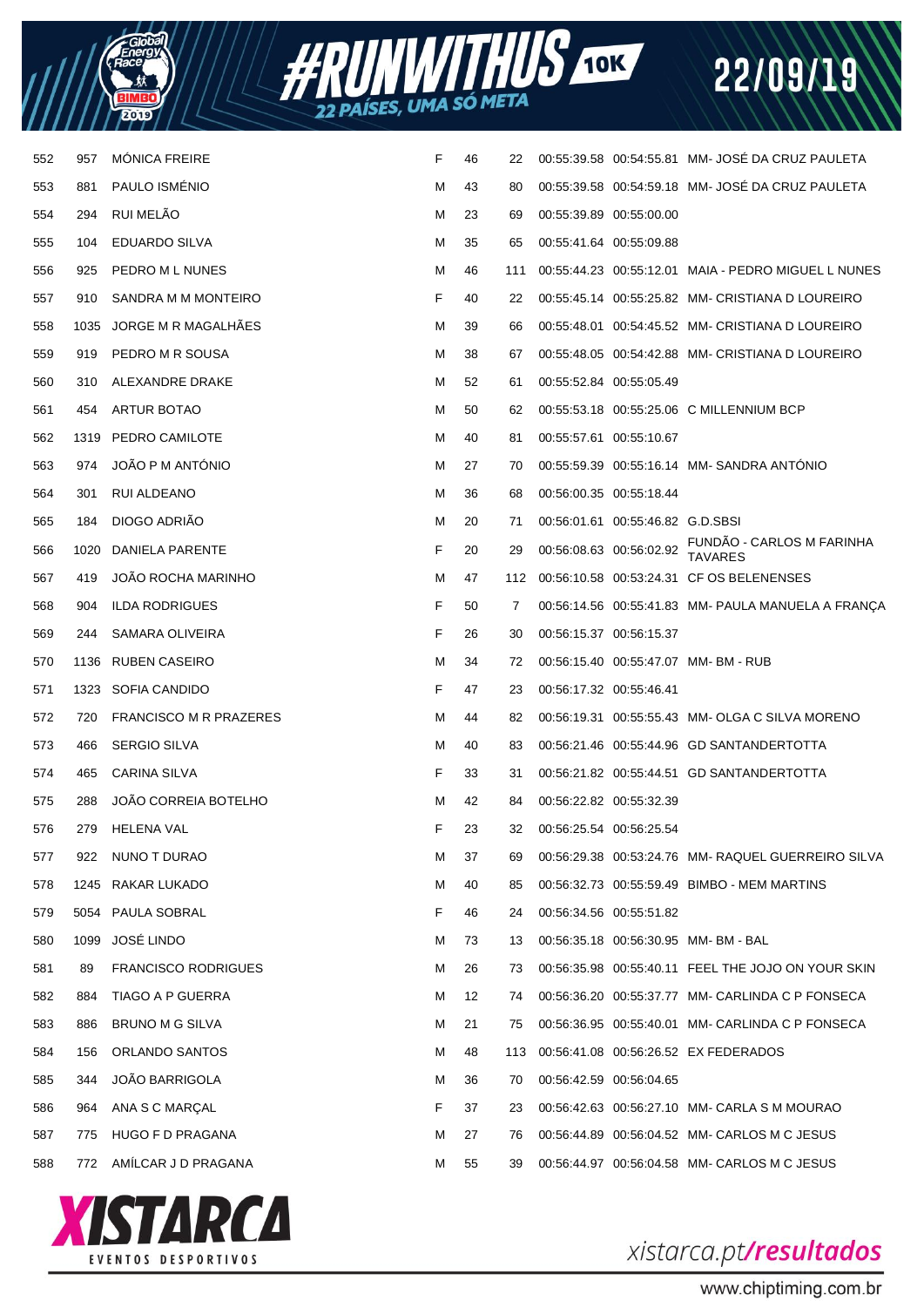



| 589 |      | 1104 LUCIA COSTA             | F | 41 | 23  |                         |                                 | 00:56:45.73 00:55:46.98 MM-BM-BAL                   |
|-----|------|------------------------------|---|----|-----|-------------------------|---------------------------------|-----------------------------------------------------|
| 590 |      | 1276 RUI PEDRO BARATA        | М | 42 | 86  | 00:56:52.77 00:56:10.90 |                                 |                                                     |
| 591 |      | 1264 NUNO MADEIRA            | м | 41 | 87  | 00:56:55.46 00:49:48.55 |                                 |                                                     |
| 592 | 826  | PEDRO V O MOURA              | М | 24 | 77  | 00:56:57.41 00:49:18.60 |                                 | MAIA - MANUEL ALBERTO M<br><b>MOURA</b>             |
| 593 | 436  | ALEXANDRA QUEIROZ            | F | 53 | 8   |                         |                                 | 00:57:18.27 00:56:49.21 CF OS BELENENSES            |
| 594 | 739  | RITA NEVES                   | F | 36 | 24  |                         |                                 | 00:57:18.40 00:56:35.80 MM- RICARDO COELHO          |
| 595 | 136  | RUI VASCONCELOS              | М | 39 | 71  |                         |                                 | 00:57:19.14 00:56:37.90 TRANSITEX                   |
| 596 | 91   | ANDRÉ SOUSA PEREIRA          | М | 28 | 78  |                         |                                 | 00:57:20.48 00:56:28.58 FEEL THE JOJO ON YOUR SKIN  |
| 597 | 744  | RUTE HENRIQUES               | F | 42 | 24  |                         |                                 | 00:57:31.33 00:57:01.18 MM- RICARDO COELHO          |
| 598 | 142  | <b>JOAO ROMANEIRO</b>        | М | 46 | 114 |                         |                                 | 00:57:31.50 00:57:31.50 ADL RUNNERS                 |
| 599 | 545  | PEDRO PINTO DUARTE           | м | 38 | 72  | 00:57:32.00 00:57:32.00 |                                 |                                                     |
| 600 | 901  | <b>JORGE L PEREIRA</b>       | М | 0  | 79  | 00:57:32.51 00:56:40.43 |                                 | VISEU - MARCO ANTONIOLOPES<br><b>MELO</b>           |
| 601 | 479  | JOÃO CARVALHO                | м | 50 | 63  | 00:57:33.47 00:56:55.38 |                                 |                                                     |
| 602 | 762  | ANA S S FRIAS                | F | 37 | 25  |                         |                                 | 00:57:34.03 00:57:08.23 MM- ANA LÚCIA MOREIRA CAÇÃO |
| 603 | 913  | <b>JOAO A M RODRIGUES</b>    | М | 51 | 64  |                         |                                 | 00:57:34.30 00:57:34.30 MM-SANDRA ANTONIO           |
| 604 | 25   | FERNANDA AFONSO              | F | 49 | 25  | 00:57:35.17 00:57:04.26 |                                 |                                                     |
| 605 | 472  | LUCIO SILVA                  | М | 53 | 65  |                         |                                 | 00:57:35.44 00:56:39.54 GD SANTANDERTOTTA           |
| 606 |      | 1170 RUI MANUEL CORREIA      | М | 45 | 115 | 00:57:36.13 00:56:40.56 |                                 |                                                     |
| 607 | 809  | PALMIRA D J ALBERTO          | F | 52 | 9   |                         |                                 | 00:57:37.49 00:56:42.07 MM- PALMIRA DE JESUSALBERTO |
| 608 |      | 1172 PAULA CRISTINA FERREIRA | F | 46 | 26  | 00:57:39.82 00:56:45.87 |                                 |                                                     |
| 609 | 885  | ALBANO J A SILVA             | М | 51 | 66  |                         |                                 | 00:57:40.96 00:56:43.62 MM- CARLINDA C P FONSECA    |
| 610 | 965  | CLARA P TEIXEIRA             | F | 40 | 25  |                         |                                 | 00:57:41.65 00:57:25.70 MM- CARLA S M MOURAO        |
| 611 | 450  | <b>RUI RODRIGUES</b>         | M | 50 | 67  |                         |                                 | 00:57:43.28 00:56:57.29 C MILLENNIUM BCP            |
| 612 | 341  | PATRICIA BRANCO              | F | 46 | 27  | 00:57:45.10 00:56:49.86 |                                 |                                                     |
| 613 | 340  | LUCIA VENTURA                | F | 44 | 26  | 00:57:45.45 00:56:51.99 |                                 |                                                     |
| 614 | 1277 | <b>BRUNO DIONISIO</b>        | М | 28 | 80  | 00:57:46.90 00:56:58.68 |                                 |                                                     |
| 615 | 438  | MIGUEL GOMES                 | М | 48 | 116 |                         |                                 | 00:57:49.95 00:56:52.94 CF OS BELENENSES            |
| 616 | 488  | CATARINA FERREIRA            | F | 37 | 26  | 00:57:53.59 00:57:07.93 |                                 |                                                     |
| 617 | 204  | LISA SANTOS                  | F | 40 | 27  |                         |                                 | 00:57:55.23 00:57:14.20 A NATUREZA ENSINA           |
| 618 | 182  | <b>MARGARIDA MARQUES</b>     | F | 46 | 28  |                         | 00:57:58.07 00:57:25.42 GD SBSI |                                                     |
| 619 |      | 1032 JOSÉ MONTALVÃO          | М | 55 | 40  |                         |                                 | 00:58:00.05 00:57:28.71 MM- OLGA C SILVA MORENO     |
| 620 | 29   | <b>SKADI LEHMANN</b>         | F | 56 | 5   | 00:58:04.21 00:57:30.30 |                                 | LISCH HIMALAYA TEAM<br><b>DEUTSCHLANG</b>           |
| 621 | 721  | <b>JOSE M PEREIRA</b>        | М | 58 | 41  |                         |                                 | 00:58:04.51 00:57:10.60 MM- FLORINDA PIRES S SANTOS |
| 622 | 135  | ANDRÉ SOUSA                  | M | 28 | 81  |                         |                                 | 00:58:04.66 00:57:05.34 TRANSITEX                   |
| 623 | 101  | <b>ZUZKA PAULINO</b>         | F | 29 | 33  | 00:58:09.29 00:57:36.60 |                                 |                                                     |
| 624 | 1021 | PAULA A PIRES                | F | 51 | 10  |                         |                                 | 00:58:15.83 00:57:57.01 MM- PAULA C ALBUQ CAETANO   |
| 625 | 264  | <b>CARLA MARIANO</b>         | F | 47 | 29  |                         |                                 | 00:58:16.99 00:57:32.79 TRANSITEX                   |
|     |      |                              |   |    |     |                         |                                 |                                                     |



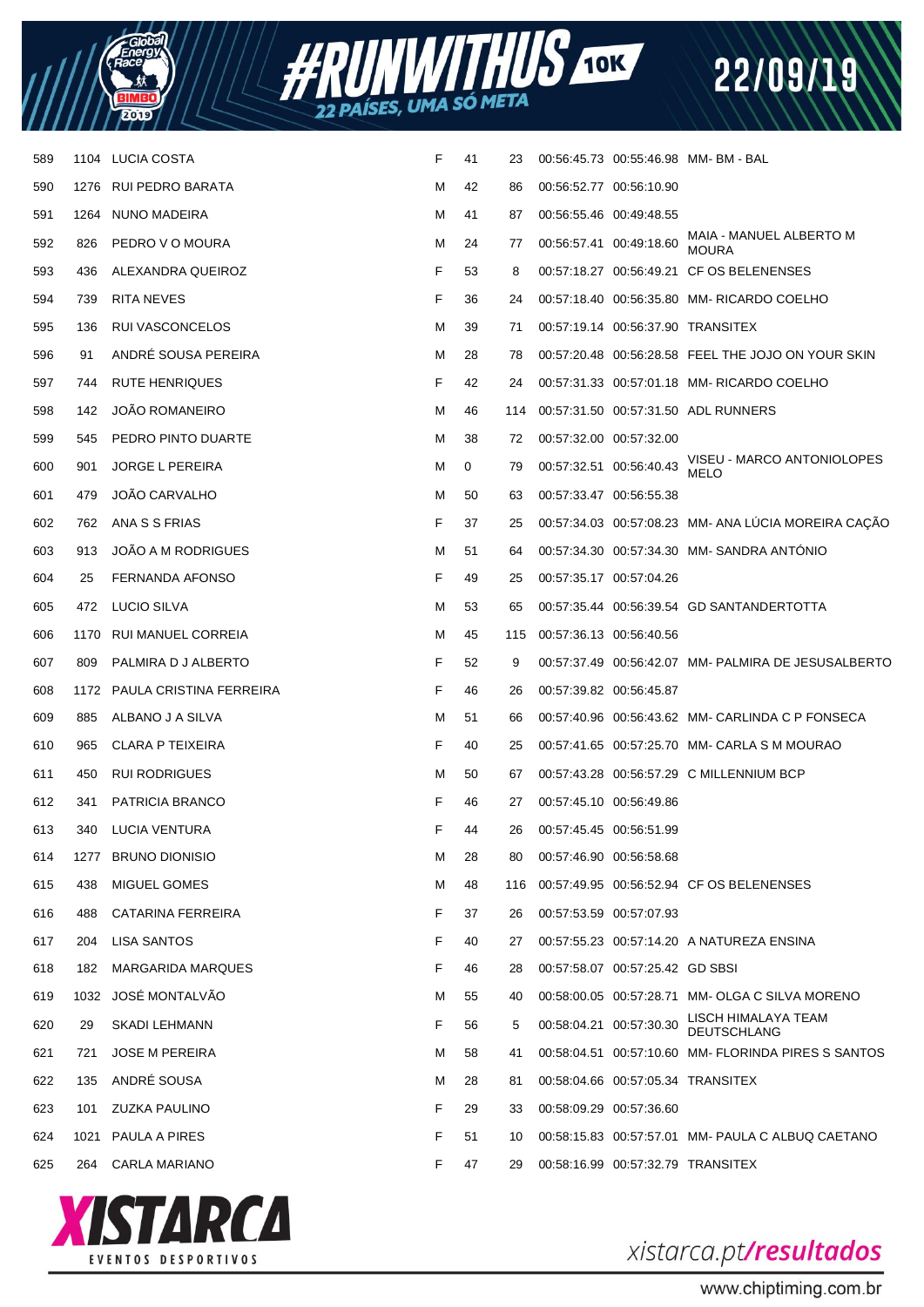



| 626 | 870  | ADALBERTO GRILO         | м | 57 | 42  |                             |                                  | 00:58:17.27 00:57:33.42 MM-MONICA CRISTINA IRIA     |
|-----|------|-------------------------|---|----|-----|-----------------------------|----------------------------------|-----------------------------------------------------|
| 627 | 861  | <b>VERA TOLEDO</b>      | F | 44 | 28  |                             |                                  | 00:58:17.38 00:57:34.01 MM-MONICA CRISTINA IRIA     |
| 628 | 790  | ANA S G FEIJO           | F | 33 | 34  | 00:58:18.96 00:57:17.79     |                                  | <b>MM- CRISTINA LOUREIRO</b><br><b>FAUSTINO</b>     |
| 629 | 5694 | <b>JORGE FRAGA</b>      | м | 57 | 43  | 00:58:19.32 00:57:21.16     |                                  |                                                     |
| 630 | 265  | MARIA JOAO LIMA         | F | 52 | 11  |                             |                                  | 00:58:20.92 00:57:38.48 TRANSITEX                   |
| 631 | 210  | <b>ACACIO MENDES</b>    | м | 70 | 14  |                             |                                  | 00:58:24.10 00:57:41.90 TARTARUGAS SOLIDARIAS       |
| 632 |      | 1275 DANIELA MOREIRA    | F | 26 | 35  | 00:58:24.75 00:57:36.25     |                                  |                                                     |
| 633 | 270  | DIAMANTINO ALBUQUERQUE  | м | 65 | 15  |                             | 00:58:34.08 00:57:59.17 CD MAFRA |                                                     |
| 634 | 275  | DANIEL PEIXOTO          | м | 39 | 73  | 00:58:34.29 00:58:06.43     |                                  |                                                     |
| 635 | 194  | <b>HELIO BARRELAS</b>   | м | 36 | 74  |                             | 00:58:35.38 00:58:07.12 H&J      |                                                     |
| 636 | 193  | JOANA GONÇALVES         | F | 35 | 27  |                             | 00:58:35.53 00:58:07.28 H&J      |                                                     |
| 637 |      | 1068 BRUNO RIBEIRO      | м | 41 | 88  |                             |                                  | 00:58:37.69  00:57:57.82  MM-BM-NS                  |
| 638 |      | 1211 TERESA LANCASTRE   | F | 30 | 36  | 00:58:45.17 00:58:02.43     |                                  |                                                     |
| 639 |      | 1232 DIOGO CARMO        | м | 58 | 44  | 00:58:45.28 00:58:05.58     |                                  |                                                     |
| 640 | 335  | JALVES ALVES            | м | 61 | 18  | 00:58:45.60 00:56:56.55     |                                  |                                                     |
| 641 | 293  | <b>MARTA REIS</b>       | F | 29 | 37  | 00:58:46.77 00:57:46.32     |                                  |                                                     |
| 642 | 331  | RICARDO LOBO            | м | 42 | 89  | 00:58:50.20 00:57:57.06     |                                  |                                                     |
| 643 |      | 1305 LUIS POLIDO        | M | 32 | 82  |                             |                                  | 00:58:53.84 00:58:12.47 CF BELENENSES               |
| 644 | 478  | <b>MARIO RUI COSTA</b>  | м | 43 | 90  |                             |                                  | 00:58:54.46 00:58:17.57 GD SANTANDERTOTTA           |
| 645 | 186  | CLAUDIA CARDOSO         | F | 33 | 38  | 00:58:58.47 00:58:24.37     |                                  |                                                     |
| 646 | 128  | PEDRO ALMEIDA           | м | 44 | 91  |                             |                                  | 00:58:59.12 00:58:59.12 A NATUREZA ENSINA           |
| 647 | 351  | <b>MELODIE SILVA</b>    | F | 25 | 39  | 00:58:59.28 00:58:18.38     |                                  |                                                     |
| 648 | 777  | MARCO P F GOUVEIA       | м | 46 | 117 |                             |                                  | 00:59:06.88 00:58:54.09 MM- CARLOS M C JESUS        |
| 649 | 474  | <b>PAULA FIGUEIREDO</b> | F | 62 | 2   |                             |                                  | 00:59:09.13 00:58:18.03 GD SANTANDERTOTTA           |
| 650 | 213  | <b>CLEBER ROCHA</b>     | M | 41 | 92  | 00:59:14.63 00:59:14.63     |                                  |                                                     |
| 651 | 343  | <b>JOÃO BONITO</b>      | м | 25 | 83  | 00:59:17.75 00:58:22.82     |                                  |                                                     |
| 652 |      | 1012 HELDER COELHO      | м | 46 | 118 |                             |                                  |                                                     |
| 653 |      | 1013 SUSANA P S MENDES  | F | 39 | 28  |                             |                                  | 00:59:18.57 00:58:32.45 MM- FLORINDA PIRES S SANTOS |
| 654 | 482  | TAHAMARA DIAS           | F | 44 | 29  | 00:59:19.58 00:59:03.92     |                                  |                                                     |
| 655 | 481  | LUIS AZEVEDO            | м | 57 | 45  | 00:59:20.88 00:59:06.55     |                                  |                                                     |
| 656 |      | 1310 PEDRO LUIS         | м | 36 | 75  | 00:59:26.80 00:58:31.54     |                                  |                                                     |
| 657 | 868  | DUARTE M P SILVA        | м | 20 | 84  |                             |                                  | 00:59:31.36 00:58:34.43 MM- CARLINDA C P FONSECA    |
| 658 | 79   | LUIS SOUSA              | м | 48 |     | 119 00:59:34.31 00:59:28.71 |                                  |                                                     |
| 659 | 653  | TINA OLIVEIRA           | F | 55 | 6   |                             |                                  | 00:59:34.34 00:58:51.38 AMINHACORRIDA               |
| 660 | 355  | <b>JOÃO RODRIGUES</b>   | м | 61 | 19  | 00:59:40.51 00:59:08.57     |                                  |                                                     |
| 661 | 175  | <b>NUNO PIRES</b>       | м | 25 | 85  | 00:59:46.65 00:58:46.79     |                                  |                                                     |
| 662 | 692  | <b>RUTE ALVES</b>       | F | 41 | 30  | 00:59:50.25 00:59:22.87     |                                  |                                                     |
|     |      |                         |   |    |     |                             |                                  |                                                     |



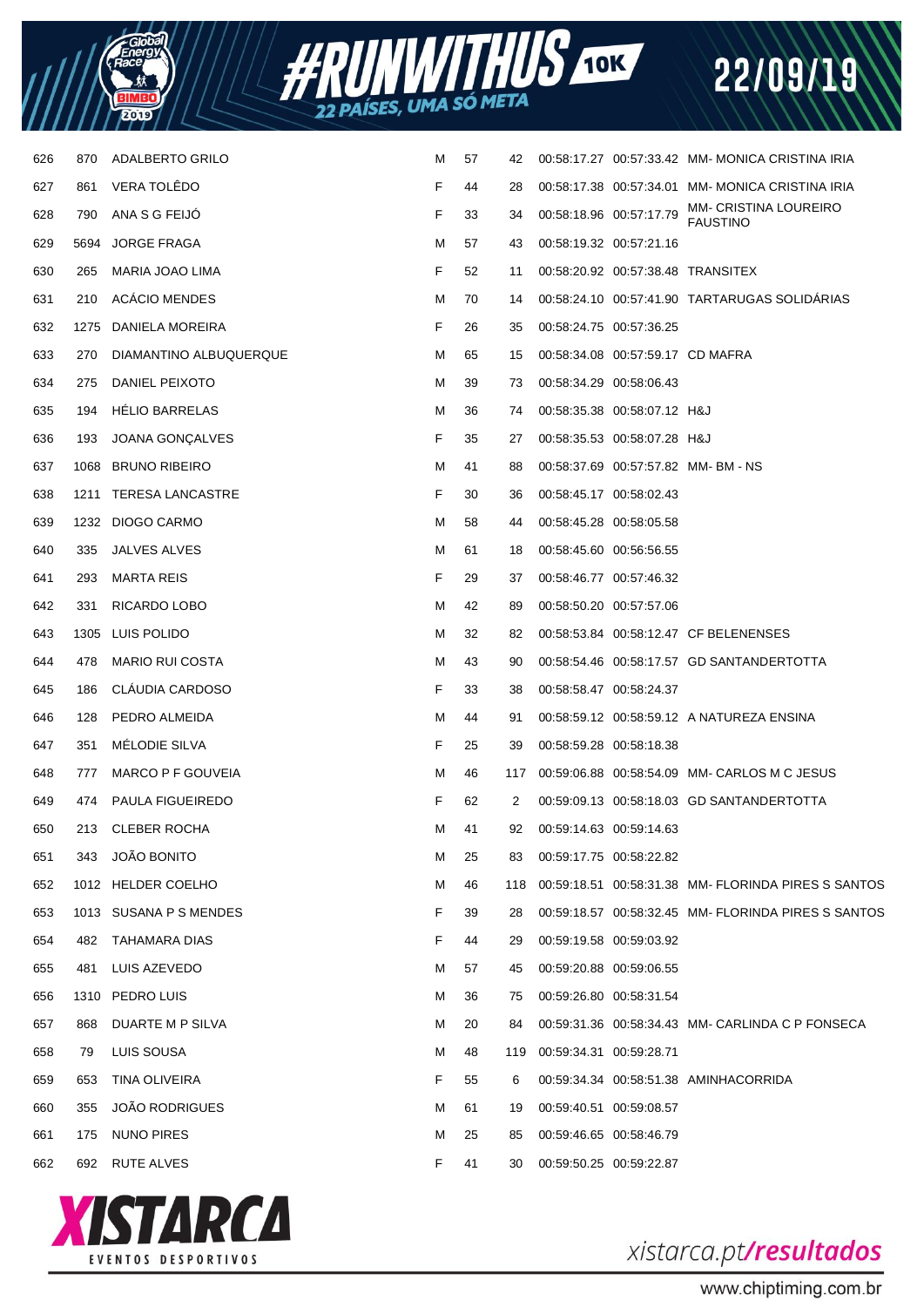

| 663 | 422  | <b>JOSÉ BRITO</b>          | М | 57 | 46  |                             |                                  | 00:59:55.91 00:59:08.72 CF OS BELENENSES          |
|-----|------|----------------------------|---|----|-----|-----------------------------|----------------------------------|---------------------------------------------------|
| 664 | 34   | ANTÓNIO VALE               | М | 31 | 86  |                             |                                  | 00:59:56.98 00:56:44.49 CASAL NOT FIT             |
| 665 |      | 1129 NUNO TRONI            | М | 39 | 76  |                             |                                  | 01:00:13.42 00:59:26.68 MM-BM-PM                  |
| 666 | 525  | CARLOS LOPES               | М | 52 | 68  |                             |                                  | 01:00:14.34 00:59:44.59 CF OS BELENENSES          |
| 667 | 44   | ANA LUCIA NOTÁRIO          | F | 50 | 12  |                             |                                  | 01:00:20.65 00:52:52.68 AO RITMO DAS 200 PPM      |
| 668 | 981  | PAULO MONTEIRO             | М | 45 |     | 120 01:00:22.17 00:59:58.86 |                                  | MM- MARIA JOAO LEITÃO S<br>PEDRO                  |
| 669 |      | 1057 JORGE PAÇÃO           | М | 29 | 87  |                             |                                  | 01:00:24.95  01:00:24.95  MM- JOANA SANTA BARBARA |
| 670 | 458  | <b>BEATRIZ MARIZ</b>       | F | 22 | 40  |                             |                                  | 01:00:29.01 00:59:59.78 C MILLENNIUM BCP          |
| 671 |      | 1125 BRUNO MENDES          | М | 41 | 93  |                             |                                  | 01:00:29.61 00:59:57.93 MM-BM-BM                  |
| 672 | 522  | <b>VITOR FRIAS</b>         | М | 33 | 88  |                             |                                  | 01:00:38.00 01:00:25.27 CASCAIS CRUSADERS         |
| 673 | 459  | LUIS MILHEIRO              | М | 59 | 47  |                             |                                  | 01:00:38.72  01:00:26.51  GD SANTANDERTOTTA       |
| 674 | 742. | ANDREIA OLIVEIRA           | F | 41 | 31  |                             |                                  | 01:00:43.76 01:00:21.11 MM- RICARDO COELHO        |
| 675 | 804  | PAULO MEIRELES             | М | 11 | 89  |                             |                                  | 01:00:47.82 00:59:45.24 MM-MONICA CRISTINA IRIA   |
| 676 | 469  | <b>JOSE RIBEIRO</b>        | М | 74 | 16  |                             |                                  | 01:00:52.12 00:53:43.32 GD SANTANDERTOTTA         |
| 677 | 697  | <b>MARISA MARQUES</b>      | F | 43 | 32  | 01:00:52.28 00:59:58.29     |                                  |                                                   |
| 678 | 548  | YIMI VASQUEZ               | М | 35 | 77  |                             |                                  | 01:00:58.94 00:59:59.28 LOS QUE TAL               |
| 679 | 561  | RAFAEL PETTA               | М | 35 | 78  | 01:00:59.42 01:00:27.24     |                                  |                                                   |
| 680 | 596  | LUCIANA RODRIGUES          | F | 39 | 29  | 01:00:59.48 01:00:27.43     |                                  |                                                   |
| 681 | 883  | <b>MARIA C CRAVEIRO</b>    | F | 49 | 30  |                             |                                  | 01:01:06.11 00:58:41.77 MM- CARLINDA C P FONSECA  |
| 682 | 274  | CACIANO FOCHESATTO         | М | 40 | 94  |                             | 01:01:10.05  01:00:59.45  WM TOP |                                                   |
| 683 | 285  | ROSILDA POÇO               | F | 32 | 41  | 01:01:16.56 01:00:34.16     |                                  |                                                   |
| 684 | 451  | <b>JOAO PORTUGAL</b>       | М | 58 | 48  |                             |                                  | 01:01:26.99  01:01:11.08  C MILLENNIUM BCP        |
| 685 | 176  | <b>JORGE PAULINO</b>       | М | 63 | 20  |                             | 01:01:37.18 01:01:04.44 CD MAFRA |                                                   |
| 686 | 269  | LOURENÇO ALMEIDA           | М | 56 | 49  |                             | 01:01:38.06 01:01:02.47 CD MAFRA |                                                   |
| 687 |      | 1149 HELENA CUSTÓDIO       | F | 42 | 33  |                             |                                  | 01:01:42.31 00:59:19.11 MM-BM-DRA LUISA           |
| 688 |      | 1146 TERESA SILVA          | F | 61 |     |                             |                                  | 01:01:42.48 00:59:20.19 MM-BM-DRA LUISA           |
| 689 |      | 1150 LUISA RALHA           | F | 60 | 4   |                             |                                  | 01:01:42.52 00:59:20.95 MM-BM-DRA LUISA           |
| 690 |      | 1067 SUSANA CORREIA        | F | 39 | 30  |                             |                                  | 01:01:42.66  01:01:02.81  MM- BM - NS             |
| 691 | 825  | <b>HERMINIA M OLIVEIRA</b> | F | 52 | 13  | 01:01:46.18 01:01:27.98     |                                  | MAIA - MANUEL ALBERTO M<br><b>MOURA</b>           |
| 692 | 827  | <b>ERNESTO SANTOS</b>      | М | 68 | 17  | 01:01:46.29 01:01:31.03     |                                  | MAIA - MANUEL ALBERTO M<br><b>MOURA</b>           |
| 693 | 5018 | <b>MARCO ROQUE</b>         | M | 45 | 121 | 01:01:49.96 01:00:56.29     |                                  |                                                   |
| 694 | 736  | ANA C M SILVA              | F | 54 | 14  | 01:01:56.31 01:01:20.54     |                                  | MM- FERNANDA ABRANCHES<br><b>SILVA</b>            |
| 695 | 1126 | SILVIA DELGADO             | F | 41 | 34  |                             |                                  | 01:02:00.72  01:01:27.46  MM- BM - BM             |
| 696 | 940  | JORGE L D                  | М | 58 | 50  |                             |                                  | 01:02:12.05 00:54:25.38 MM- CARLA S M MOURAO      |
| 697 | 187  | <b>ANTONIO HENRIQUES</b>   | M | 61 | 21  | 01:02:23.00 01:01:31.83     |                                  |                                                   |
| 698 | 563  | <b>JOÃO SANTOS</b>         | M | 28 | 90  | 01:02:28.40 01:01:40.83     |                                  |                                                   |
| 699 | 564  | INÊS OLIVAL                | F | 26 | 42  | 01:02:29.04 01:01:41.58     |                                  |                                                   |



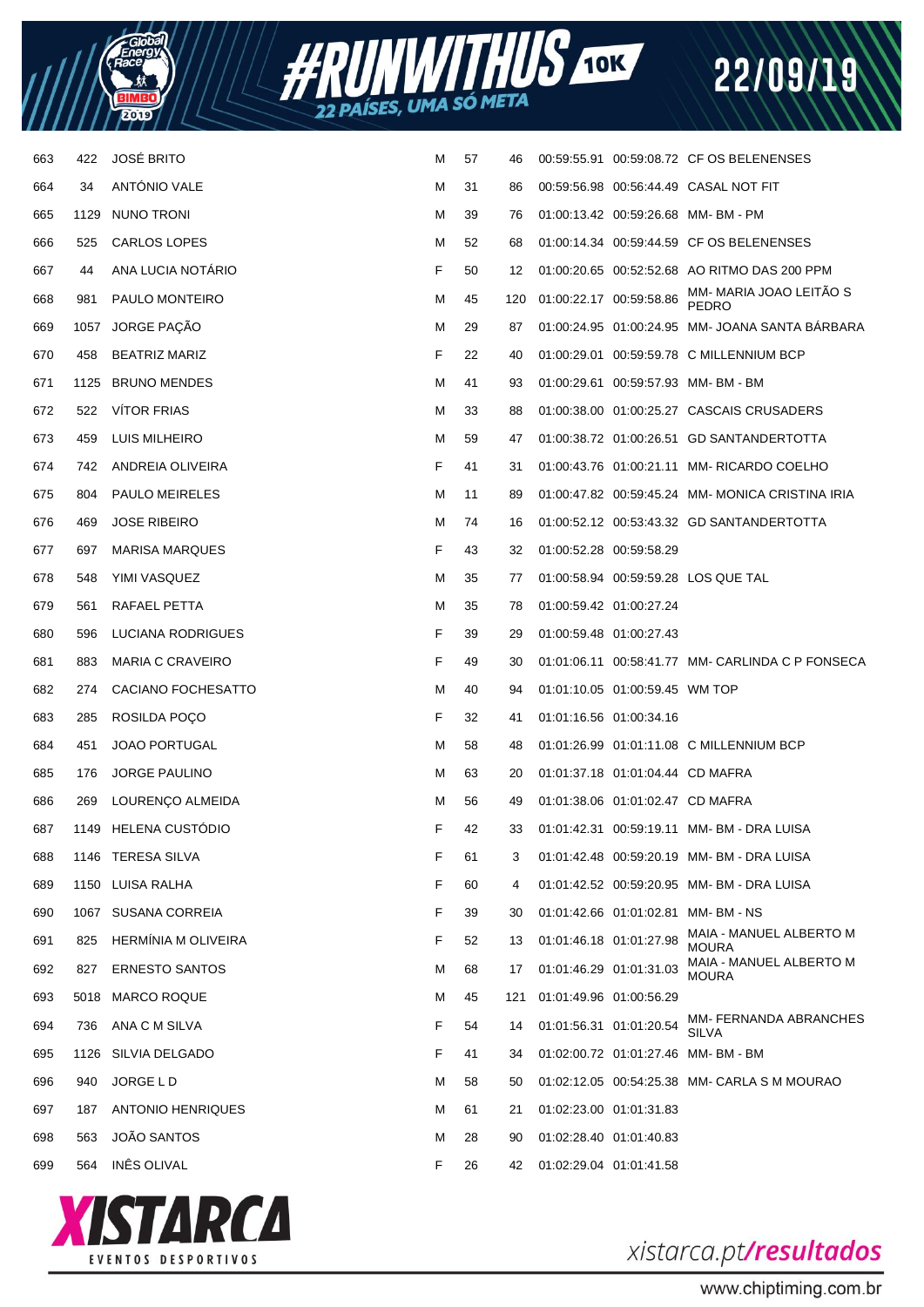



| 700 | 613  | ARMANDO GONÇALVES                      | м | 67 | 18  |                         |                         | 01:02:30.03  01:01:36.99  CA  AMIGOS PARQUE DA  PAZ   |
|-----|------|----------------------------------------|---|----|-----|-------------------------|-------------------------|-------------------------------------------------------|
| 701 | 1186 | JOSÉ CARLOS FERREIRA                   | M | 46 | 122 | 01:02:36.56 00:55:23.56 |                         |                                                       |
| 702 | 533  | ELSA SOARES                            | F | 44 | 35  |                         |                         | 01:02:45.19 01:02:32.03 CF OS BELENENSES              |
| 703 | 953  | JOAQUIM J SOUSA                        | M | 46 | 123 |                         |                         | 01:02:50.97  01:02:04.45  MAIA - PEDRO MIGUEL L NUNES |
| 704 | 955  | PAULO H H FARIA                        | M | 51 | 69  |                         |                         | 01:02:51.09  01:02:51.09  MAIA - PEDRO MIGUEL L NUNES |
| 705 | 723  | <b>HELENA I S RIBEIRO</b>              | F | 48 | 31  |                         |                         | 01:02:57.85  01:02:33.79  MM- OLGA C SILVA MORENO     |
| 706 | 996  | VANESSA MARTINS                        | F | 44 | 36  |                         |                         | 01:03:00.05  01:02:13.28  MAIA - PEDRO NUNES          |
| 707 | 283  | ALEXANDRE ARAÚJO                       | M | 26 | 91  |                         |                         | 01:03:02.55 01:02:54.34 BIG FAMILY                    |
| 708 | 939  | HÉLDER J C SILVA                       | M | 36 | 79  |                         |                         | 01:03:05.55  01:02:26.11  MM- RUTE MATOS              |
| 709 | 206  | <b>JOAQUIM DIAS</b>                    | M | 57 | 51  |                         | 01:03:05.55 01:02:17.42 |                                                       |
| 710 | 463  | <b>JOSE MONTEIRO</b>                   | M | 70 | 19  |                         |                         | 01:03:08.47  01:02:35.41  GD SANTANDERTOTTA           |
| 711 | 1318 | SONIA BAPTISTA                         | F | 39 | 31  |                         | 01:03:09.66 01:02:32.43 |                                                       |
| 712 | 504  | <b>SARA CALDAS</b>                     | F | 43 | 37  |                         |                         | 01:03:10.17 01:02:13.82 CF OS BELENENSES              |
| 713 | 905  | CUSTÓDIO SILVA                         | M | 55 | 52  |                         |                         | 01:03:11.39  01:02:20.32  MM-  PAULA MANUELA A FRANÇA |
| 714 | 5004 | <b>JOSE MOREIRA</b>                    | M | 57 | 53  |                         | 01:03:11.85 01:02:35.36 |                                                       |
| 715 | 906  | ANA C SILVA                            | F | 23 | 43  |                         |                         | 01:03:12.03  01:02:20.32  MM-  PAULA MANUELA A FRANÇA |
| 716 | 140  | <b>JOÃO PEREIRA</b>                    | M | 51 | 70  |                         |                         | 01:03:14.46  01:02:14.31  TRANSITEX                   |
| 717 | 675  | <b>TERESA DOMINGOS</b>                 | F | 56 | 7   | 01:03:14.61 01:02:29.20 |                         |                                                       |
| 718 |      | 5693 LUÍS FRAGA                        | M | 37 | 80  | 01:03:16.16 01:02:18.82 |                         |                                                       |
| 719 | 1313 | ANTÓNIO QUADROS                        | M | 45 | 124 | 01:03:17.39 01:02:15.49 |                         |                                                       |
| 720 | 590  | VASCO ALPALHÃO                         | M | 49 | 125 |                         |                         | 01:03:17.50 01:02:28.13 COLÉGIO SÃO JOÃO DE BRITO     |
| 721 | 591  | MARIA JOÃO GARCIA CALHAU CAETANO SILVA | F | 39 | 32  |                         |                         | 01:03:17.60 01:02:28.72 COLÉGIO SÃO JOÃO DE BRITO     |
| 722 | 588  | ANA RITA GARCIA PERLOIRO CRUZ          | F | 39 | 33  |                         |                         | 01:03:17.68 01:02:28.46 COLÉGIO SÃO JOÃO DE BRITO     |
| 723 | 592  | TIAGO PINTO CAETANO SILVA              | M | 39 | 81  |                         |                         | 01:03:17.83 01:02:26.54 COLÉGIO SÃO JOÃO DE BRITO     |
| 724 | 784  | INÊS C G SALGADO                       | F | 26 | 44  | 01:03:22.68 01:02:48.10 |                         | MM- CRISTINA LOUREIRO<br><b>FAUSTINO</b>              |
| 725 | 980  | <b>CARLA MOTA</b>                      | F | 45 | 32  |                         | 01:03:23.13 01:03:06.20 | MM- MARIA JOAO LEITÃO S<br><b>PEDRO</b>               |
| 726 | 887  | PEDRO M I SILVA                        | M | 33 | 92  |                         |                         | 01:03:25.74 01:02:26.58 MM- CARLINDA C P FONSECA      |
| 727 | 400  | ARMANDO MUCHAGATA                      | M | 48 | 126 |                         |                         | 01:03:28.87 01:02:45.22 CF OS BELENENSES              |
| 728 | 416  | <b>ISAÍAS GOMES</b>                    | M | 24 | 93  |                         |                         | 01:03:28.99 00:57:54.46 CF OS BELENENSES              |
| 729 | 92   | JOÃO SENA                              | M | 27 | 94  |                         |                         | 01:03:37.50 01:02:43.05 FEEL THE JOJO ON YOUR SKIN    |
| 730 | 765  | DULCE J H MARCOS                       | F | 42 | 38  |                         | 01:03:39.47 01:02:37.72 | <b>MM- CRISTINA LOUREIRO</b><br><b>FAUSTINO</b>       |
| 731 | 763  | MONICA S A GOMES                       | F | 46 | 33  | 01:03:39.56 01:02:37.52 |                         | <b>MM- CRISTINA LOUREIRO</b><br><b>FAUSTINO</b>       |
| 732 | 24   | PEDRO SOARES                           | M | 45 | 127 | 01:03:43.80 01:03:13.69 |                         |                                                       |
| 733 | 314  | MARIÁNGELES ACILU                      | F | 40 | 39  | 01:03:59.85 01:02:08.85 |                         |                                                       |
| 734 | 227  | <b>SILVIA PINTO</b>                    | F | 44 | 40  |                         |                         | 01:04:06.59  01:03:27.62  A NATUREZA ENSINA           |
| 735 | 938  | MÓNICA A C RIBEIRO                     | F | 36 | 34  |                         |                         | 01:04:09.76  01:03:30.51  MM- RUTE MATOS              |
| 736 | 65   | LUÍS MIRANDA                           | M | 45 | 128 |                         |                         | 01:04:14.32 01:03:27.73 OS GALGOS                     |
|     |      |                                        |   |    |     |                         |                         |                                                       |



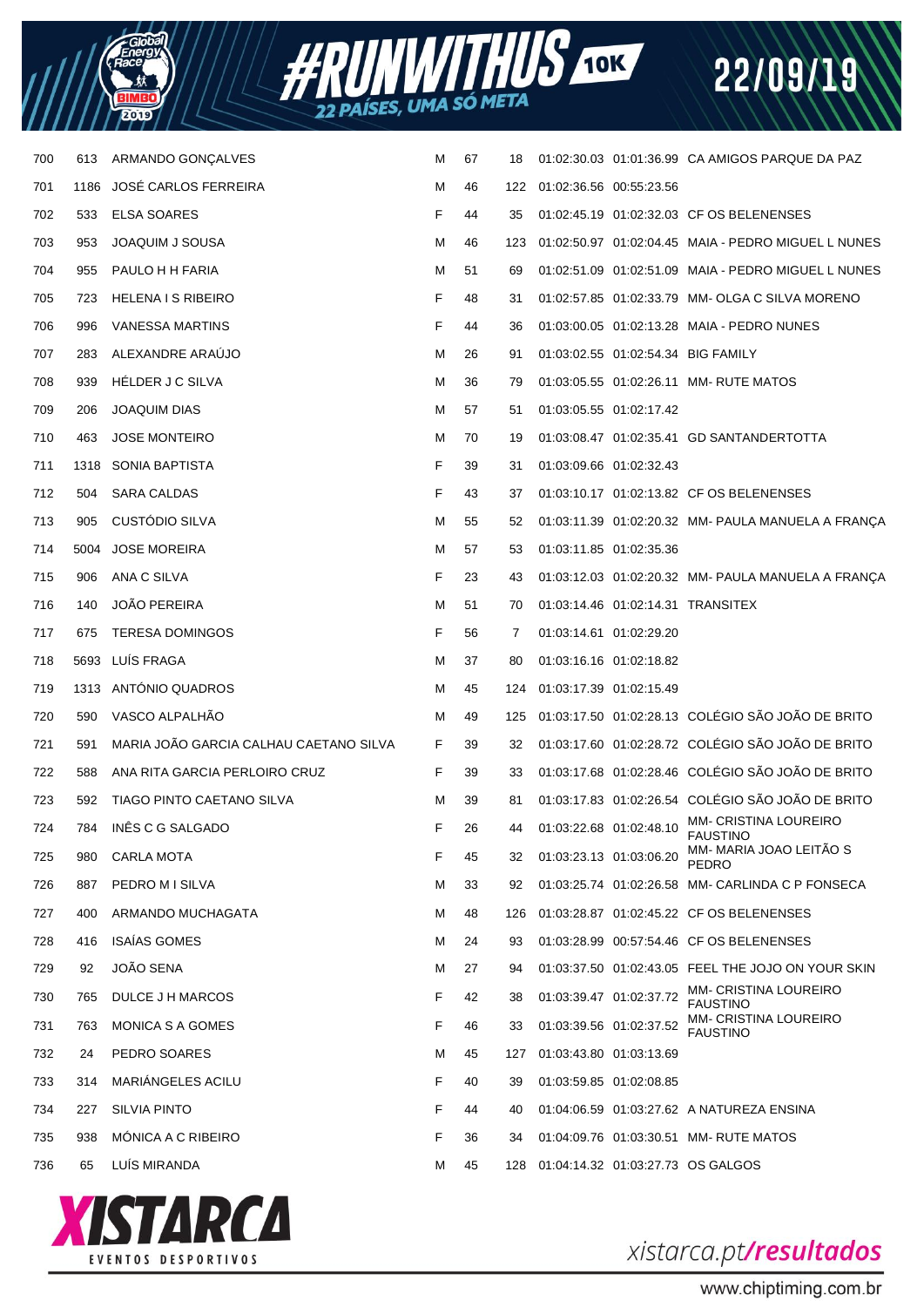



| 737 | 544  | PEDRO GOUVEIA                   | Μ  | 26 | 95  |                         |                                 | 01:04:18.92  01:03:29.60  RENAULT RUN CLUB    |
|-----|------|---------------------------------|----|----|-----|-------------------------|---------------------------------|-----------------------------------------------|
| 738 | 551  | <b>MIGUEL BRITO</b>             | М  | 26 | 96  | 01:04:19.27 01:03:29.46 |                                 |                                               |
| 739 | 988  | CARLA C D BERNARDINO            | F  | 43 | 41  | 01:04:24.62 01:03:27.74 |                                 | MM- FERNANDA ABRANCHES<br><b>SILVA</b>        |
| 740 | 82   | SUSANA BENTO                    | F  | 42 | 42  | 01:04:29.44 01:03:30.17 |                                 | CENTRO MARCHA E CORRIDA<br><b>LISBOA</b>      |
| 741 | 74   | <b>MARIA SANTOS</b>             | F  | 45 | 34  | 01:04:30.02 01:03:29.45 |                                 | CENTRO MARCHA E CORRIDA<br><b>LISBOA</b>      |
| 742 | 71   | PAULA LEITAO                    | F  | 45 | 35  | 01:04:30.21 01:03:30.29 |                                 | CENTRO MARCHA E CORRIDA<br><b>LISBOA</b>      |
| 743 | 158  | <b>JOAO NITA</b>                | М  | 45 | 129 |                         |                                 | 01:04:32.02  01:04:16.93  EX FEDERADOS        |
| 744 | 1221 | ANDRÉ DA CUNHA                  | М  | 43 | 95  | 01:04:35.39 01:03:59.04 |                                 |                                               |
| 745 | 185  | <b>MARINA FERREIRA</b>          | F  | 28 | 45  | 01:04:36.34 01:03:34.34 |                                 |                                               |
| 746 | 656  | PAULO GALLI                     | М  | 47 | 130 |                         | 01:04:40.39  01:03:54.11  GALLI |                                               |
| 747 | 333  | VANESSA LUCAS                   | F. | 31 | 46  | 01:04:42.22 01:02:56.47 |                                 |                                               |
| 748 | 332  | VINICIUS COGO                   | М  | 31 | 97  | 01:04:42.30 01:02:56.84 |                                 |                                               |
| 749 | 305  | RUTE DIAS                       | F  | 46 | 36  | 01:04:48.31 01:03:47.04 |                                 |                                               |
| 750 | 483  | INÊS CARVALHO                   | F  | 42 | 43  |                         |                                 | 01:04:49.54 01:04:08.70 CARVALHO CONFRARIA    |
| 751 | 989  | HUGO A M MARQUES                | м  | 42 | 96  |                         | 01:04:53.27 01:03:56.04         | MM- FERNANDA ABRANCHES<br><b>SILVA</b>        |
| 752 | 622  | <b>JOÃO HENRIQUES</b>           | М  | 43 | 97  | 01:04:54.88 01:04:54.88 |                                 |                                               |
| 753 | 1220 | JOSÉ NASCIMENTO DA CUNHA        | М  | 45 | 131 | 01:04:58.95 01:04:58.95 |                                 |                                               |
| 754 | 1103 | LEANDRO PINHEIRO                | М  | 15 | 98  |                         |                                 |                                               |
| 755 |      | 5037 CRISTINA FELIPE            | F. | 52 | 15  | 01:05:02.43 01:04:17.63 |                                 |                                               |
| 756 | 699  | CARLA SOBREDA                   | F  | 19 | 47  | 01:05:03.06 01:04:16.34 |                                 |                                               |
| 757 | 5006 | JOHANNE VAN OERTZEN             | F  | 23 | 48  | 01:05:06.61 01:04:16.53 |                                 |                                               |
| 758 | 549  | ANDREA DE ITUARTE               | F  | 28 | 49  |                         |                                 | 01:05:09.36  01:04:09.70  LOS QUE TAL         |
| 759 | 754  | CÉLIA CORTE                     | F  | 36 | 35  |                         |                                 | 01:05:10.76 01:04:47.98 MM-SONIA VEIGA PINHO  |
| 760 | 716  | NUNO SANTOS                     | м  | 35 | 82  |                         |                                 | 01:05:32.55  01:05:06.01  MM- GONCALO DUARTE  |
| 761 | 714  | <b>TIAGO FERREIRA</b>           | м  | 41 | 98  |                         |                                 | 01:05:32.86  01:05:06.31  MM- GONCALO DUARTE  |
| 762 | 1248 | SÓNIA FERNANDES                 | F  | 40 | 44  |                         |                                 | 01:05:42.34  01:05:08.71  BIMBO - MEM MARTINS |
| 763 |      | 5074 CRISTINA GUIA              | F  | 47 | 37  |                         | 01:05:52.61 01:03:58.20         |                                               |
| 764 |      | 5076 PAULA ALEXANDRE DOS SANTOS | F  | 46 | 38  | 01:05:52.63 01:03:53.58 |                                 |                                               |
| 765 | 737  | MIGUEL C M OLIVEIRA             | м  | 52 | 71  |                         | 01:06:02.62 01:05:24.63         | MM- FERNANDA ABRANCHES<br>SILVA               |
| 766 | 519  | DINA COSTA                      | F. | 35 | 36  |                         |                                 | 01:06:05.92 01:05:47.97 CF OS BELENENSES      |
| 767 | 995  | TIAGO M PEDROSA                 | М  | 29 | 99  |                         |                                 | 01:06:14.01  01:05:23.09  MAIA - PEDRO NUNES  |
| 768 | 47   | ROSA REIS                       | F. | 62 | 5   | 01:06:16.38 01:05:52.38 |                                 |                                               |
| 769 | 457  | ESTRELA MARIZ                   | F  | 50 | 16  |                         |                                 | 01:06:19.47 01:05:47.21 C MILLENNIUM BCP      |
| 770 | 760  | CARLA S L MOURÃO                | F. | 47 | 39  |                         |                                 | 01:06:29.63 00:59:00.34 MM- CARLA S M MOURAO  |
| 771 | 338  | ROSANGELA LOURENÇON             | F. | 50 | 17  | 01:06:30.41 01:05:34.61 |                                 |                                               |
| 772 | 704  | PATRICIA CRUZ                   | F. | 18 | 50  |                         | 01:06:33.01 01:05:43.38         |                                               |



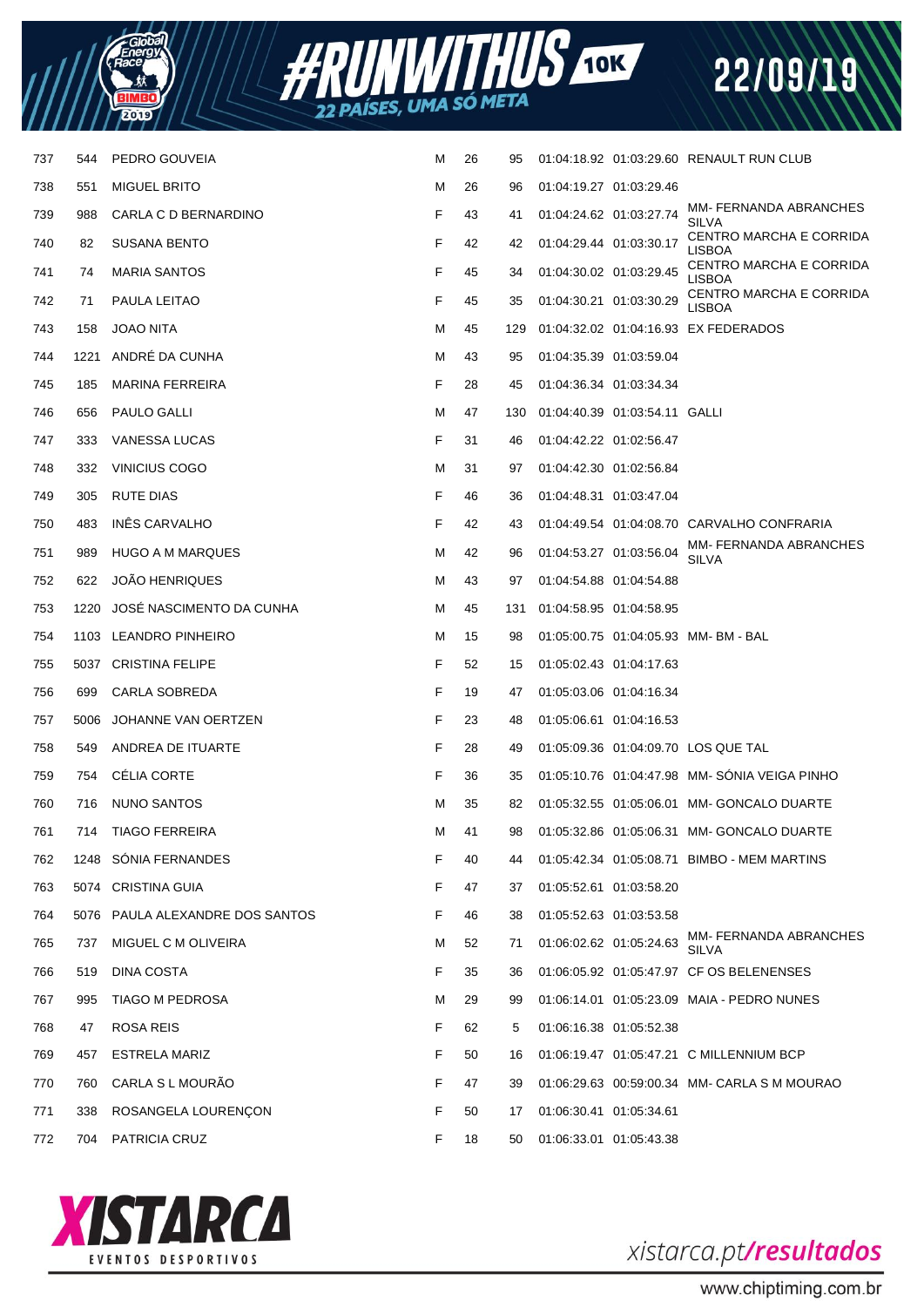



| 773 | 171  | ORLANDO SOUSA           | M | 57 | 54  |                         |                                  | 01:06:33.90  01:05:48.32  CCDTMETROLX                 |
|-----|------|-------------------------|---|----|-----|-------------------------|----------------------------------|-------------------------------------------------------|
| 774 | 225  | MARIANA BIZARRO         | F | 43 | 45  |                         |                                  | 01:06:34.19  01:05:48.70  A NATUREZA ENSINA           |
| 775 | 108  | <b>CINEYDE BARROS</b>   | F | 35 | 37  | 01:06:39.36 01:05:06.22 |                                  |                                                       |
| 776 | 306  | EDMAR D'ALMEIDA         | м | 29 | 100 | 01:06:39.47 01:05:05.77 |                                  |                                                       |
| 777 |      | 5077 NATERCIA LOURENÇO  | F | 42 | 46  | 01:06:50.14 01:04:49.14 |                                  |                                                       |
| 778 | 5079 | <b>JOAQUIM PEREIRA</b>  | м | 49 | 132 | 01:06:51.12 01:04:59.08 |                                  |                                                       |
| 779 | 45   | AFONSO FRANCISCO        | м | 39 | 83  | 01:06:56.80 01:06:13.48 |                                  |                                                       |
| 780 |      | 1034 ANTONIO VICENTE    | M | 69 | 20  |                         |                                  | 01:07:04.60 01:04:06.85 MM- FLORINDA PIRES S SANTOS   |
| 781 | 568  | CARLOS ALBERTO TEIXEIRA | м | 78 | 21  | 01:07:08.59 01:06:11.54 |                                  |                                                       |
| 782 | 131  | ANGELA FONSECA          | F | 48 | 40  |                         |                                  | 01:07:14.10  01:06:18.12  TRANSITEX                   |
| 783 | 155  | <b>CARLOS RESENDE</b>   | м | 47 | 133 | 01:07:15.57 01:06:13.57 |                                  |                                                       |
| 784 | 694  | <b>MARIA CORREIA</b>    | F | 19 | 51  | 01:07:20.00 01:06:52.93 |                                  |                                                       |
| 785 | 317  | DOLORES PARETO          | F | 40 | 47  | 01:07:21.77 01:05:32.06 |                                  |                                                       |
| 786 |      | 1112 RAQUEL PINHEIRO    | F | 42 | 48  |                         |                                  | 01:07:23.82  01:06:29.37  MM- BM - BAL                |
| 787 |      | 1247 VANESSA ROCHA      | F | 40 | 49  |                         |                                  | 01:07:24.20 01:06:29.52 BIMBO - MEM MARTINS           |
| 788 | 952  | CARLA M L COSTA         | F | 44 | 50  |                         |                                  | 01:07:26.10 01:06:37.20 MAIA - PEDRO MIGUEL L NUNES   |
| 789 | 951  | PAULO J CARDOSO         | м | 44 | 99  |                         |                                  | 01:07:26.26  01:06:36.83  MAIA - PEDRO MIGUEL L NUNES |
| 790 | 973  | EDGAR F V LOURENCO      | м | 31 | 101 | 01:07:28.27 01:00:19.49 |                                  | MEM MARTINS - EDGAR FILIPE<br><b>VALENTE LOURENCO</b> |
| 791 | 733  | RUI M R SANTOS          | M | 31 | 102 |                         |                                  | 01:07:28.29  01:00:19.89  MM- EDGAR FILIPE V LOURENCO |
| 792 | 348  | <b>JOSE ALIPIO</b>      | м | 62 | 22  | 01:07:34.20 01:07:12.13 |                                  |                                                       |
| 793 |      | 1152 CHRISTIAN SOUSA    | м | 28 | 103 |                         |                                  | 01:07:49.30  01:07:04.25  MM- BM - DRA LUISA          |
| 794 | 1151 | ANA NETO                | F | 28 | 52  |                         |                                  | 01:07:50.15  01:07:04.71  MM- BM - DRA LUISA          |
| 795 | 632  | <b>CELINA JORGE</b>     | F | 37 | 38  | 01:07:54.18 01:07:03.87 |                                  |                                                       |
| 796 | 368  | JOAO L O R CALVAO       | м | 41 | 100 | 01:07:56.85 01:07:22.17 |                                  |                                                       |
| 797 | 369  | ANA F B F S O CALVAO    | F | 41 | 51  | 01:07:57.23 01:07:21.92 |                                  |                                                       |
| 798 | 830  | <b>MARIA PRAÇA</b>      | F | 49 | 41  | 01:08:09.86 01:07:37.64 |                                  | MAIA - MANUEL ALBERTO M<br><b>MOURA</b>               |
| 799 | 35   | SANDRA MARQUES          | F | 36 | 39  |                         |                                  | 01:08:11.85  01:06:34.59  CASAL NOT FIT               |
| 800 | 93   | LUCINDA BARATA          | F | 55 | 8   |                         |                                  | 01:08:14.13  01:07:30.42  BRRNIGHTRUNNERS             |
| 801 |      | 1242 SÓNIA BARTOLOMEU   | F | 25 | 53  | 01:08:24.05 01:07:41.65 |                                  |                                                       |
| 802 | 676  | JOSÉ BARTOLOMEU         | M | 60 | 23  | 01:08:27.94 01:07:43.27 |                                  |                                                       |
| 803 | 308  | ANTÓNIO JORGE GONCALVES | м | 40 | 101 |                         |                                  | 01:08:37.44 01:07:40.53 PEAKY RUNNERS                 |
| 804 | 209  | <b>FÁTIMA MENDES</b>    | F | 62 | 6   |                         |                                  | 01:08:43.18  01:07:54.69  TARTARUGAS SOLIDÁRIAS       |
| 805 | 394  | RAQUEL PIRES            | F | 39 | 40  | 01:08:46.04 01:07:49.63 |                                  |                                                       |
| 806 |      | 1135 SILVIA ROBALO      | F | 41 | 52  |                         |                                  | 01:09:05.42  01:07:59.92  MM- BM- JP                  |
| 807 | 1130 | JORGE PÊGO              | M | 42 |     |                         |                                  | 102 01:09:06.11 01:08:01.85 MM-BM-JP                  |
| 808 | 380  | PEDRO DIAS              | м | 41 |     |                         | 103 01:09:09.14 01:08:20.63 BNIE |                                                       |
| 809 | 379  | JOAO LANDEIRO           | M | 73 | 22  | 01:09:23.50 01:08:40.84 |                                  |                                                       |
|     |      |                         |   |    |     |                         |                                  |                                                       |



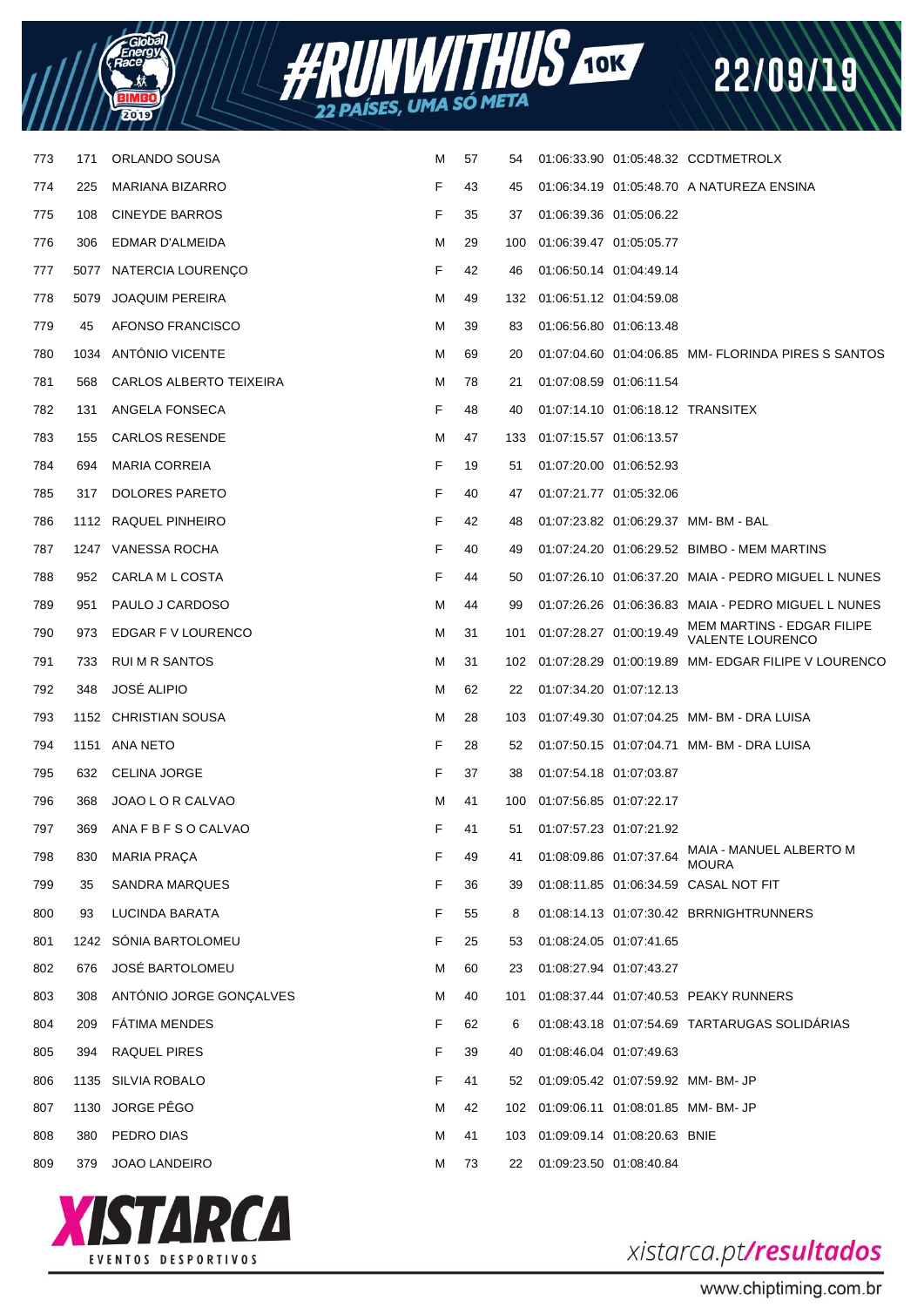| - Globa<br>Energy |  |
|-------------------|--|
| 2                 |  |



| 810 | 7061 | PAULO SOEIRO                  | м | 41 | 104 | 01:09:23.87 01:08:50.16     |                         |                                                       |
|-----|------|-------------------------------|---|----|-----|-----------------------------|-------------------------|-------------------------------------------------------|
| 811 | 356  | <b>ISABEL ALAMO</b>           | F | 51 | 18  | 01:09:26.76 01:08:50.53     |                         |                                                       |
| 812 | 102  | <b>CARLOS HILARIO</b>         | м | 53 | 72  | 01:09:28.05 01:09:28.05     |                         |                                                       |
| 813 | 309  | NUNO ALCOBIA                  | м | 43 | 105 |                             |                         | 01:09:31.74 01:08:36.01 PEAKY RUNNERS                 |
| 814 | 597  | SONIA SIMÕES                  | F | 44 | 53  | 01:09:36.10 01:08:42.93     |                         |                                                       |
| 815 | 558  | <b>JOSE MOREIRA</b>           | м | 29 | 104 | 01:09:49.28 01:09:03.55     |                         |                                                       |
| 816 | 755  | AIDA M D RODRIGUES            | F | 47 | 42  |                             |                         | 01:09:57.35 01:09:57.35 MM- AIDA MARIA D RODRIGUES    |
| 817 | 475  | SANDRA CUNHA                  | F | 45 | 43  |                             |                         | 01:10:07.98  01:09:30.94  GD SANTANDERTOTTA           |
| 818 | 1049 | CARLA COSTA                   | F | 45 | 44  |                             |                         | 01:10:40.86  01:09:54.07  MAIA - PEDRO NUNES          |
| 819 |      | 1142 PAULA NEVES              | F | 59 | 9   |                             |                         | 01:10:47.34  01:10:47.34  MM- BM - DRA LUISA          |
| 820 | 27   | JOANA DARC CHOURIÇO           | F | 56 | 10  |                             |                         | 01:10:54.77  01:10:42.02  RUNNING CLUB SANTA CASA     |
| 821 | 997  | <b>CLAUDIO ESTEVES</b>        | м | 54 | 73  |                             |                         | 01:10:55.59  01:10:55.59  MAIA - PEDRO NUNES          |
| 822 | 198  | <b>JOSÉ ARTUR BARREIROS</b>   | м | 48 | 134 | 01:10:56.80 01:10:06.02     |                         |                                                       |
| 823 |      | 1187 CRISTINA ISABEL FERREIRA | F | 43 | 54  | 01:11:01.33 01:10:01.30     |                         |                                                       |
| 824 | 709  | <b>FILIPA GRAVELHO</b>        | F | 30 | 54  | 01:11:01.41 01:10:00.49     |                         |                                                       |
| 825 | 307  | <b>FLAVIO FERREIRA</b>        | м | 36 | 84  | 01:11:02.21 01:07:47.00     |                         |                                                       |
| 826 | 122  | <b>BRUNO PEREIRA</b>          | м | 18 |     | 105 01:11:06.15 01:11:06.15 |                         |                                                       |
| 827 |      | 1097 JORGE VALENTE            | м | 38 | 85  |                             |                         | 01:11:07.95  01:04:01.37  MM- BM - BAL                |
| 828 |      | 1102 JOSÉ NETO                | м | 62 | 24  |                             |                         | 01:11:08.27  01:04:01.60  MM- BM - BAL                |
| 829 |      | 1088 FRANCISCO MOUCHINHO      | м | 70 | 55  |                             |                         | 01:11:08.57  01:04:02.13  MM- BM - BAL                |
| 830 |      | 1072 ANA GONÇALVES            | F | 34 | 23  |                             |                         | 01:11:08.57  01:04:01.97  MM- BM - BAL                |
| 831 | 1101 | JOSÉ MARQUES                  | М | 52 | 74  |                             |                         | 01:11:08.68  01:04:02.11  MM- BM - BAL                |
| 832 | 710  | SUSANA M C GOMES              | F | 47 | 45  |                             |                         | 01:11:19.18  01:10:31.03  MM-  PAULA C ALBUQ CAETANO  |
| 833 | 713  | ERNESTO M C GOMES             | м | 48 | 135 |                             |                         |                                                       |
| 834 | 249  | <b>MARIA SAMPAIO</b>          | F | 42 | 55  |                             |                         | 01:11:19.88  01:10:15.92  LISRUNING CPA               |
| 835 | 252  | <b>TERESA PEREIRA</b>         | F | 37 | 41  | 01:11:20.35 01:10:15.71     |                         |                                                       |
| 836 | 132  | <b>CARLA AMORIM</b>           | F | 29 | 56  |                             |                         | 01:11:34.05  01:10:35.08  TRANSITEX                   |
| 837 | 749  | <b>GASTÃO ABOIM</b>           | м | 42 | 106 |                             |                         |                                                       |
| 838 | 977  | SILVIA C N MARÇAL             | F | 37 | 42  |                             |                         | 01:11:49.36 01:09:25.79 MM- CARLOS M S FERREIRA       |
| 839 | 1066 | <b>BRUNO AGOSTINHO</b>        | м | 47 | 136 |                             |                         | 01:11:51.28  01:11:51.28  MM- BM - NS                 |
| 840 |      | 1064 MARIA J ALVES            | F | 43 | 19  |                             |                         | 01:11:56.73  01:10:48.92  MM- BM - NS                 |
| 841 |      | 1062 ANA L GUERREIRO          | F | 50 | 56  |                             |                         | 01:11:56.73  01:10:48.53  MM- BM - NS                 |
| 842 |      | 1031 SERGIO SALVADO           | м | 40 | 107 |                             | 01:12:12.59 01:12:12.59 | FUNDÃO - CARLOS M FARINHA<br><b>TAVARES</b>           |
| 843 | 33   | <b>FRANCISCO SOUSA</b>        | м | 56 | 55  |                             |                         | 01:12:22.44    01:11:16.79    NATURA TRAIL            |
| 844 | 806  | JORGE F D LOUSADA             | м | 29 |     |                             |                         | 106 01:12:33.08 01:07:26.75 MM- CARLINDA C P FONSECA  |
| 845 | 852  | JOÃO P R SOUSA                | M | 19 |     | 107 01:12:49.43 01:12:03.25 |                         | MM- CRISTINA LOUREIRO<br><b>FAUSTINO</b>              |
| 846 | 950  | JOAO M L CARDOSO              | М | 20 | 108 |                             |                         | 01:12:51.37  01:12:16.07  MAIA - PEDRO MIGUEL L NUNES |
|     |      |                               |   |    |     |                             |                         |                                                       |



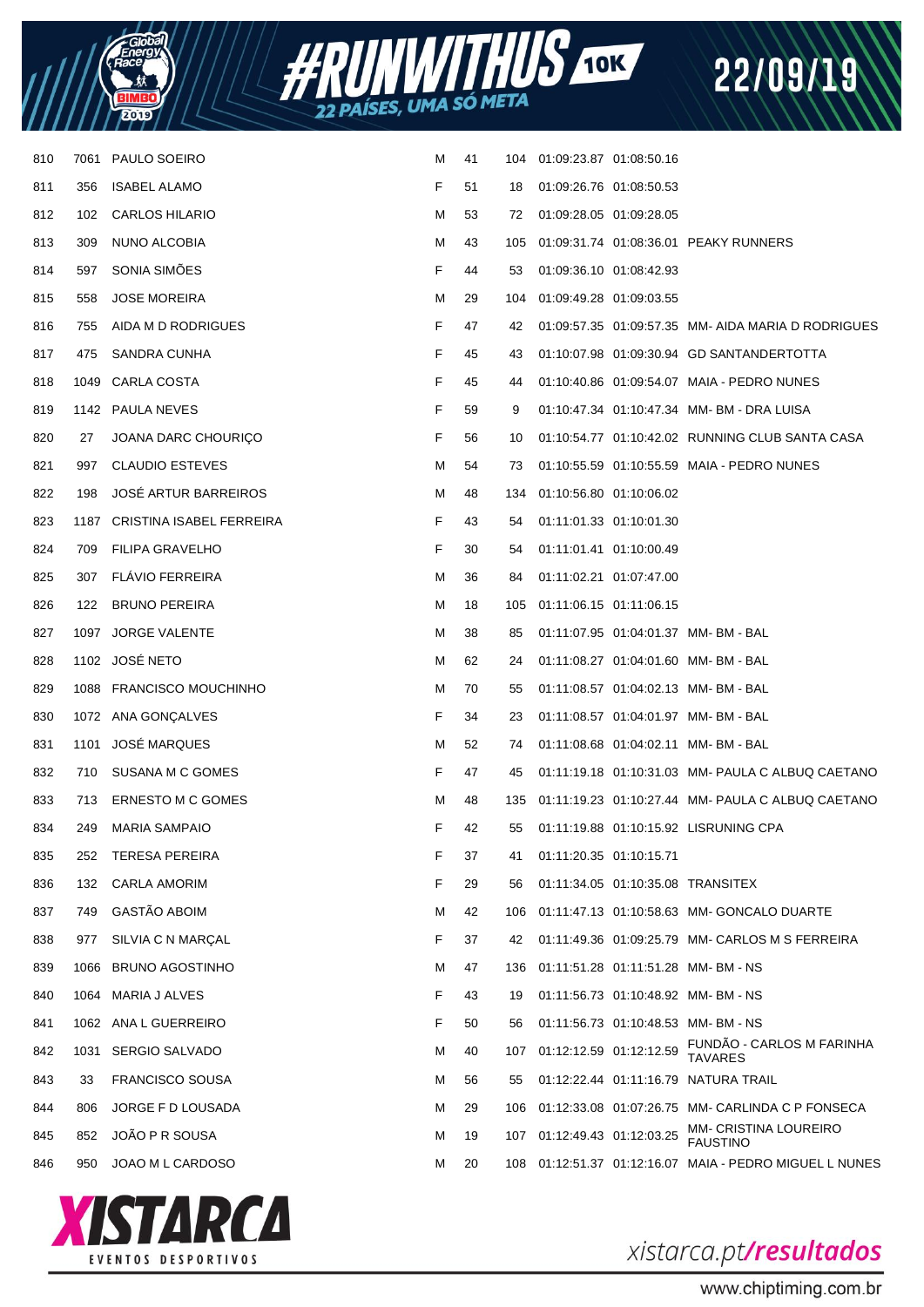



| 847 | 942  | JORGE A D BARATA              | м | 49 |     | 137 01:13:11.78 01:12:20.71 | MM- FERNANDA ABRANCHES<br>SII VA                     |
|-----|------|-------------------------------|---|----|-----|-----------------------------|------------------------------------------------------|
| 848 | 167  | ELISA DIAS                    | F | 56 | 11  |                             | 01:13:26.71  01:12:41.07  CCDTMETROLX                |
| 849 | 623  | <b>INES CISNEIROS</b>         | F | 30 | 57  | 01:13:26.81 01:09:29.32     |                                                      |
| 850 | 85   | <b>FRANCISCO MARQUES</b>      | м | 63 | 25  | 01:13:31.59 01:10:20.28     |                                                      |
| 851 | 391  | EDVALDE DE SOUZA ARAUJO FILHO | м | 31 | 109 | 01:13:48.85 01:11:51.77     |                                                      |
| 852 | 392  | POLIANA MENDES DE PAULO       | F | 23 | 58  | 01:13:48.93 01:11:51.26     |                                                      |
| 853 | 139  | VITORIA CRUZ                  | F | 36 | 43  |                             | 01:13:51.76  01:06:03.78  TRANSITEX                  |
| 854 | 793  | <b>ISABEL SANTOS</b>          | F | 51 | 20  |                             | 01:13:53.29 01:13:30.83 MM-SONIA VEIGA PINHO         |
| 855 | 133  | <b>FILIPE MIRANDA</b>         | м | 33 |     |                             | 110  01:14:47.27  01:13:52.55  TRANSITEX             |
| 856 | 360  | <b>IGOR NETO</b>              | м | 43 | 108 | 01:15:06.36 01:15:06.36     |                                                      |
| 857 | 361  | <b>IVONE NETO</b>             | F | 42 | 57  | 01:15:06.60 01:14:08.65     |                                                      |
| 858 | 807  | NELSON F L ALVES              | м | 32 | 111 |                             | 01:15:21.32  01:10:16.03  MM- CARLINDA C P FONSECA   |
| 859 | 232  | <b>RUI MELAO</b>              | м | 55 | 56  |                             | 01:15:29.01  01:14:10.26  A NATUREZA ENSINA          |
| 860 | 427  | LAURA FABRICANTE              | F | 47 | 46  |                             | 01:15:42.45  01:15:42.45  CF OS BELENENSES           |
| 861 | 908  | <b>JOSÉ T G FERREIRA</b>      | м | 40 | 109 |                             | 01:15:50.66  01:15:50.66  MM- CRISTIANA D LOUREIRO   |
| 862 | 486  | <b>RUI FALHAS</b>             | м | 44 |     | 110 01:15:53.66 01:15:19.96 |                                                      |
| 863 | 114  | VALERIA MOREIRA SANTOS        | F | 51 | 21  | 01:15:58.00 01:15:58.00     |                                                      |
| 864 | 408  | CRISTINA CAETANO              | F | 48 | 47  |                             | 01:16:03.91  01:16:03.91  CF OS BELENENSES           |
| 865 | 144  | <b>BRUNO MONTEIRO</b>         | м | 33 |     | 112 01:16:08.82 01:15:20.43 |                                                      |
| 866 | 251  | DELFINA PEREIRA               | F | 47 | 48  | 01:16:28.89 01:15:24.81     |                                                      |
| 867 | 921  | MARIA D C ALVES               | F | 47 | 49  |                             | 01:16:30.91  01:15:58.13  MM- CARLA S M MOURAO       |
| 868 | 756  | HUGO J D E.L.CARDOSO          | м | 56 | 57  |                             | 01:16:33.66 01:16:33.66 MM- HUGO JORGE E L CARDOSO   |
| 869 | 583  | JOAO LIMA RAPOSO              | м | 45 | 138 |                             | 01:16:51.37  01:16:51.37  COLEGIO SAO JOAO DE BRITO  |
| 870 |      | 1147 NUNO PEREIRA             | м | 38 | 86  |                             |                                                      |
| 871 | 815  | MANUEL N ANTÃO                | м | 45 |     |                             | 139 01:17:04.20 01:17:04.20 MM- CARLINDA C P FONSECA |
| 872 | 900  | JOAO C D FERREIRA             | M | 59 | 58  | 01:18:24.60 01:17:33.27     | <b>MM- CRISTINA LOUREIRO</b><br><b>FAUSTINO</b>      |
| 873 |      | 1270 Katrina                  | F | 34 | 59  |                             | 01:19:05.54 01:18:00.23 Pinakamabagal                |
| 874 | 1269 | <b>CARLOS SAMPAIO</b>         | M | 35 | 87  |                             | 01:19:06.11 01:18:01.93 Pinakamabagal                |
| 875 | 239  | LUIS PARRO                    | м | 57 | 59  |                             | 01:19:17.52 01:18:23.35 A NATUREZA ENSINA            |
| 876 | 993  | SANDRA RODRIGUES              | F | 21 | 60  |                             | 01:19:38.37 01:19:38.37 MAIA - PEDRO NUNES           |
| 877 | 390  | RONNYO SOBREIRA               | м | 50 | 75  | 01:20:45.83 01:18:43.73     |                                                      |
| 878 | 728  | <b>VLAD DUBOX</b>             | M | 45 | 140 |                             | 01:24:27.51  01:24:27.51  MM-  PAULA MARIA N SILVA   |
| 879 | 453  | RODOLFO LIMA                  | м | 52 | 76  |                             | 01:26:32.62 01:26:32.62 C MILLENNIUM BCP             |
| 880 | 377  | ANA RAMOS                     | F | 36 | 44  |                             | 01:27:04.56 01:26:13.50 RX RUNNERS                   |
| 881 | 604  | PATRICIA CARDOSO              | F | 37 | 45  | 01:28:52.46 01:28:00.32     |                                                      |
| 882 | 603  | <b>JORGE GODINHO</b>          | м | 37 | 88  | 01:28:52.82 01:28:00.18     |                                                      |
| 883 | 555  | SANDRA LOPES                  | F | 34 | 61  | 01:31:40.36 01:30:54.26     |                                                      |
|     |      |                               |   |    |     |                             |                                                      |